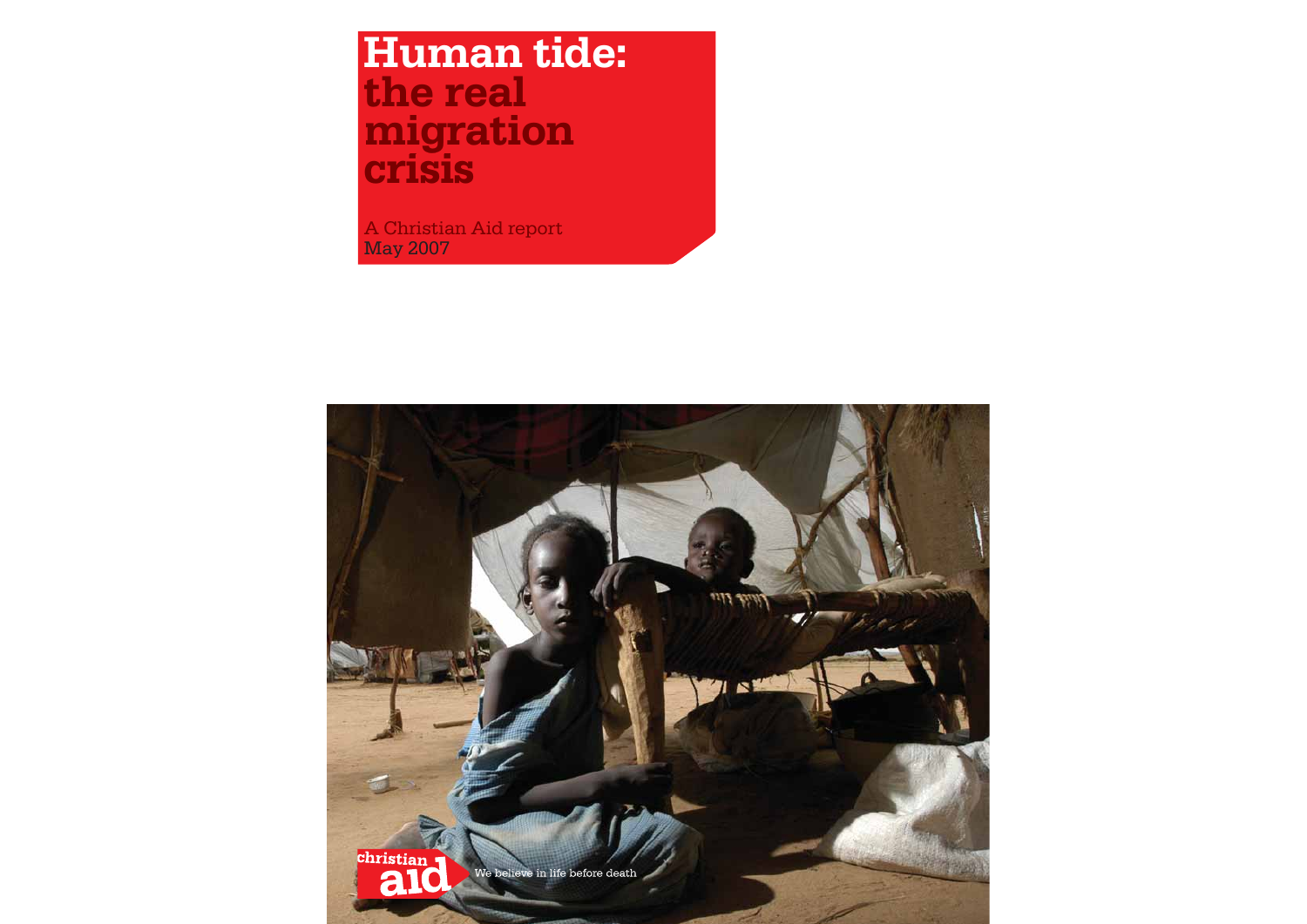A world struggling to cope with the largest enforced movement of people in its history. Tens of millions displaced, living in parlous conditions – their very futures threatened by the enormity of the problem.

That was the dire situation at the end of the Second World War, and Christian Aid – known at the time as Christian Reconstruction in Europe – was founded to help address it. Then, 50 years ago, came the first Christian Aid Week – a mass mobilisation of supporters to raise funds for the continuing refugee crisis in Europe and beyond.

The roots of the organisation run deep into the tragedy of forced migration. So it is with some authority that we now issue a stark warning about accelerating rates of displacement in the 21st century.

As the effects of climate change join and exacerbate the conflicts, natural disasters and development projects that drive displacement, we fear that an emerging migration crisis will spiral out of control. Unless urgent action is taken, it threatens to dwarf even that faced by the warravaged world all those decades ago.

Christian Aid predicts that, on current trends, a further 1 billion people will be forced from their homes between now and 2050. We believe forced migration is the most urgent threat facing poor people in developing countries. The time for action is now.

### Introduction

## **Contents**

| The forced migration crisis              | 4  |
|------------------------------------------|----|
| Internal displacement: the hidden crisis | 10 |
| Climate change: outlook bleak            | 22 |
| Colombia: conflict and commerce          | 30 |
| Burma: war, dams and power               | 36 |
| Mali: heat, dust and climate change      | 41 |
| Recommendations                          | 46 |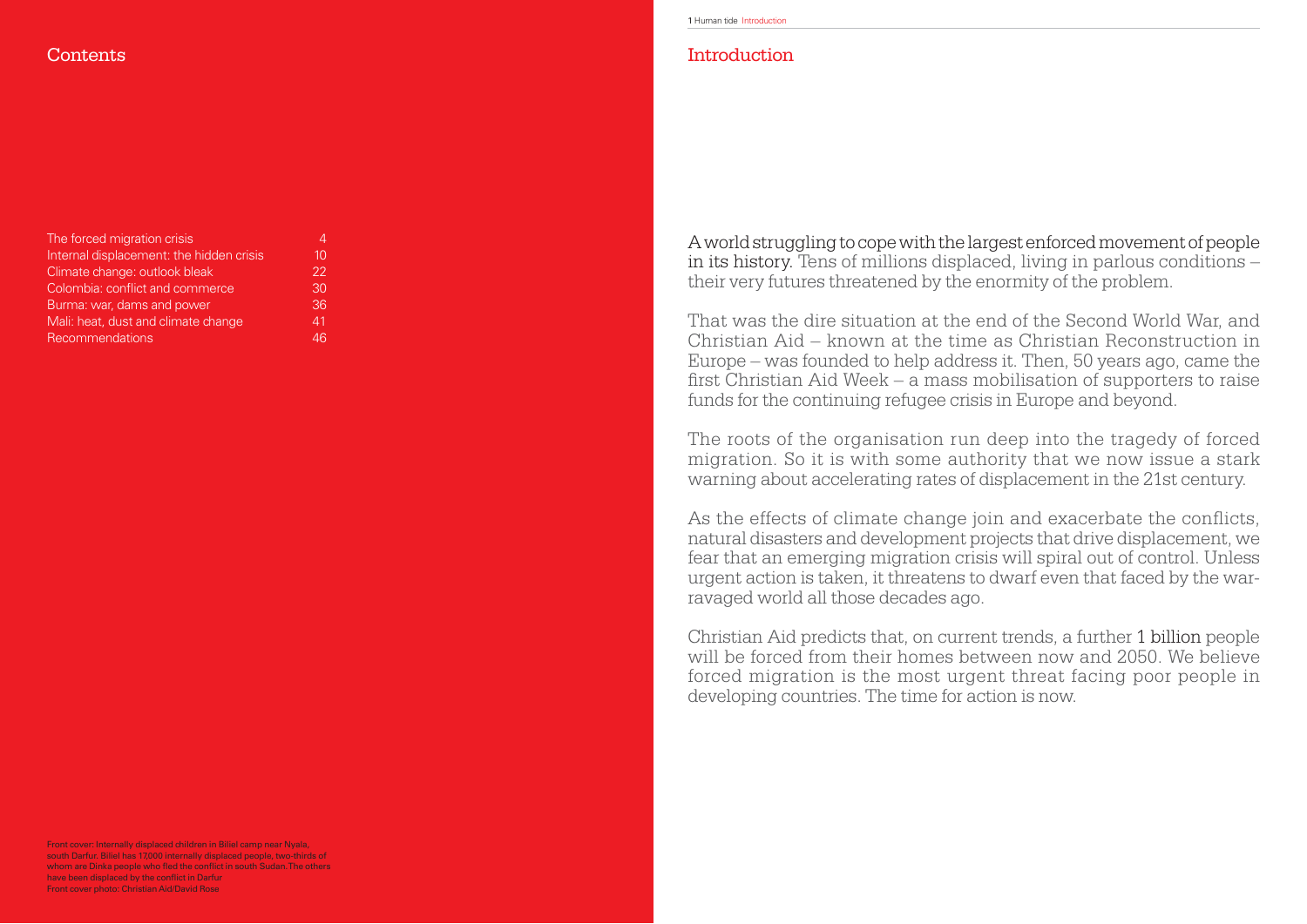The case studies in this report spell out in human detail how major internal migration crises, caused by conflict, have already developed in **Sudan**, in **Uganda** and in **Sri Lanka**. The main studies that follow seek to highlight equally devastating situations that are still developing with far less attention from the world's media or the wider international community. They illustrate how, over time, internal displacements with their roots in conflict can mutate into disputes over land and other economic resources – or hard cash. In all cases, very few people get to go home.

In **Burma**, ethnic minority groups, including the Karen, have also been subject to decades of violence, displacement and persecution. Their government is now using the space created by their displacment to plan dams and other large-scale developments, including palm oil plantations, leading to further, vicious forced displacement.

**Colombia** is second only to Sudan for its number of IDPs, living in makeshift camps or in crowded slums on the fringes of the capital, Bogotá. Originally forced to move by guerrillas and militias locked in a decades-long civil war, this largely rural population is now seeing its land grabbed to make way for lucrative plantations. Increasingly, this is to produce palm oil – a substance in high demand and found in many products in the rich world's shopping baskets.

In **Mali**, the threat from climate change is more immediate. The country lies in the Sahel belt of semi-arid land that straddles sub-Saharan Africa and is one of the areas of the world most vulnerable to global warming. Already farmers here are now finding it impossible to live off the land in the way they have done for centuries. Erratic and declining levels of rainfall mean dramatically declining crop yields – and people have to move in order to earn the money to feed their families. Increasing numbers are trying to get to Europe for this purpose.

These are just extreme examples of the 'development displacement' that experts say accounts for up to 105 million displaced people at any given time. Once again, the onset of climate change is set to further swell these numbers. As the pressure to cut CO<sub>2</sub> emissions in rich countries grows, a solution is being sought by substituting biofuels for oil – particularly by the US government – as a way to keep cars and trucks running. The problem is that this potential bonanza for biofuel producers will require vast tracts of land for plantations, leading to the forced ejection of yet more peasant farmers.

And always it should be remembered that people in poor countries such as Mali have contributed least to global warming and to the climate change that now threatens their existence.

The issue of migration is currently riding high on the domestic political agenda. Media attention here is focused on economic migrants and those seeking political asylum in Britain and Ireland, with debate centering on whether these people bring benefits or dangers. This report is not about those issues.

For the real crisis is emerging a long way away, and largely unnoticed. It really is not about us. Principally, it involves some 155 million men, women and children who have had no choice but to flee their homes and seek refuge elsewhere in their own countries. They are, in the flat jargon of international classification, 'internally displaced persons', or 'IDPs'.

Christian Aid Week is by no means the only event marking a big anniversary in 2007. In what is turning into a year of anniversaries, it also marks the 40th anniversary of the Six Day War and the occupation of Palestinian territories by Israel. Later, there is the 60th anniversary of Indian independence. And we have just, of course, marked the 200th anniversary of the bill to end the British slave trade. All these big moments tell gruelling tales of enforced mass migrations of poor people.

It would be fitting, therefore, if 2007 could in future be known as the year in which the world took serious steps to avoid the worst impacts of future forced migration.

So what can be done? In the aftermath of the Second World War, the international community responded with vision and imagination to tackle what must have seemed like an intractable problem. That same kind of vision is needed now to prevent the latest migration crisis from spiralling out of control.

Christian Aid does not pretend to have all the answers, but the solution must start with an overhaul of the current UN system for dealing, or not dealing, with internally displaced people. Together with our partner organisations, we work closely with UN agencies in response to humanitarian shocks – implementing their programmes to get aid through to those who need it most. So we know the challenges faced. But these millions of people cannot be left without a voice.

In our report, The Climate of Poverty, published a year ago, Christian Aid highlighted how the process of climate change was already affecting poor populations. It also predicted how the threat of increasing floods, disease and famine sparked by climate change could nullify efforts to secure meaningful and sustainable development in poor countries. At worst, the report said, these ravages could send the real progress that has already been achieved 'spinning into reverse'.

> The growing problem of displacement resulting from largescale development programmes must also be addressed. At present there is not even agreement about whether people forced from their homes to make way for dams or roads are covered by existing codes of conduct. Rich countries of the Organisation for Economic Cooperation and Development (OECD) have had their own guidelines on the impact of their funding of development projects for the past ten years. But it is simply not known whether they are effective or not.

'Climate change and growing competition for scarce resources are together likely to increase the incidence of humanitarian crises. The spread of desert regions, a scarcity of water, coastal erosion, declining arable land, damage to infrastructure from extreme weather: all this could undermine security,' he said.

To address the looming crisis of climate change, the polluter must pay. Governments of rich states, such as the UK, must accept their countries' responsibility for the growing harm and suffering that climate change will bring to developing countries – and pay to alleviate it. A US\$100 billion-a-year fund is needed to help poor people adapt to changing weather patterns so that they can stay in their own homes.

The latest Global Strategic Trends Programme report from the UK's Ministry of Defence (MoD) forecasts the state of the world over the next 30 years. Released earlier this year by the MoD's Defence Concepts and Doctrine Centre military thinktank, the report outlines past examples of rapid climate change and speaks in no-nonsense terms about the possible extreme consequences of another one.

'The Earth's population has grown exponentially in the last century and any future event of this type would have more dramatic human consequences, resulting in societal collapse, mega-migration, intensifying competition for much-diminished resources and widespread conflict.'

The alternative, as this report seeks to highlight, is a desperate situation that could destabilise whole regions – plunging them further into poverty and conflict. We hope that on its next big anniversary Christian Aid will be able to celebrate its part in a positive effort to overcome these problems, not to commemorate another forced migration disaster.

Millions are escaping war and ethnic persecution, and millions more have literally had their homes swept away by the increasing number of natural disasters. A staggering number of people are being pushed aside to make way for dams, roads and other large-scale development projects. Most are in the world's poorest countries, often among their poorest people. Their already harsh lives are made worse by being forced to move, sometimes repeatedly.

Unlike the relatively small numbers of dictionary-definition 'refugees', who have struggled across a border to escape persecution, they are also largely voiceless. They have no status or protection under international law and no single international agency is responsible for their welfare. They are nobody's problem, apart from their own governments'. And those governments are often responsible for these people's plight in the first place.

The number of IDPs is expected to rise dramatically in the coming decades. And those already displaced look likely to be joined by at least equal numbers of people forced from their homes because of climate change.

The impact of climate change is the great, and frightening, unknown in this equation. Existing estimates of its potential to displace people are more than a decade old and are widely disputed. Only now is serious academic attention being devoted to calculating the scale of this new human tide.

Given the amount of work and column inches devoted in recent years to the economic implications of global warming, including the landmark Stern Review on the Economics of Climate Change, commissioned by the UK government, this may seem inconceivable – even shameful. But it is the case. Stern, for example, merely quotes the old figures. Cynics may conclude that this lack of focus, while popular chatter centres on threats to our foreign holidays and big cars, is because the problem is perceived as being a long way away. It really is not about us.

For the people of the developing world, however, mass migration forced by climate change could prove to be a further crushing blow.

To add many more millions of uprooted people to this mix makes an already apocalyptic picture potentially even more devastating.

The danger is that this new forced migration will fuel existing conflicts and generate new ones in the areas of the world – the poorest – where resources are most scarce. Movement on this scale has the potential to de-stabilise whole regions where increasingly desperate populations compete for dwindling food and water. While mired in political complexity, the genesis of the appalling conflict in Darfur has been in part attributed to this very downward spiral. Let Darfur stand as the starkest of warnings about what the future could bring.

This scenario has not escaped the attention of military planners. In December 2006 Sir Jock Stirrup, as the Chief of the Defence Staff and Britain's most senior seviceman, used his annual lecture at the Royal United Services Institute to highlight these concerns.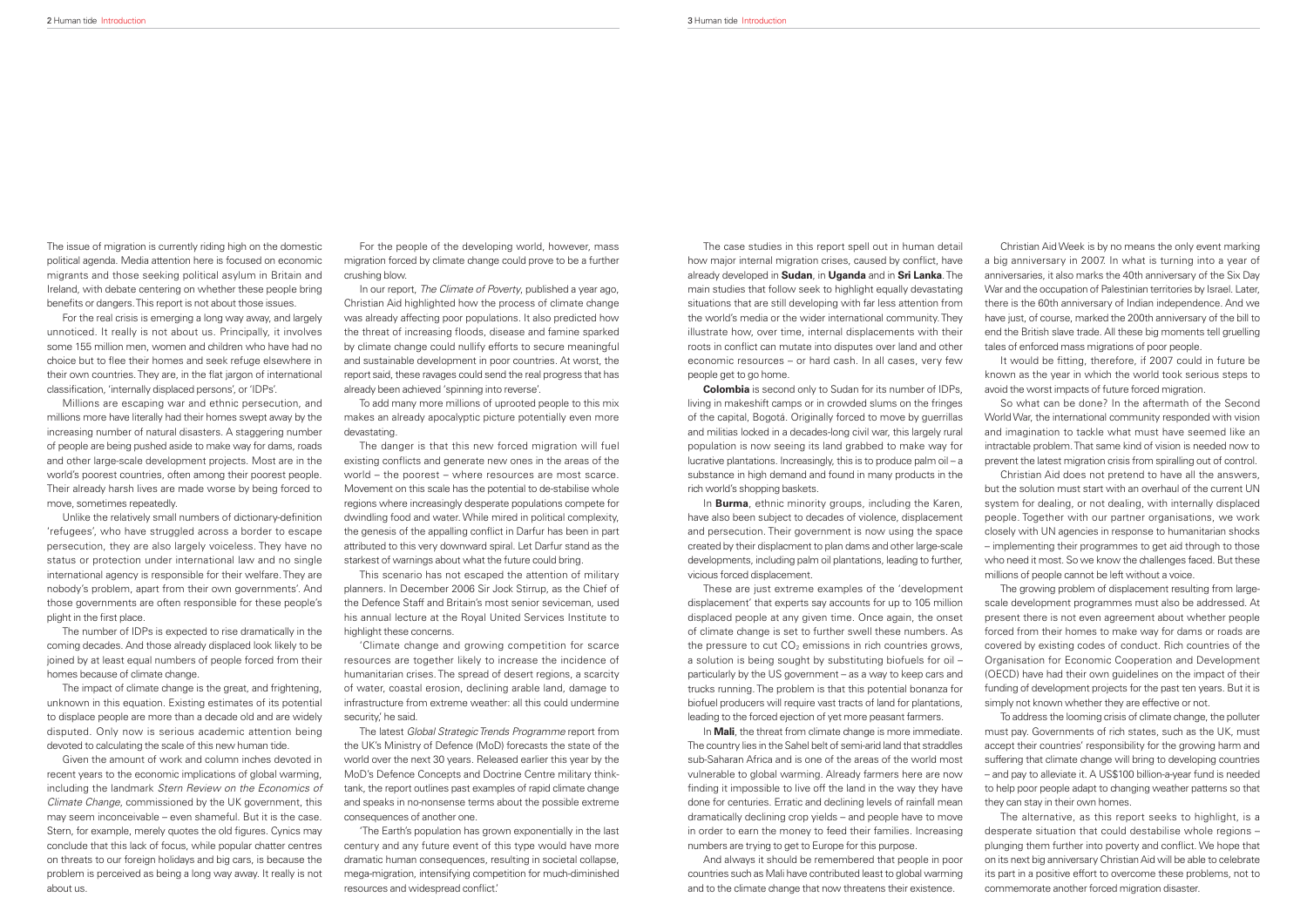But those in charge of helping people return home or find new homes were optimistic. They assumed Europe's refugee crisis would be solved and that the organisation created to deal with it would be closed down by 1950.

At the time, it was the largest population displacement in modern history.

Since then the world has lurched from one crisis to another. The partition of India, the Hungarian uprising of 1956, the creation of Israel, the Korean and Vietnam wars, the many conflicts which followed the collapse of communism and now the 'war on terror' have forced many millions of people to leave their homes. Natural disasters and economic activity have added greatly to the toll.

- 
- 25 million people displaced by disasters such as earthquakes, hurricanes and floods, who remain within their own countries.5
- 105 million people displaced by 'development' projects such as dams, mines, roads, factories, plantations and wildlife reserves. The vast majority remain within their own countries.<sup>6</sup>
- 8.5 million people who are refugees. This means that they have fled persecution in their own countries and gone to

Even when this did not happen, because large numbers of people remained uprooted, it was hoped that a successor organisation – the United Nations High Commissioner for Refugees – would settle Europe's problem quickly. The world currently has around 163 million forcibly displaced people. This figure includes: • 25 million people displaced by conflict and extreme human rights abuses who remain within their own countries.4

Now it is coming under greater strain than ever. Margaret Beckett, the UK Foreign Secretary, warned the UN Security Council in April 2007 that climate change was a security threat which could cause 'flooding, disease and famine, and from that migration on an unprecedented scale'.3

Christian Aid believes that without urgent action, climate change will make the forced displacement crisis the biggest threat facing developing countries over the next 50 years.

#### **Who are the displaced?**

Far more people are now displaced around the world than even immediately after the Second World War. But the vast majority of them are not refugees. You are unlikely even to have heard of them. They have no special laws or organisations to protect them and their plight gets little media attention. They are, in the jargon, 'internally displaced persons' or 'IDPs'. other countries that have accepted their claims for asylum.7 These figures give a 'snapshot' of the number of people who are displaced from their homes at any one time. People are constantly becoming newly displaced, while others are able to return home or resettle elsewhere.

Forcibly displaced people are those made to leave their homes with very little or no choice in the matter. They leave in order to avoid acute physical dangers such as those posed by war, floods, hurricane or famine, or because their home or land is to be destroyed by large-scale development projects such as dams, roads and plantations.

This group does not include people who might be described as economic migrants – those who have more freedom of choice about whether to remain in their homes or move elsewhere in search of a better life.

Work to try to meet their most basic needs is currently done by a vast patchwork of United Nations and non-governmental organisations (NGOs) around the world, which includes Christian Aid and its local partner organisations. A growing proportion of our work is in countries with major internal displacement problems, such as Sudan, Colombia, Burma and Sri Lanka. But this makeshift system is creaking and many people are getting no help at all. All figures on displaced people are approximations, not least because of the difficulties of counting people, especially when they are living in urban areas or in the homes of family members, rather than camps. Governments may be unwilling or unable to say how many of their citizens are displaced, or may deliberately under- or over-state the scale of the problem to attract more humanitarian aid or turn international opinion against an internal enemy.

Christian Aid believes that the growing number of disasters and conflicts linked to future climate change will push the number of people forced to flee their homes far higher, unless urgent action is taken.

We estimate that over the years between now and 2050, a total of 1 billion people will be displaced from their homes.

Today's international machinery for protecting people forced to leave their homes was created in the aftermath of the Second World War. By May 1945, some 66 million people were displaced across Europe, in addition to many millions more in China.<sup>2</sup>

'Most forced displacement – whether caused by human rights abuses, natural disasters or development projects, or in the form of trafficking or abduction – takes place in poor countries, and has the greatest impact on the poorest and most vulnerable people in those societies.'1

Office of the United Nations High Commissioner for Refugees (UNHCR), State of the World's Refugees 2006

# **The forced migration crisis**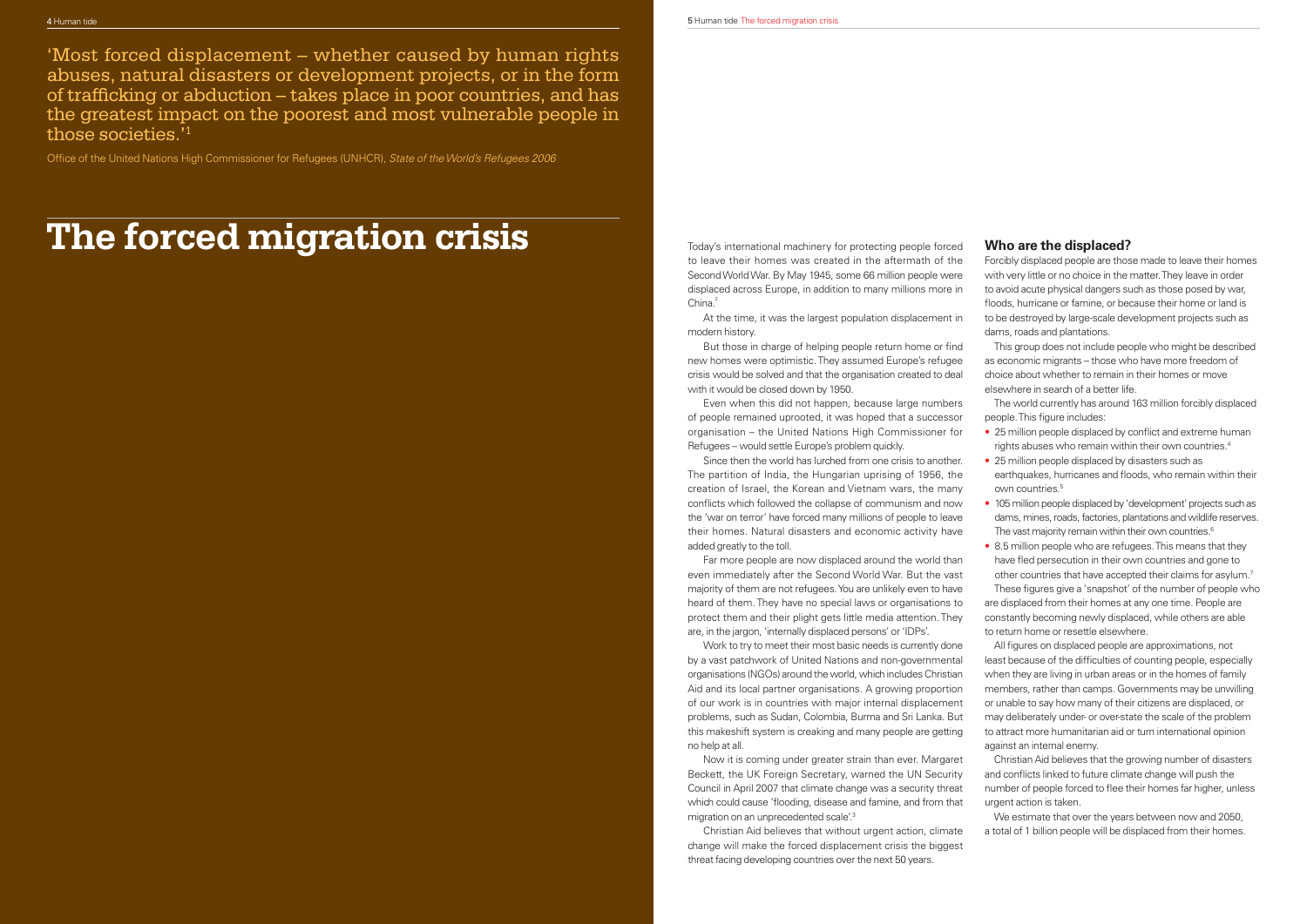**Christian Aid Week**As Allied forces advanced across Europe, signalling the beginning of the end of the Second World War, British churches began fundraising to help millions of people made homeless by the conflict.

## **50 years of**

In 1945, Christian Aid, then known as Christian Reconstruction in Europe, was set up, mainly to provide emergency supplies and help resettle refugees. Its work soon spread further afield, as conflict displaced millions more

in Palestine, Korea and China. Meanwhile, the Second

World War legacy of homelessness and poverty endured. In 1956, Christian Aid, which was by then called the Department of Inter-Church Aid and Refugee Service, built a replica refugee camp in London's St Martin-in-had become so well known the-Fields church, highlighting the plight of some 100,000 people still living in appalling temporary conditions.

Then, 50 years ago in 1957, the first Christian Aid Week was held to raise both money and public awareness. The 200 towns and villages that took part collected a grand total of £26,000. Christian Aid Week became an annual event. The following year, it was launched in Ireland.

Since then, refugee numbers have halved, to reach their current level of some 8.4 million people.<sup>15</sup> This reflects a fall in the number of wars between countries and also the number of autocratic regimes that repress ethnic minorities, according to UNHCR. The fall is also partly the result of several large repatriations, in particular involving refugees from Afghanistan who had fled to Pakistan and Iran.

> Fundraising for refugees was not restricted to Christian Aid Week. When the United Nations designated 1959-60 World Refugee Year, the Department of Inter-Church Aid and Refugee Service raised more money than any other charity.

By 1964, Christian Aid Week throughout the UK that the and Refugee Service changed its name to Christian Aid. At the end of the 1960s, Christian Aid Week broke through the £1 million barrier. As well as giving aid to crises such as the Biafran war, Christian Aid began to speak out about the causes of poverty. In the 1970s, Christian Aid expanded its long-term development work, funding more than 100 projects in more than 40 countries. And by the end of the 1980s, Christian Aid Week was raising £6 million. Much of the money raised

Department of Inter-Church Aid door-to-door fundraising week half a century ago. In this, its golden jubilee year, the UK's longest running

during Christian Aid Week continues to be spent tackling problems similar to those of

the early 1990s to the outbreak of 'ethno-national' wars for independence following the end of the Cold War – for example in former Yugoslavia and the former Soviet Union.

Even though it continued its work for longer than anticipated (eventually closing down in early 1952), around 400,000 people were still displaced from their homes in Europe at the end of 1951.<sup>13</sup>

#### **The forgotten millions**

This report is not principally about refugees. Rather, it seeks to draw attention to the less well-known but far larger number of people who have fled their homes but staved within their own countries, rather than crossing international borders.

At the same time as some refugees are going home, governments are making it more difficult for people to become refugees. They are making their asylum laws and procedures more restrictive and some are even building walls on their borders. This is happening, for example, between India and Bangladesh, Saudi Arabia and Iraq, and the United States and Mexico. 169 million people.16 As it is, the vast majority of forced migrants have no organisation dedicated to protecting and demanding a better deal for them, and no specific legal rights. They are at the mercy of their own governments. Stranded within their countries and largely ignored by the media, they are the world's forgotten people.

If UNHCR helped everyone internally displaced from their homes, as the United Nations Relief and Rehabilitation Administration did after the Second World War, then rather than working for 21 million 'persons of concern' (including 8.4 million refugees, asylum seekers, internally displaced people, stateless people and others), it would be responsible for some

It defines a refugee as a person with a 'well-founded fear of persecution due to their race, religion, nationality, membership of a particular social group or political opinion'. Signatory states may not expel or return refugees to countries where they will face persecution.

## Stranded within their countries and largely ignored by the media, they are the world's forgotten people.

This comprises:

- 50 million people displaced by conflict and extreme human rights abuses. This assumes a rate of displacement of roughly 1 million people a year, which is conservative.<sup>8</sup>
- 50 million people displaced by natural disasters. Again, this conservatively assumes that around 1 million people will be displaced in this way every year.
- 645 million people displaced by development projects such as dams and mines (at the current rate of 15 million a year).9
- 250 million people permanently displaced by climate change-related phenomena such as floods, droughts, famines and hurricanes.<sup>10</sup>
- 5 million people will flee their own countries and be accepted as refugees.<sup>11</sup>

#### **Helping refugees after the Second World War**

The Allied powers had realised before the end of the war that huge numbers of people would need to be helped to return home, and in November 1943 they established the United Nations Relief and Rehabilitation Administration.

Between May and September 1945, it assisted with the repatriation of some 7 million people.12 Interestingly, it helped everyone who was displaced from their home, regardless of whether they were still within their own countries.

However, the repatriation operation became increasingly controversial, as people were unwillingly returned to countries that came under control of the then USSR.



Christian Aid Week poster 1959

The United States government pressed successfully for the creation of a new, supposedly temporary refugee organisation. The International Refugee Organisation (IRO) began life in July 1947, as a United Nations agency which was to have finished its work by June 1950. Its functions included repatriation, identification, registration, care and assistance. legal and political protection, transport and resettlement. The IRO focused on resettling people outside their own countries, rather than sending them home. It repatriated 73,000 people, and helped to resettle more than 1 million.

The displacement problem began to grow again in the late 1940s, as people fled communism in eastern Europe and millions were displaced in India and Pakistan by the partition of India in 1947. As a result, west European governments, together with those of India and Pakistan and the International

Committee of the Red Cross, favoured the creation of a new UN organisation to resettle refugees.

In December 1949, the UN General Assembly voted to create the Office of the United Nations High Commissioner for Refugees (UNHCR) and it came into being on 1 January1951, with a mandate for three years. In the summer of that year, a UN conference also adopted the Convention Relating to the Status of Refugees.

UNHCR was to provide international protection for refugees and help governments with their voluntary repatriation or resettlement in new countries. It was given a small administrative budget, plus a small emergency fund and allowed to appeal for voluntary contributions, so long as the appeals were approved by the General Assembly.

#### **Refugee protection**

The 1951 UN Convention Relating to the Status of Refugees remains the main plank of legal protection for refugees today.

Importantly, the convention did not apply to people who had been expelled from their homes but remained within their own countries. This means it does not apply to the roughly 155 million people who are internally displaced today.

The convention also sets out the obligations and rights of people who are accepted as refugees, and the duties of states towards them, for instance in relation to employment, education, homes, freedom of movement and access to the law.

The original 1951 convention limited UNHCR's scope to Europe and to people who became refugees as a result of events before 1951, but its 1967 Protocol removed those limitations. By then, it was clear that people were still becoming refugees around the world and that the convention needed to extend to include them.

UNHCR itself was also extended. After its original term expired in the 1950s, the United Nations renewed its mandate every five years and then, in 2003, the limitation on its term was removed.

From the mid-1960s until the mid-1970s, the number of refugees around the world fluctuated between 2 and 4 million, rising rapidly after 1975 to reach 12 million in 1985 and a peak of 18 million in 1992.14 UNHCR attributes the sharp rise in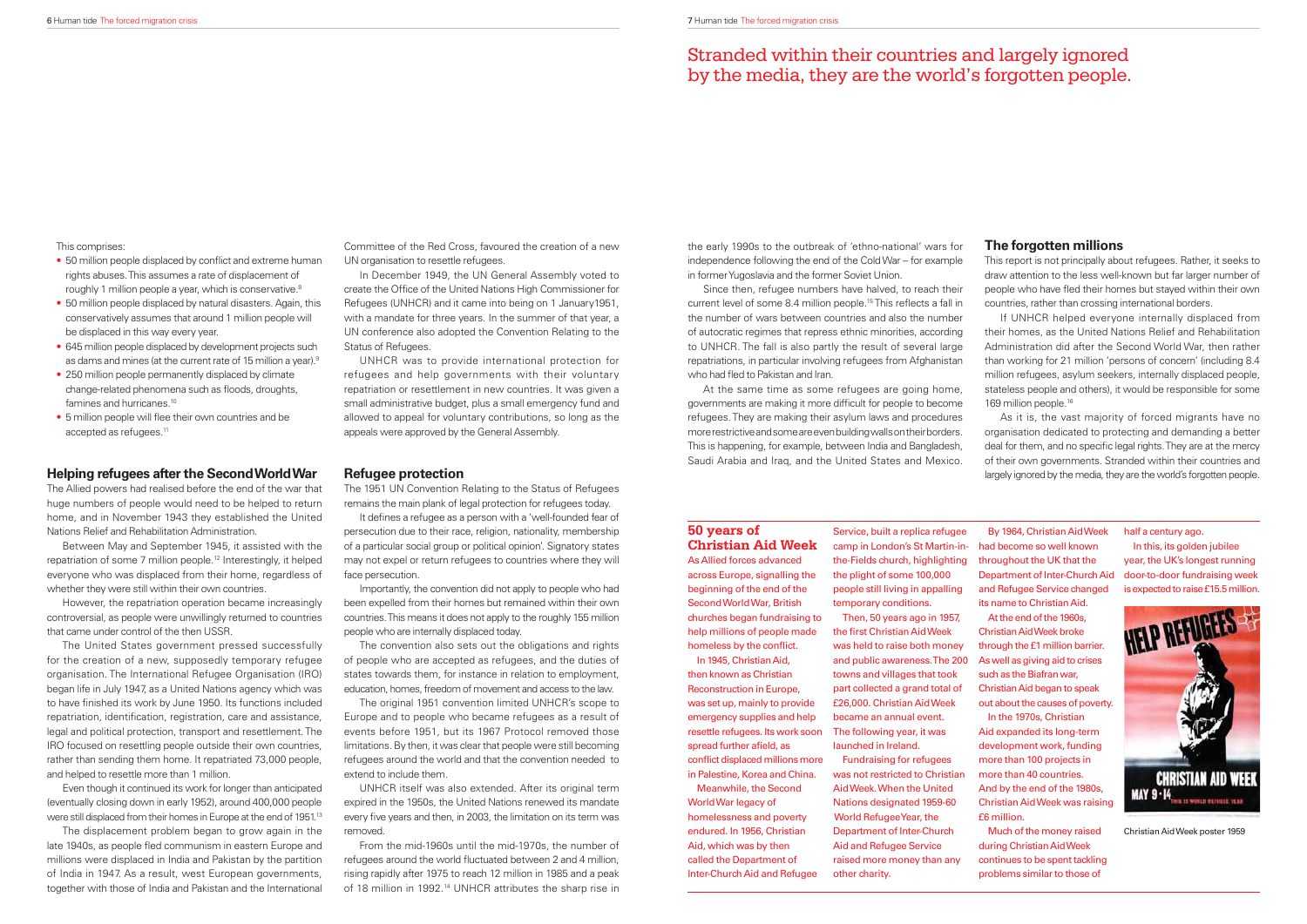are not always safe from marauding militias.

At a summit in 2005, all the member countries of the United Nations agreed on a principle of a 'responsibility to protect' civilians from atrocities, and that if a state would not protect its own, outsiders must step in, with force if necessary. But putting that principle into action has proved difficult as there is little appetite for violating other countries' sovereignty. Sudan's largest oil importer, China, has effectively prevented the UN Security Council from enforcing the responsibility to protect.

The desert town of El Fasher, the capital of north Darfur, has been a magnet for people displaced by the conflict. Close to 200,000 people are crammed into three camps which surround the town. One of Christian Aid's partner organisations, the Sudan Social Development Organisation (SUDO), works in all three, providing sanitation and health services.

The town of Zamzam, south of El Fasher, now hosts some 45,000 internally displaced people in a settlement which is effectively an extension of the town. And for the first time there is a clinic, which provides health services to both Zamzam's residents and IDPs. The solid brick compound

boasts a delivery room, a ward, examination rooms, a laboratory and a vaccination room with a freezer powered by solar panels.

'This is a historic development for these people,' says Dr Mudawi Ibrahim Adam, SUDO's chairperson. 'They have never had a clinic or schools before. We do development work at the same time as emergency work.'

The IDPs are in a desperate state, totally dependent on food aid and too fearful to return home. Halima Abdulrahman Mamoud, 25, has been living in one of the camps for three years with her husband and children. They arrived after the Janjaweed attacked their village: 'We ran and did not look back,' she says.

Many of the displaced have been here for three years; their children are in school, and others have married into the local community. Persuading them to return home may be difficult. But all are adamant they will not return home until they feel sure they will not be attacked; most say the only guarantee they will accept is a UN peacekeeping force. They are not reassured by the rickety, under-resourced, 7,000-strong African Union force in Darfur which has failed to assert itself.

He has warned that the entire UN aid operation is in danger of collapsing because of the continued fighting.

> There has been some progress against the

alleged perpetrators of the Darfur conflict. In February 2007 prosecutors at the International Criminal Court in The Hague named two suspects wanted for allegedly committing war crimes in Darfur. The men are a Janjaweed militia leader and a member of the Khartoum government who is minister of state for humanitarian affairs. But Sudan remains the first test case of the international community's resolve to protect civilians from their own government.

In the first two months of 2007 some 80,000 people were forced to flee their homes in an attempt to escape the slaughter, rape and destruction by the government-backed Janjaweed militia and Sudanese government forces. The situation has deteriorated to such an extent that many places have become too dangerous for aid workers, despite a peace deal signed in May 2006 between one of the rebel groups and the government.

The conflict is also

The future of the millions who fled to the capital to escape the north-south civil war is precarious. Most live in the camps surrounding Khartoum, known as the capital's 'black belt'.

The government is eager to see them return home but the devastated south has little in the way of schools, health facilities or jobs. Many consider Khartoum as 'home'. The younger generation has only ever known city life and is ill-prepared for a largely rural life in the south.

Farida Usman, 23, is a perfect example of the limbo in which many people find themselves. She arrived in Khartoum as a baby with her mother, fleeing the war in the Nuba mountains. She has never been to southern Sudan and is married to a man from Darfur.

'Nuba means nothing to me, I have lived here all my life. Khartoum is my home.' says Farida. 'I met my husband here, and I would never have met him in Nuba.'



Children in one of the many camps for internally displaced persons surrounding El Fasher, the capital of north Darfur

## 'We ran and did not look back.'

Halima Adbulrahman Mamoud

#### **Sudan**

Sudan has the dubious distinction of being the country with the highest number of internally displaced persons – more than 5 million. In the western region of Darfur, more than 2 million people have been forced from their homes, rendering them homeless in their own country. Sudan is also emerging from a 20-year civil war which left millions displaced

Time is running out for Darfur; insecurity is increasing and humanitarian access is shrinking. The new UN humanitarian chief, Sir John Holmes, fears that soon more than half of Darfur's population will be displaced.

threatening to engulf the region. The killings are spreading westwards into neighbouring Chad and the Central African Republic. As in Darfur, it is not only a political conflict but also a fight for increasingly scarce resources, including water and land to graze animals. And the result is equally obvious; more killing, and more displaced people.

Civilians in Chad are now being bombed by Sudanese government planes and attacked by armed militia on horseback – reminiscent of the early days of the conflict in Darfur. Eastern Chad is now a landscape of ghost villages with torched huts and smashed pots.

As the Chadians are internally displaced, not refugees, they do not have the right to enter the UN camps in their country which are hosting some 250,000 Sudanese refugees fleeing the same violence. With nowhere else to go, some have settled outside camps, hoping their proximity to the camps will offer some protection. They are not provided with food or water. In desperation, some 20,000 Chadians have fled over the border into Darfur, where they at least have the status of refugees.

Protection of the displaced is the top priority for the aid agencies working in Darfur, because even in camps they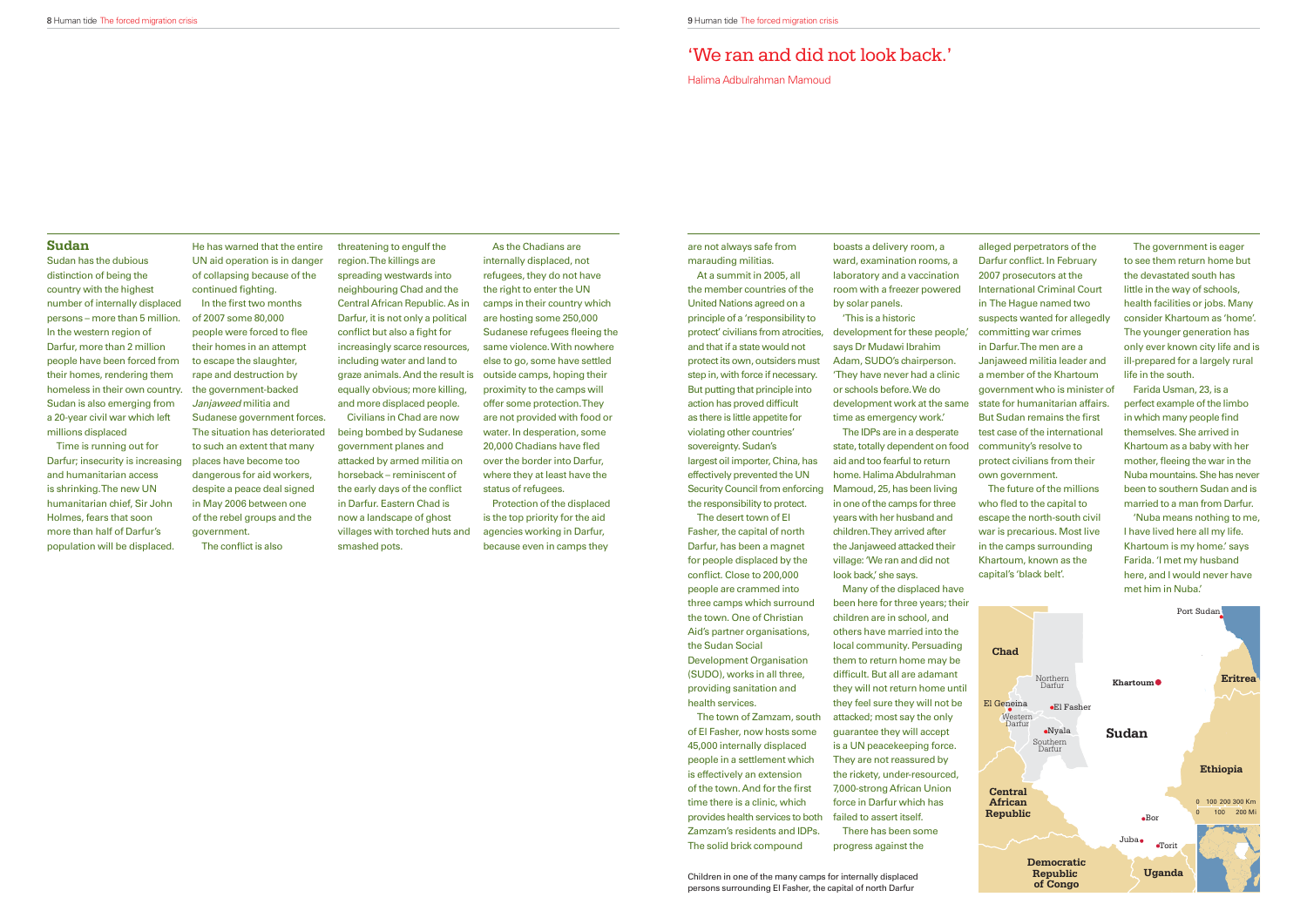When people flee to escape conflict, natural disasters or large-scale development projects, they suffer some of the most traumatic of human experiences. All at once, they lose their familiar surroundings, their land, jobs, businesses or education, and they may be separated from their friends and loved ones.

Their new 'homes' may be in squalid, dangerous camps where they depend on others for life's essentials, or in urban slums or the crowded houses of family members. They may end up in areas where they do not speak the local language and are obviously 'different'.

They are, in effect, 'internal refugees'.<sup>2</sup> But unlike 'official' refugees, who have left their home countries, there is no international law or organisation dedicated to protecting them. Nor is there much media attention for them and, consequently, little political will to relieve their suffering and tackle its causes. Christian Aid believes this is unacceptable, and that urgent reform is needed.

Food, water and sanitation may be in short supply or unavailable and they may be forced to beg or work in highly exploitative, perilous conditions in order to survive. In areas of conflict, displaced people are often in danger of being caught up in the violence, and women and children are at particular risk of abduction or sexual attack.

To make matters worse, internally displaced people are at the mercy of their own governments, which are often unable to help or are actively hostile and therefore unwilling to allow in outsiders who might 'interfere'.

#### **No legal status**

The legal principle of national sovereignty has a huge impact on the lives of people uprooted within their home countries. It puts them at the mercy of their own governments, which legally are in charge of everything on their own territories. International organisations and NGOs may get involved only with governments' permission.

In practice, some governments use the principle as an excuse to persecute or severely neglect their own people, with little fear of external intervention. Shockingly, in more than one third of the conflicts that caused displacement in 2006, people were forced to flee by their own national armies or armed groups linked to the government.3

They define internally displaced people as: '... persons or groups of persons who have been forced or obliged to flee or to leave their homes or places of habitual residence, in particular as a result of, or in order to avoid, the effects of armed conflict, situations of generalised violence, violations of human rights or natural or human-made disasters, and who have not crossed an internationally recognised State border.'

The displacement crises in Sudan, Burma, Cote d'Ivoire, Colombia and Zimbabwe are all examples of this, according to the independent Internal Displacement Monitoring Centre (IDMC) in Geneva.

At the World Summit held at the UN's New York headquarters

in September 2005, the international community recognised the unacceptability of governments manifestly failing to protect their people against genocide, war crimes, ethnic cleansing and crimes against humanity. The summit declared that governments must protect their own people against such atrocities. If they failed to do so, then other governments had a 'responsibility to protect' and were prepared to step in together, with force if necessary, acting through the UN Security Council.

As the example of Darfur shows, these good intentions have had no more impact than the hand-wringing declarations of 'never again', made after particularly horrific events such as the massacres in Rwanda.

Even if they are not guilty of using violence to displace people, most governments fail to fulfil their responsibilities towards citizens who have fled conflict. Where governments allow the outside world to help internally displaced people, most of the practical work – providing food, water, shelter and so on – is done by international and local non-governmental organisations (NGOs) such as Christian Aid with its partners. United Nations organisations tend to coordinate work done by others, rather than doing it themselves.

With no international law specifically to protect people displaced within their own countries, they are all the more vulnerable. In 1998, United Nations organisations produced a set of Guiding Principles on Internal Displacement, which restate the principles of international humanitarian and human rights law that are relevant to internally displaced people.

The 30 principles include a prohibition on 'arbitrary displacement', a requirement that displacement must be prevented wherever possible, a demand that governments protect displaced people against murder, torture and violence, and a statement that governments are responsible for helping IDPs to return home voluntarily or resettle elsewhere.

The principles were endorsed by more than 100 heads of state at the World Summit in September 2005, and provide useful standards towards which governments can be urged to work. However, they are not themselves legally binding and are far from being implemented. Among the countries that have developed national policies based on the principles are Uganda

'The internally displaced are often the most forgotten and neglected people in the many forgotten and neglected emergencies in the world.'1

Jan Egeland, former United Nations Under-Secretary-General for Humanitarian Affairs and Emergency Relief Coordinator

## **Internal displacement: the hidden crisis**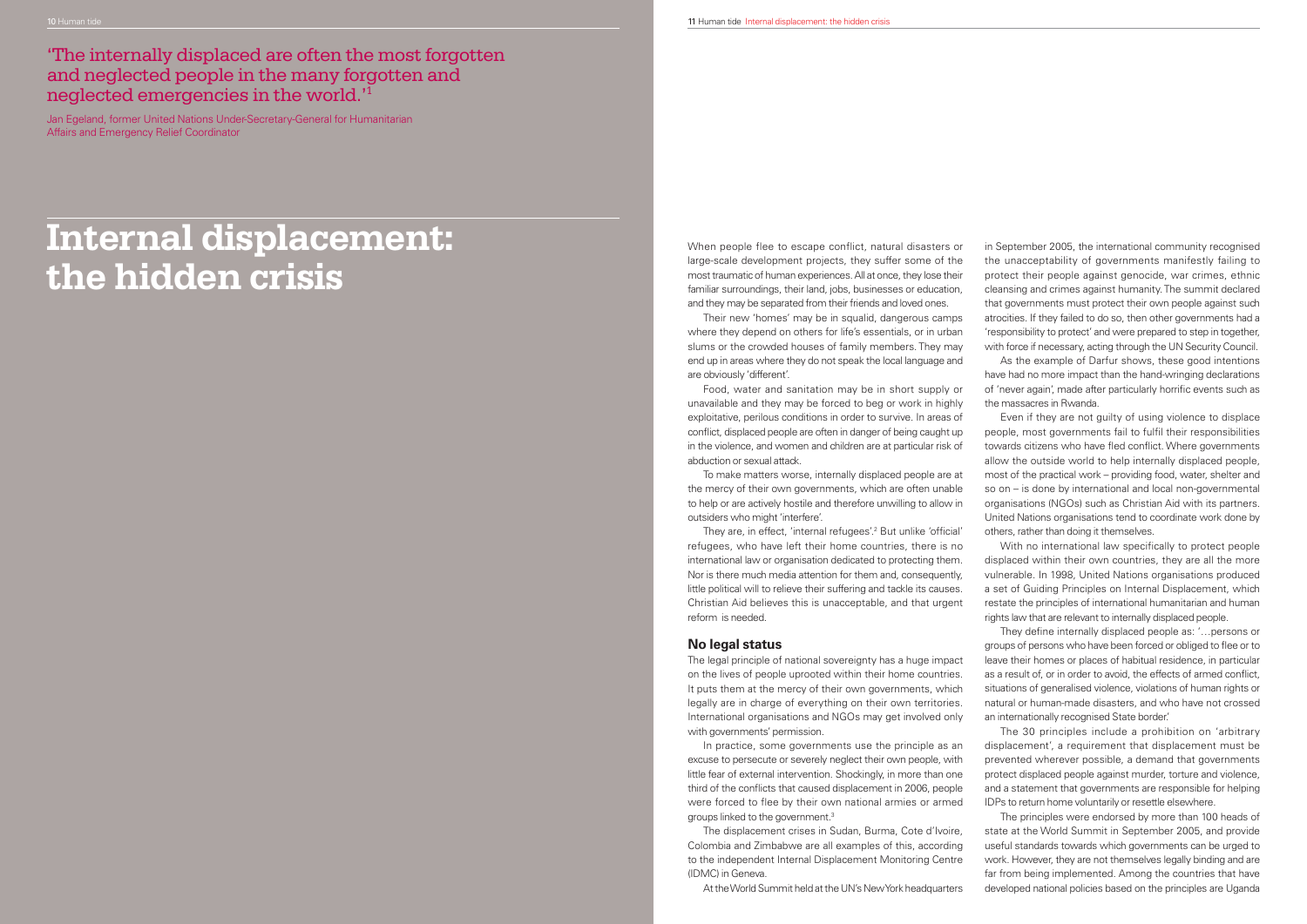Encouragingly, it is considering widening its mandate to cover people forced out by disasters and development projects. It does not give practical assistance to IDPs.

The media matters, not least because it influences those who decide what, if anything, will be done to help people in trouble.

Media coverage, or lack of it, also contributes to the invisibility of the displaced. Despite the vast number of IDPs who have suffered the trauma and often impoverishment of being forced from their homes, there is little media interest in their plight. This is true even of people displaced by violence and by natural disasters, whose stories are arguably more newsworthy than those of people uprooted by dams, mines, factories and other developments. For example, some 1.9 million people have been internally displaced by the conflict in Irag. This in in addition to 2 million refugees that have fled to neighbouring countries. But, according to the IDMC<sup>6</sup>, reporting on the IDPs 'hardly made its way into mainstream news'.

has forced people into concentrated settlements where they are not able to cultivate, and they are, to a large extent, dependent on food relief.'

Hunger and malnutrition are widespread in these squalid, overcrowded camps. As a result of a lack of funding from donors, the World Food Programme has reduced rations to as low as 40 per cent of the minimum daily requirement per person in parts of northern Uganda. Sanitation is poor, leading to outbreaks of cholera. Education and healthcare services are minimal. A whole generation has missed out on schooling and the HIV rate is double that found elsewhere in the country.

For many years, Ugandan president Yoweri Museveni was the west's 'golden boy'.

When he seized power in 1986, ending decades of conflict and instability, aid poured in, and few outsiders were willing to criticise his refusal to negotiate with the LRA rebels.

and Colombia, whose internal displacement crises are among the worst in the world.<sup>4</sup>

> In 1994, Museveni gave LRA leader Joseph Kony an ultimatum to come out of the bush. Soon after this, the LRA rebels crossed the border into Sudan, beginning a new, deadlier phase of the conflict.The Sudanese government was fighting the Sudan People's Liberation Army (SPLA) in the south, a rebel group that was aided by Museveni. In a tit-for-tat measure to weaken the SPLA, the Sudanese government decided to support the LRA and allow it to operate out of bases in southern Sudan.

As attacks on civilians increased, the Ugandan

Even for the men, women and children who are uprooted by conflict, the UN is 'far from being able to step in whenever national governments were unable or unwilling to protect or assist IDPs,' according to the IDMC. Its latest report on conflict displacees around the world also notes the 'still glaring deficiencies of the current response system'.<sup>5</sup>

> government introduced its policy of 'protected villages'. Most non-governmental organisations were reluctant to speak out because they depended on military escorts to reach the camps, and feared that being critical could get them expelled from the country.

While the IDMC monitors and reports on the situation of displaced people, it covers only those who have fled conflict.

> The international community made virtually no criticism at the time. In fact, at the height of the war in 2002/03, the Department for International Development gave £68.5 million in aid to Uganda, making it the third largest recipient of UK aid. DFID has increased its aid to Uganda to £70 million a year in 2006/07. The country is now the sixth largest recipient of UK aid. A major turning point in the war in northern Uganda was a peace agreement between the Sudanese government

and the SPLA in January 2005. Under the deal, all foreign forces had to leave south Sudan. The issuing of arrest warrants for Kony and four of his top commanders for war crimes and crimes against humanity by the International Criminal Court in 2005 has also helped.

When the Ugandan government forced people to move into these camps – known as 'protected villages' – more than a decade ago, it cynically claimed that it was for their own safety. In fact, it was done to give the army freedom of movement to fight rebels of the LRA.

The 2003 landmark visit of Jan Egeland, the then UN Under-Secretary General for Humanitarian Affairs, also raised the profile of the Ugandan conflict, increasing pressure on both Museveni and the international community to be seen to be doing something. This begs the question: what might have happened if the UN had spoken out earlier?

Peace talks began in 2006, although the war is not yet over and the rebels remain in the bush.



The problems and needs of IDPs vary depending on where and why they are displaced. But the absence of any single organisation working on behalf of all internally displaced people obscures the vast scale of their crisis. Organisations that work on internal displacement focus narrowly on sub-categories of IDPs, such as those displaced by dams or those displaced by conflict. The figures they collect are rarely added up to reveal that around 155 million people are effectively 'refugees' within their own countries.

There are individuals within the UN system whose job it is to lobby on behalf of the internally displaced and some organisations work with conflict and disaster displacees on an ad hoc basis. But there is nothing like the equivalent of a UNHCR for internally displaced people.

Walter Kälin is the United Nations Secretary-General on the Human Rights of Internally Displaced People. His job is to encourage governments and the UN to safeguard IDPs' human rights. He also reports back to the UN on the situation in particular countries. However, there is only so much that one energetic individual can do, even with administrative support, and in the context of a vast number of people forced to flee their homes, it is not nearly enough.

### **Uganda**

Uganda illustrates starkly how refugees and internally displaced people are treated differently – even within one country.

In our Christian Aid Week 2004 report, The Politics of Poverty: Aid in the New Cold War, Christian Aid highlighted the country's 21-year civil war. We described how it created thousands of 'night commuters' – mostly children who walk into towns every night to sleep, because of the relative safety they offer from the Lord's Resistance Army (LRA) – a rebel army group that took up arms against the government in 1986.

The children feared being abducted and used as child soldiers, sex slaves or porters by the LRA. Led by Joseph Kony, the LRA has kidnapped an estimated 66,000 children

who make up 80 per cent of its force.

Uganda's war has also created one of the world's worst internal displacement crises, in which 1.7 million people are uprooted. In the six worst-affected northern districts of Uganda, some 1.3 million Ugandans live in IDP camps – more than 90 per cent of the IDP population.

But displacement did not bring security for the people forced into camps. Until the conflict began to simmer down in 2005,

rebels regularly attacked the camps and civilians who ventured out for food, water or firewood. The Ugandan army also preys on the people it is supposed to protect, arbitrarily beating, detaining and torturing civilians, and forcibly recruiting children.

Despite the fact that murders, kidnappings and rapes had been thoroughly documented for more than a decade, the UN did not start to set up offices in Uganda with a particular focus on protection until 2005.

Ironically, Ugandan IDPs' living standards are markedly worse than those of some 140,000 mainly Sudanese refugees hosted elsewhere in the country.

Above all, the refugees have security, and the IDPs do not.

'The refugees have some

protection because they are formally registered refugees,' says Tim Allen of the London School of Economics, an expert in forced migration in East Africa. 'UNHCR has a responsibility to protect them that it doesn't with the IDPs. 'IDPs are, in theory,

protected by their own governments,' he adds, 'but clearly they are IDPs because they are not being protected by their own government.'

Sudanese refugees in Uganda have legal rights to food, shelter and safety. They live in an area where they are able to cultivate land and blend into the informal sector. An economy has sprung up around their camps.

By contrast, says Tim Allen, 'most of the IDP camps in northern Uganda are more like rural prisons. The whole process of displacement

### 'Most of the IDP camps in northern Uganda are more like rural prisons.'

Tim Allen, London School of Economics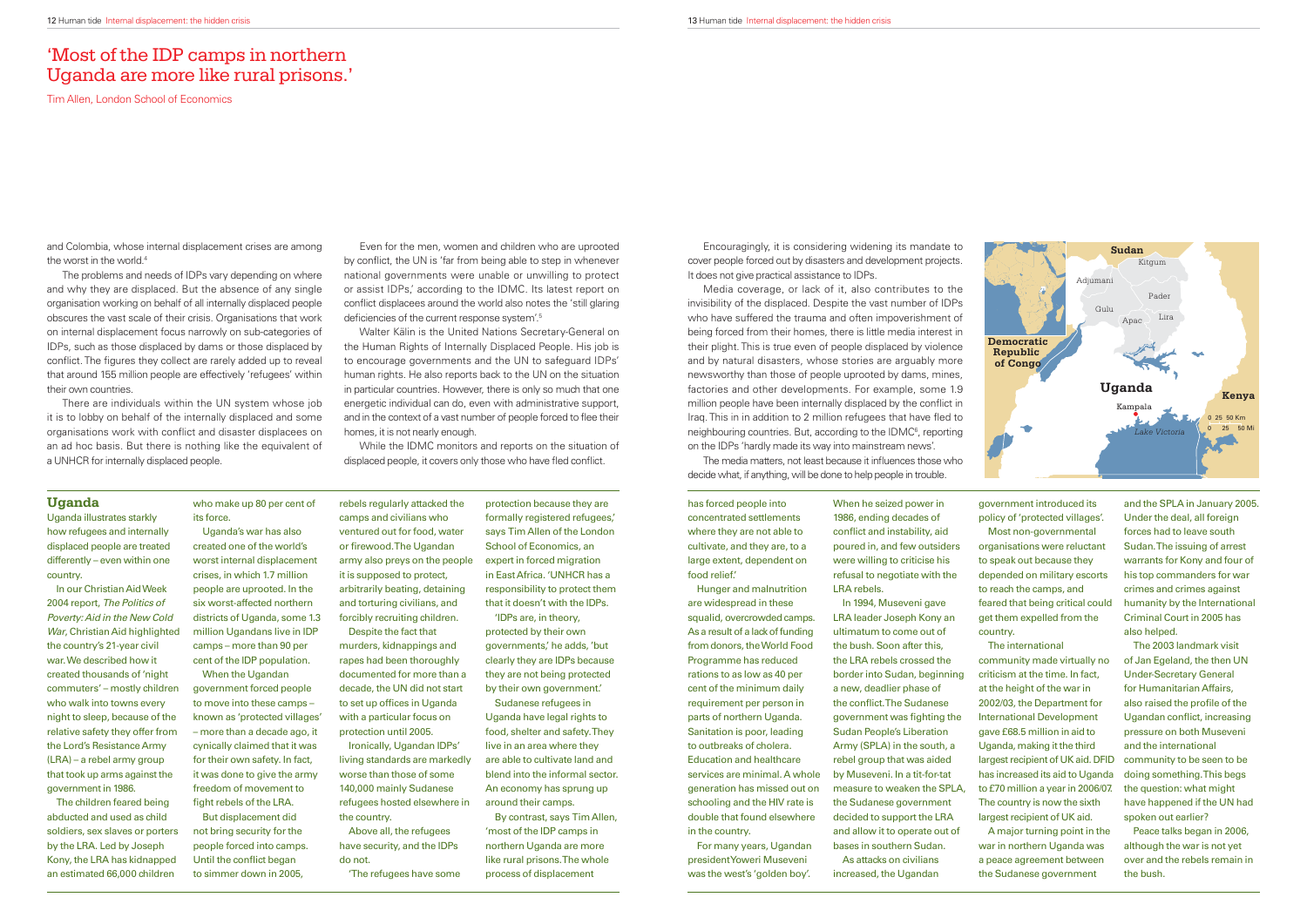#### **Sri Lanka**

In the past 20 years, Rajeswari, from eastern Sri Lanka, has spent no more than a few months in her own home. The 52-year-old is a veteran of displacement caused by the conflict that has raged on the island for almost 30 years.

In 1985 she fled to India when fighting broke out between the Sri Lankan government and rebel Tamil Tigers (LTTE). She returned to the island two years later, then went back to India in 1990 to escape renewed fighting.

from south India. The 30 years of fighting

have exacted a grim toll on Sri Lanka's people. More than 65,000 have been killed and many thousands more injured or traumatised in a brutal war between the government and the Tamil Tigers, who are fighting for a separate state in the north and east of the country. More than 500,000 people, mostly Tamils, are displaced by the war. In the past year of fighting, a further 250,000 Tamils have been displaced and another 20,000 have fled to India.

In 1992 she returned to Sri Lanka once again and for the past ten years has lived at the Alles Gardens camp near Trincomalee, set up in 1992 by UNHCR as a reception centre for Tamil refugees returning

ceasefire was signed by the two warring sides in 2002. Just as they had begun to rebuild their lives, the tsunami

Sasikala, 28, lost everything in the tsunami, including her shelter in Alles Gardens. Her home was rebuilt by aid agencies, but when fresh fighting broke out in Sri Lanka in 2006, she fled to India.

'I want them to go to school and get good jobs, not get caught up in the fighting. Any place I go to in Sri Lanka the fighting will come.'

Many of the displaced returned home after a

The 2002 ceasefire had ushered in an uneasy truce in Sri Lanka. But on 25 April 2006, it was shattered when a Tamil suicide bomber threw herself at the vehicle of Sri Lankan Army Commander, General Sarath Fonseka, at Army Headquarters in Colombo.

struck and they were left homeless again.

A more analytical approach leads to a similar conclusion. According to the International Federation of the Red Cross and Red Crescent Societies, which compared media coverage of ten disasters in 2005 and the amount of aid they attracted, there is a 'very close correlation' between the two. The only exception was the Darfur crisis, which got less than half the aid appealed for by the United Nations, yet received the second highest amount of print media coverage after the tsunami. Funding is, in turn, a critical and persistent problem for the United Nations and NGOs working with people who have fled their homes.

#### **Conflict**

'I ran for my life on the day the tsunami came. I managed to escape the waves with my children and my children are the reason I am in India now,' she said.

There are today around 25 million people who have been forced out of their homes by conflict and extreme human rights abuses, and who remain in their own countries. The vast majority are displaced by internal rather than international wars. One of the most striking facts about these people is that between 70 and 80 per cent of them are women and children.<sup>8</sup>

Having gone through the huge trauma of fleeing their homes and losing their everyday lives, they still face a particularly high risk of violence, sexual assault and abduction for use as child soldiers or sex slaves. Even within camps for people displaced by conflict, the degree of violence and the rate of HIV and sexually transmitted diseases are high. Even simple, necessary daily tasks such as washing, bathing and gathering firewood are potentially dangerous for women and girls in camps.<sup>9</sup>

'People are pushed and pulled by the warring parties until they don't know which way to turn,' says Ms S

Sooriyakumary, president of the Organisation for Eelam Refugees' Rehabilitation (OfERR), a Christian Aid partner that works with returning refugees and tsunami survivors. 'Then they run. The need for safety overwhelms everything else.'

Some of the world's worst conflict displacements are in Burma, where more than half a million people are uprooted within their own country, Sudan (more than 5 million), the Democratic Republic of Congo (more than 1 million) Iraq (1.7 million), Cote d'Ivoire (750,000) and Colombia (1.9-3.8 million).<sup>10</sup>

IDMC's figures suggest that the number of conflict displacees around the world rose by almost 1 million in 2006, as more than 4 million people were forced to flee their homes during the year, many of them in Lebanon, Israel, Iraq, Sudan and the Democratic Republic of Congo. There were also large-scale returns of people, notably in Lebanon, Israel, southern Sudan, the Democratic Republic of Congo and eastern Uganda.<sup>11</sup>

The assassination attempt narrowly failed, but the mission achieved another objective. Within four hours Sri Lankan air force jets bombed LTTE positions

16 million people internally displaced by conflict were at high risk of falling victim to physical violence threatening their lives, according to the Internal Displacement Monitoring Centre.

Dennis McNamara, one of the UN's experts on IDP issues, told the BBC in April 2006: 'Media support is critical… The influence on governments is much higher from the media than from the UN… there's no question once, I'm afraid, the babies are on screen.'7

The rise in the number of people who have fled violence over the past two decades reflects the changing nature of conflict. Increasingly, fighting forces are deliberately displacing people as a way of gaining control over territory and natural resources. The vast displacements in Darfur and Colombia are examples of this.

As the United Nations Office for the Coordination of Humanitarian Affairs reports: 'The images of war that showed uniformed soldiers of opposing armies meeting on the field of battle have faded into a more insidious vision of millions of civilians, including innocent women and children, being targeted and killed. With many inter-nation tensions at rest, new forms of conflicts have emerged within borders of a state: civil strife flamed by ethnic and religious tension and in many cases caused by greed and the control of a country's mineral or timber resources. At the centre of these shocking developments is the emergence of civilians as the deliberate targets of warfare rather than its incidental victims. Today, victims of war cover all segments of the population regardless of gender or age.<sup>'12</sup>

Fleeing one's home to escape violence is extremely traumatic, but so too can be returning home. As UNHCR says: 'Returnees may face renewed violence, human rights abuse or extreme poverty, leading to further displacement in their search for safety or a viable livelihood… If returnees are not provided with adequate support and are not able to reintegrate, they may choose to flee again.'<sup>13</sup>

## 'The influence on governments is much higher from the media than from the UN… there's no question once, I'm afraid, the babies are on screen.'

Even when people have left their homes to avoid being caught up in violence, most remain in danger. In 2006, around

UNHCR and the Red Cross can only help and protect displaced people with the agreement of their governments, in accordance with national sovereignty. Such agreement is often witheld. When UNHCR does get involved in protecting people in these situations, it currently pursues a 'protection as presence' approach, meaning that its mere presence is supposed to deter violence. In fact, once fighting starts, its staff and those of NGOs usually have to withdraw.

Where people have been displaced for years, they may not even want to go back to the places from which they fled and may regard their new location as home.

Dennis McNamara, UN expert on IDPs

More than 250,000 Tamils are displaced on Sri Lanka's east coast after fierce fighting between government forces and rebels. IDP camps are short of food, medicine and sanitation, and are targeted by armed militias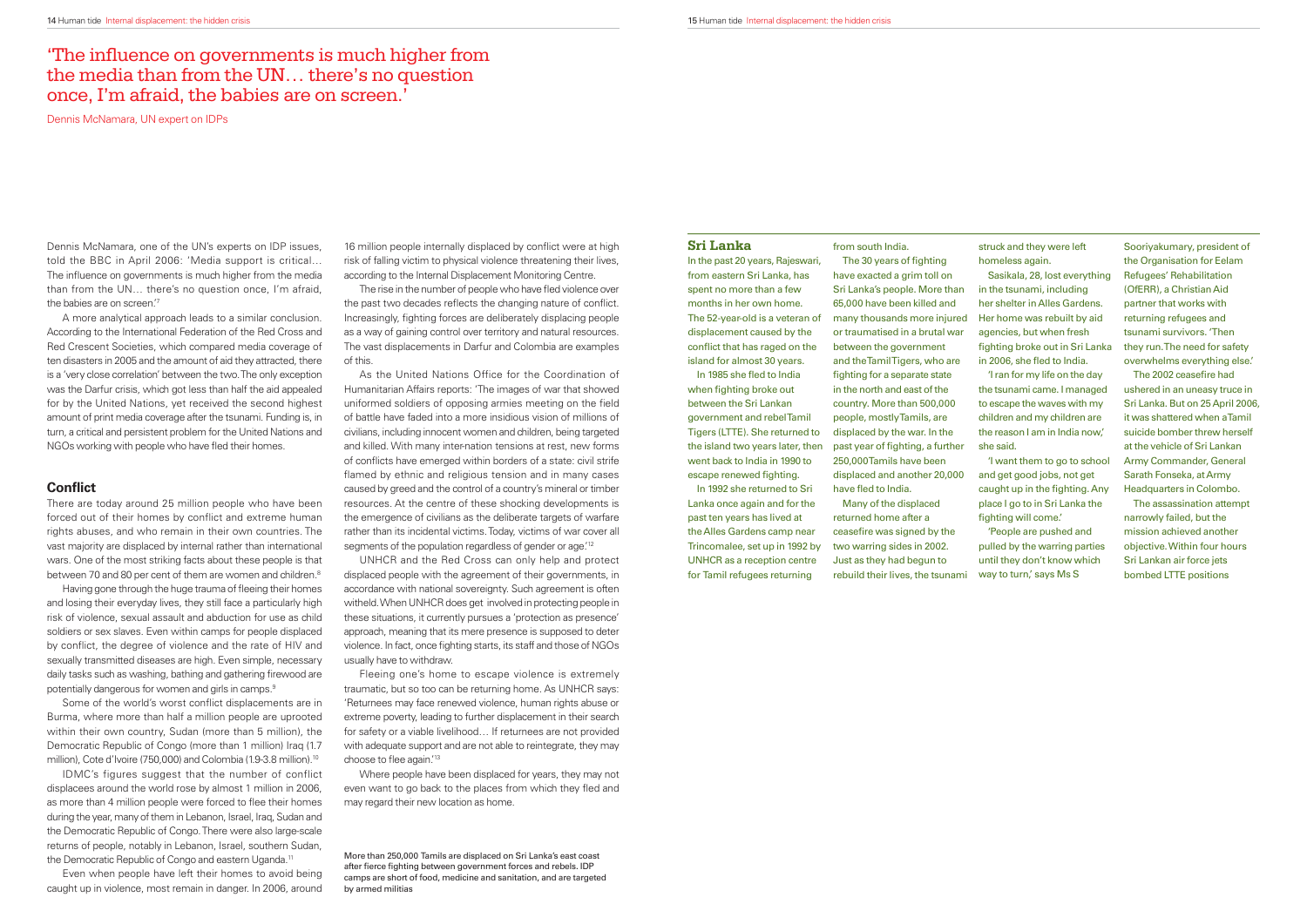Some 25 million people are thought to be displaced from their homes at any one time as a result of disasters such as floods, earthquakes, hurricanes and avalanches.<sup>16</sup>

#### **Disasters**

Single incidents routinely cause thousands of people to flee their homes, as the frequent appeals issued by the International Federation of the Red Cross and Red Crescent Societies (IFRC) testify.

Poor people are especially vulnerable to displacement by natural disasters, because their poverty forces them to live in less favourable places which, for instance, are more prone to flooding or landslides. Their less-robustly built homes are similarly more vulnerable to destruction by extreme weather and earthquakes.<sup>18</sup>

The number of natural disasters has more than doubled over the last decade, from 193 in 1996 to 422 in 2005, according to the IFRC.<sup>17</sup> The increase is due to a sharp rise in the number of weather-related disasters – from 175 in 1996 to 391 in 2005 – an upward trend that will continue because of climate change.

'Generally, there was a tendency to neglect IDPs created by conflict, who had been displaced some time ago, while focusing immediate attention on the IDPs created by the tsunami, who would benefit from the increase in political attention as well as from the sudden influx of international humanitarian assistance.<sup>'19</sup>

Even when people can return home after a disaster, they still often face new problems. Their homes may have been damaged or destroyed, along with property they used to make a living, such as shops, fishing boats or farming equipment.

In some cases governments ban people from returning to their former areas, on the grounds that they are too dangerous. This happened in several countries in the aftermath of the tsunami, in some cases in an apparently arbitrary way which was very damaging to people who made their living by fishing.<sup>20</sup>

People who are already displaced from their homes by conflict or large-scale development projects are also particularly badly affected by natural disasters. This was evident among the tens of thousands of people already displaced by the conflicts in Sri Lanka and Indonesia when the tsunami hit on Boxing Day 2004.

The UN's expert on the human rights of IDPs, Walter Kälin, visited the region for the UN Secretary General on the Human Rights of Internally Displaced Persons. 'Many observers noted that in areas already affected by conflict and hosting IDPs, there had in some cases been unequal treatment in the assistance provided by governments and international actors, in particular certain NGOs,' he reported.

It takes years for them to be adequately resettled, so the total number of people displaced by such projects at any one time is far larger – at least 105 million.

People cease to be displaced only when their livelihoods have returned to being at least as good as they were before they had to leave their homes, Cernea argues.<sup>22</sup>

The vast majority of development IDPs stay in their own countries but can never go home, because the places where they lived have been taken for another activity. Development displacees are effectively sacrificed for the sake of others who will benefit from the projects that force them out.

Not surprisingly, the people forced to make such sacrifices are disproportionately likely to be from ethnic minorities or indigenous peoples, who are already less powerful than other groups. In India for example, the writer Arundhati Roy has pointed out that well over half the people displaced by the Sardar Sarovar dam on the Narmada River were from ethnic minorities who make up only eight per cent of the Indian population.

'This opens up a whole new dimension to the story,' she wrote. 'The ethnic "otherness" of their victims takes some of the pressure off the Nation Builders. It's like having an expense account. Someone else pays the bills. People from another country. Another world. India's poorest people are subsidising the lifestyles of her richest.<sup>'23</sup>

When people are forced to leave their homes and/or land, they are not necessarily given new places to live and grow food, or any compensation. In India, Cernea reports that many of the 60 million people displaced by development projects since 1950 have been 'simply left to fend for themselves without assistance from the state that displaced them'.<sup>24</sup>

#### **Development**

in Sampur, south of the strategic eastern port town of Trincomalee, and the country's ethnic conflict was re-ignited.

As a new exodus of refugees and displaced people got underway, OfERR, in a series of letters to Antonio Guterres, UN High Commissioner for Refugees, called on UNHCR to set up a demilitarised zone or 'zone of peace' on Mannar Island – the last exit point on Sri Lanka's north-west coast, for the refugees fleeing to India.

Economic activity displaces more people every year than conflict and natural disasters. This, in the jargon of academics and international organisations, is 'development' displacement. Every year, some 15 million people are forced out of their homes to make way for dams, mines, factories, roads and other infrastructure, tree plantations and wildlife conservation parks, according to the world's foremost expert on development displacement, former World Bank resettlement specialist Professor Michael Cernea.21

Christian Aid and OfERR asked the current UNHCR Representative in Sri Lanka, Amin Awad, why the open relief centre concept had fallen out of fashion with UNHCR policy-makers. 'We are anxious not to create a pull factor,' said Mr Awad.<sup>15</sup>

further 45 people were injured. In the aftermath, hundreds of families fled the area.

> It might seem that if displaced people are given new places to live, then they are not badly affected. However, researchers have found that often, 'resettled' families suffer prolonged or permanent damage.

> 'Many people are displaced and relocated but remain not rehabilitated for years: for them, displacement has not ended,'

## 'Many people are displaced and relocated but remain not rehabilitated for years: for them, displacement has not ended.'

Professor Michael Cernea

More than 500 refugees a day, like Sasikala, were risking their lives in high seas and overcrowded boats, paying a year's wages to reach safety in Tamil Nadu. If a place of safety could be provided inside Sri Lanka, people could return home when they felt the danger was over, or claim asylum later in safer circumstances.

 The idea of a safe haven was not a new one. In 1990, UNHCR Country Representative, William Clarance, proposed that Mannar Island – then under LTTE control – become a demilitarised zone. The proposal was politically too hot to handle at the time, but its successor, the 'open relief centre' came to play a vital role in providing shelter to displaced people in Pesalai and Madhu, in Mannar district, the civilian population. That until 1999.14

An open relief centre is a

temporary-stay refugee camp where people can come when the war threatens, and return home when the fighting subsides. It performs the same function that hundreds of temples, churches, schools and public buildings do in times of conflict, but with a critical difference. It is a place of safety with resident UN staff to provide protection and assistance.

'But that's exactly what they're supposed to do,' says SC Chandrahasan, head of OfERR's India programme, who first sought refuge in Tamil Nadu in 1983 after riots in Colombo killed 3,000 and displaced 50,000 people. 'No one is going to give up their home, their possessions and their livelihood to come and squat on a mud floor just because it is a refugee camp. You only go there only when your life is at risk.

'According to the law of armed conflict, if belligerent parties insist on fighting, they must make adequate provision for the safety of inevitably means agreeing places of safety, managed by

international actors with a protection mandate such as UNHCR and the International Committee of the Red Cross,' says Mr Chandrahasan.

Every bout of shelling triggers new population movements. Schools and temples fill with frightened civilians, crying children, the old and infirm. But without a UN presence, these are not necessarily places of safety.

In June 2006, local people say naval personnel threw a hand grenade into St Mary's Church in Pesalai where 2,000 terrified villagers were sheltering from local fighting. Kilparamma Manuel, a 70-yearold woman, died of gunshot wounds to the head, and a

'We need to remind parties to the conflict of their moral and legal responsibilities towards civilians in war zones, and offer as much physical and psychological support to the safe and voluntary return of displaced people and more generally to all civilians affected by this conflict,' says Laurent Viot, Christian Aid's representative in Sri Lanka. At the same time UNHCR

and its collaborating agencies must use their influence to make warring parties recognise that a UN presence at an IDP site makes it into a place of safety.

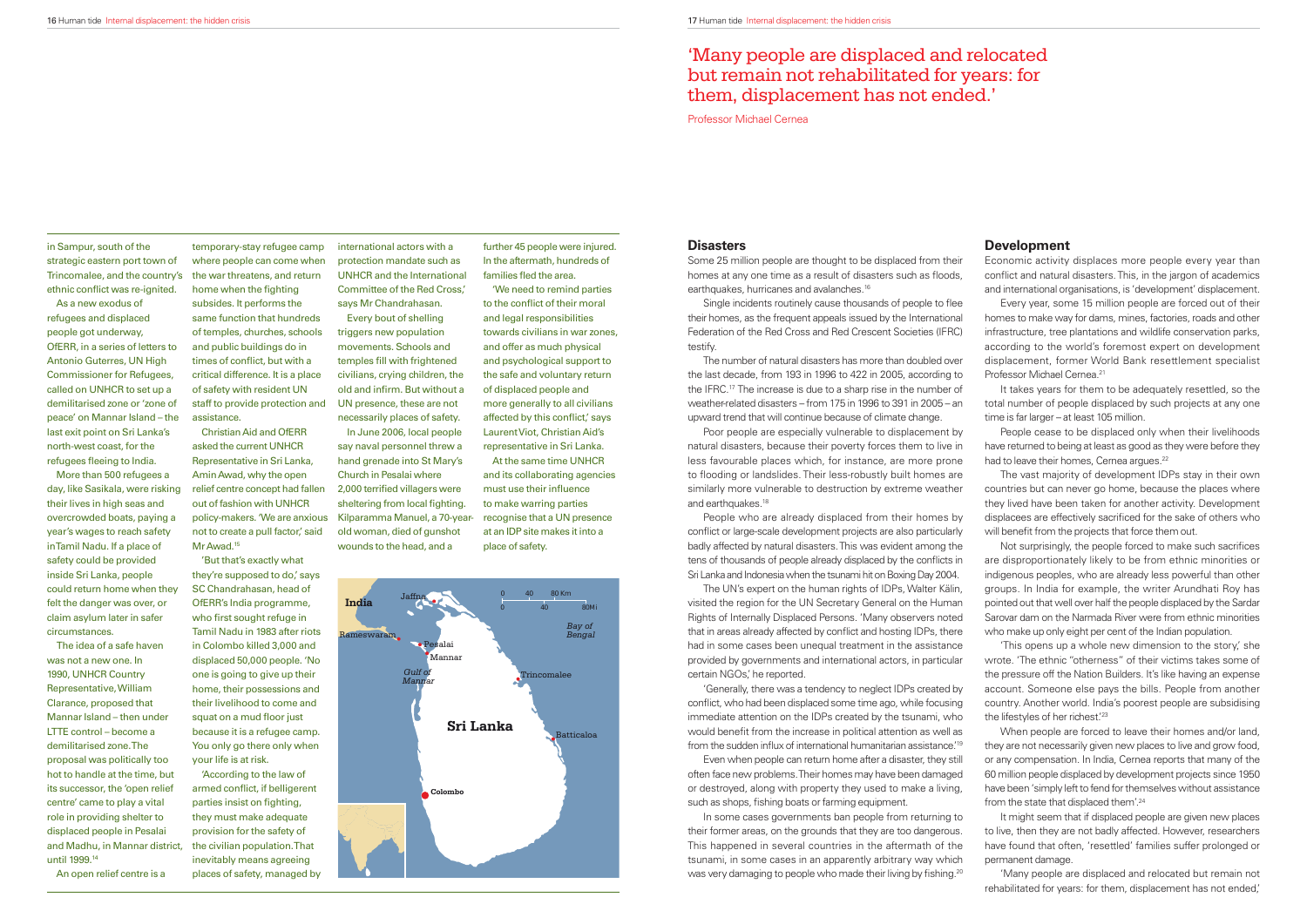#### **Work to help and protect IDPs**

Work to help and protect the world's internally displaced people is done by a vast, highly uneven patchwork of organisations. Within the UN, there is no single agency dedicated to helping the millions of people who are uprooted within their own countries – only individuals such as Walter Kälin, who speaks up for IDPs' human rights.

Overall coordination of the NGOs and UN organisations doing humanitarian work is done by the Emergency Relief Coordinator within the United Nations Office for the Co-ordination of Humanitarian Affairs (OCHA).<sup>34</sup>

Christian Aid recognises that the complexity and diversity of internal displacement around the world mean that there is no simple 'one-size-fi ts-all' solution to the plight of displaced people. They have fled their homes for different reasons and have varying needs and problems. But the current situation, in which millions of internally displaced people lack protection even against violence that threatens their lives, is not acceptable.

Sir John Holmes, former Principal Private Secretary to UK Prime Minister Tony Blair, became the Emergency Relief Coordinator earlier this year. Importantly, one of his tasks is to ensure that all humanitarian issues are dealt with, including those such as the protection and assistance of IDPs that fall into the gaps between the mandates of UN organisations.

With so many organisations involved in responding to the needs of internally displaced people – which in turn vary from one place to another – coordination and leadership are both vital and difficult to achieve.

OCHA's tasks are to coordinate UN and NGO responses to humanitarian crises created by conflict and natural disasters. and to lobby other parts of the UN – notably the Security Council – on humanitarian issues.

warns Cernea.<sup>25</sup> This should not be surprising, given that they are often an afterthought on the part of those running the projects that displace them.26

> The Security Council is tasked with maintaining international peace and security. Made up of five permanent member countries (the US, UK, France, the Russian Federation and China) plus ten temporary members, it authorises military action in the name of the United Nations.

The number of people who have to make way for 'development' is thought to have increased over the past few decades, as a result of growing urbanisation and a rapid rise in dam building. In the final two decades of the last century Cernea estimated that 10 million people a year were displaced. He now says the equivalent figure is 15 million.

Other UN organisations involved in the international response to internally displaced people include UNHCR, the World Food Programme, the United Nations Children's Fund and UN Habitat, which exists to organise shelter for those without it.

In China, 70 million people are estimated to have been displaced and resettled between 1950 and 2005. China's Three Gorges Dam on the Yangtze River alone is expected to displace at least 1.2 million people. Ghana's Akosombo Dam displaced 80,000 people; the Aswan High Dam in Egypt displaced almost 100,000 people in Egypt and Sudan; Guatemala's Chixoy Dam Project involved the resettlement of 2,500 Maya Achi Indians and led to the massacre of 369 displacees who were deemed 'guerrillas'. In Indonesia, the Jabotabek urban development project, which involved the widening of roads in Jakarta, displaced some 40,000-50,000 people.<sup>27</sup>

UN organisations tend to organise humanitarian work done by local and international NGOs, such as the Red Cross and Christian Aid with its partner organisations, rather than doing it directly themselves.

Where people are displaced by conflict, they often need protection against attack. NGOs have neither the mandate nor the resources to do this. UNHCR and the International Committee of the Red Cross do have such a mandate, but can only protect displaced people with the permission of their often reluctant governments. OCHA reports that in 20 current conflict zones humanitarian access is restricted, 'condemning populations to protracted and unmitigated suffering'.35

Professor Cernea believes the number of people being forced from their homes and land will rise still higher in future. 'The figure is going to increase before it will start to decrease, because development processes are accelerating faster than safeguards are being implemented,' he says.<sup>30</sup> However, he

People's new land may be inferior to that from which they were forced, in quantity and/or quality, with severe consequences for their ability to earn a living. Displaced people are also at very high risk of losing their jobs or businesses and never regaining the living standards they had before being forced to move. There are many examples of resettled people suffering worse nutrition, worse health and higher death rates in their new areas, for example because of poor sewerage and clean water systems. The displaced are also taken away from natural resources, such as pastures and forests that helped sustain them.

#### **The impact of 'development' displacement**

Development projects can spark violence and extreme human rights abuses. Christian Aid has reported how, in Sudan, government troops have reportedly used aerial bombing, helicopter gunships and mass executions to force people out of areas to be used for oil exploration.28 In India and Bangladesh, plans to force people off their land to make way for mines and factories have sparked riots in which people have been killed and injured.29

hopes that, over time, governments will introduce enforceable legal rights and safeguards for people facing displacement, and that this will eventually reduce the scale of the problem.

#### **The responsibility of lenders**

Some public organisations that fund development projects – for example the World Bank and the government departments responsible for aid giving in countries in the Organisation for Economic Co-operation and Development (OECD) – have policies to minimise the displacement they cause, and ensure proper treatment of all those who have to leave their homes.

But what does this add up to? Cernea and others have highlighted major failings in projects financed even by the most enlightened lenders and funding organisations, whose fine-sounding policies are often not implemented and their effectiveness not evaluated.

The OECD's Development Assistance Committee (DAC), for example, has never evaluated the impact of the Guidelines for Aid Agencies on Involuntary Displacement and Resettlement in Development Projects adopted by its members by 1992.<sup>31</sup> DAC says it is unusual for the impact of its guidelines to be assessed, and points out that the guidelines are not legally binding. But without such assessment, what incentive is there for member countries to take them seriously?

#### **The UK connection**

Although the 15 million people who lose their homes each year to development projects are far away, some of the culprits responsible for this are based in the UK. For example, UK company Asia Energy admits that operating its planned opencast coal mine in Phulbari, Bangladesh, would require 40,000 people to leave their homes.

And, ironically in the light of Bangladesh's extreme vulnerability to rising sea levels caused by climate change, which could displace 35 million people,<sup>32</sup> the mine will displace people from valuable high ground because it is some 30 metres above sea level, according to Asia Energy. Burning the coal that comes out of the mine will produce more of the very greenhouse gases that are causing climate change.

Opposition to the mine provoked protests in which at least three people were killed and 200 injured last year, according to the BBC.33 The government of Bangladesh then postponed a decision on the future of the mine until after elections that were due to take place in January this year. However, political violence caused the elections to be postponed; it is now hoped that they will take place later this year.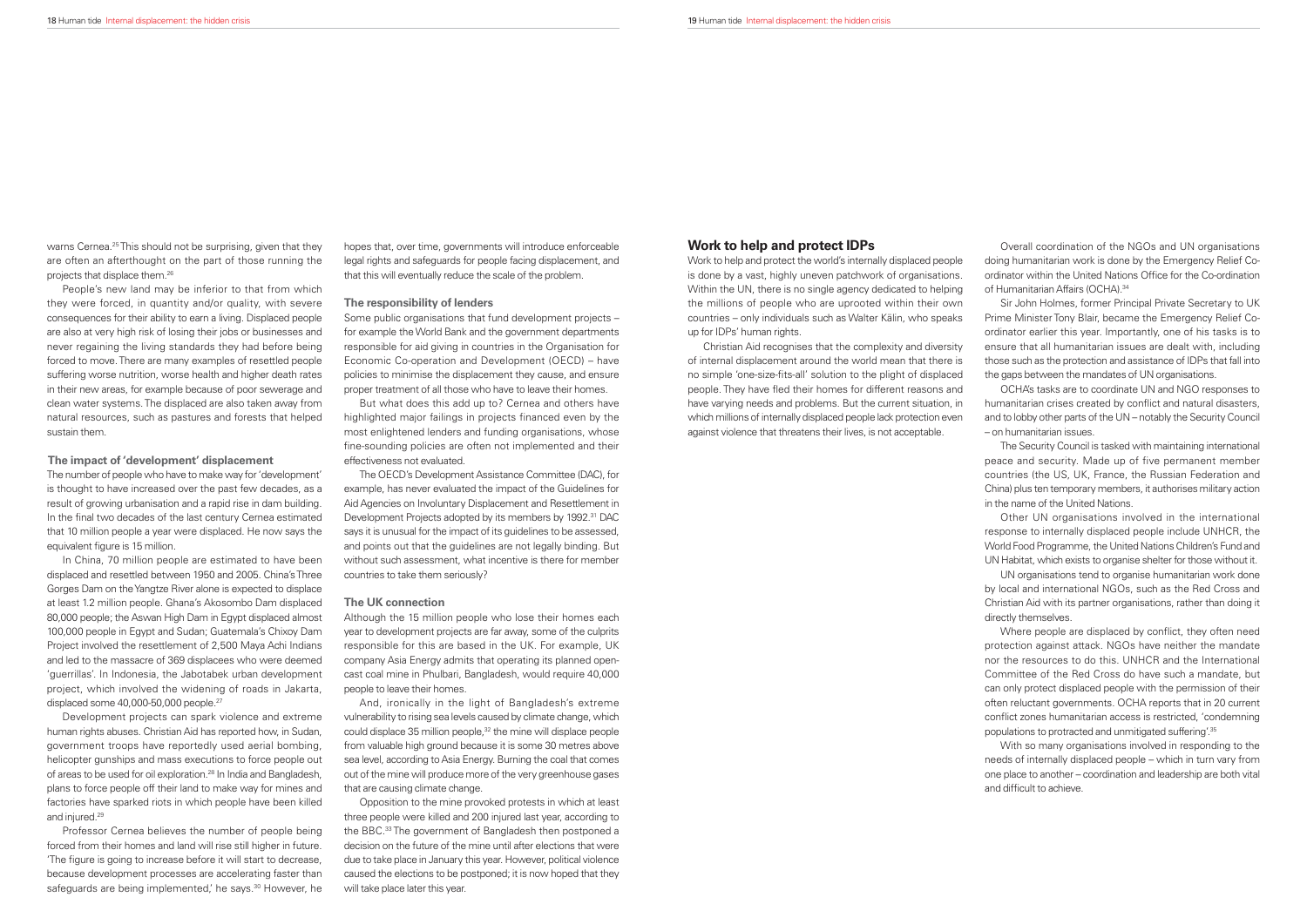## 'Improving the delivery of humanitarian aid to IDPs… must remain a priority considering the still-glaring deficiencies of the current response system.'

Internal Displacement Monitoring Centre, Geneva

By contrast, appeals to help people hit by natural disasters in 2005 raised 73 per cent of their target figures within the first month. This relatively high figure was due largely to the tsunami, which generated a generous international response – the previous year it was 37 per cent, a lower figure but still much better than for complex emergencies.<sup>37</sup>

#### **Funding problems**

Funding is a further obstacle for all organisations working with IDPs. There is a particular problem with the funding of work in so-called 'complex emergencies' such as those in Darfur and Iraq – large-scale humanitarian crises in places where there is armed conflict and the partial or complete breakdown of authority.

UN appeals for complex emergencies in 2005 raised just seven per cent of their target figures within the first month of the appeal launch, and just over one third of their targets within three months, according to an analysis for the International Federation of the Red Cross and Red Crescent Societies.36

Work in response to natural disasters that happen suddenly – such as a tsunami or an earthquake – is much better funded than slow-onset disasters such as droughts and famines.

#### **Recent reforms**

The need for better coordination, leadership and funding has prompted recent reforms to improve the UN and NGO responses to internally displaced people. The reforms have been enthusiastically backed by the UK government.

An early evaluation of the cluster approach, published by the Inter-Agency Standing Committee in November last year, suggests that although UN and NGO staff see it as having the potential to improve the humanitarian response to people forced from their homes, there is a very long way to go. Problems included mismatched expectations, lack of genuine collaboration and, in some cases, lack of trust in the motives of the UN organisations leading particular clusters.<sup>39</sup>

Christian Aid believes that they are right in principle but that the way they are being implemented is imperfect, and that so far they have had limited – and in some respects counterproductive – results.

By the end of 2006, the UN system was still far from being able to intervene wherever national governments were unwilling or unable to protect or assist even IDPs who have fled conflict, according to the IDMC. 'Improving the delivery of humanitarian aid to IDPs and other conflict-affected populations must remain a priority considering the still-glaring deficiencies of the current response system,' it said in its latest annual assessment of conflict displacement around the world. 'But the urgent need for better humanitarian response and ongoing efforts to improve the system must not divert attention from states' responsibility to address internal displacement at the political level.' 40

'An unstable climate risks some of the drivers of conflict – such as migratory pressures and  $\emph{competition for resources – getting worse.'}$ 

UK Foreign Secretary Margaret Beckett, speaking at the UN Security Council

In December 2005, a new Central Emergency Response Fund was created to allow more rapid humanitarian responses to new emergencies as well as supply more resources for other, under-funded crises. Ironically, some donor governments are diverting money from NGOs and into the fund, which slows NGOs' ability to move quickly to help people caught up in emergencies.

## **Manual Chapter Chapter Manual Chapter School 36 personal boundary Climate change: outlook bleak**

Also in 2005, the Inter-Agency Standing Committee, a body that coordinates the work of UN agencies and NGOs doing humanitarian work – identified nine 'clusters' of work which needed to be done better. These were camp coordination and management, emergency shelter, telecommunications, health, logistics, nutrition, protection, early recovery and water and sanitation.

In 2006, different agencies assumed responsibility for coordinating everyone involved in particular clusters, and acting as a first port of call and 'provider of last resort'.<sup>38</sup> For example, where people are displaced by conflict, the United Nations High Commissioner for Refugees leads the clusters providing protection, emergency shelter and camp management and coordination. This is likely to increase the number of IDPs helped by UNHCR in the future.

However, the new approach is so far being applied in only a small minority of the places where people have fled conflict: four pilot countries (Democratic Republic of Congo, Liberia, Somalia and Uganda) plus new conflict displacements such as Lebanon and Cote d'Ivoire as they arise.

The cluster approach is also being followed in all new major disasters. So far, Christian Aid believes that it has led to an overcentralisation of the response to disasters, with those in charge of coordination putting little emphasis on the hugely important contribution of local NGOs.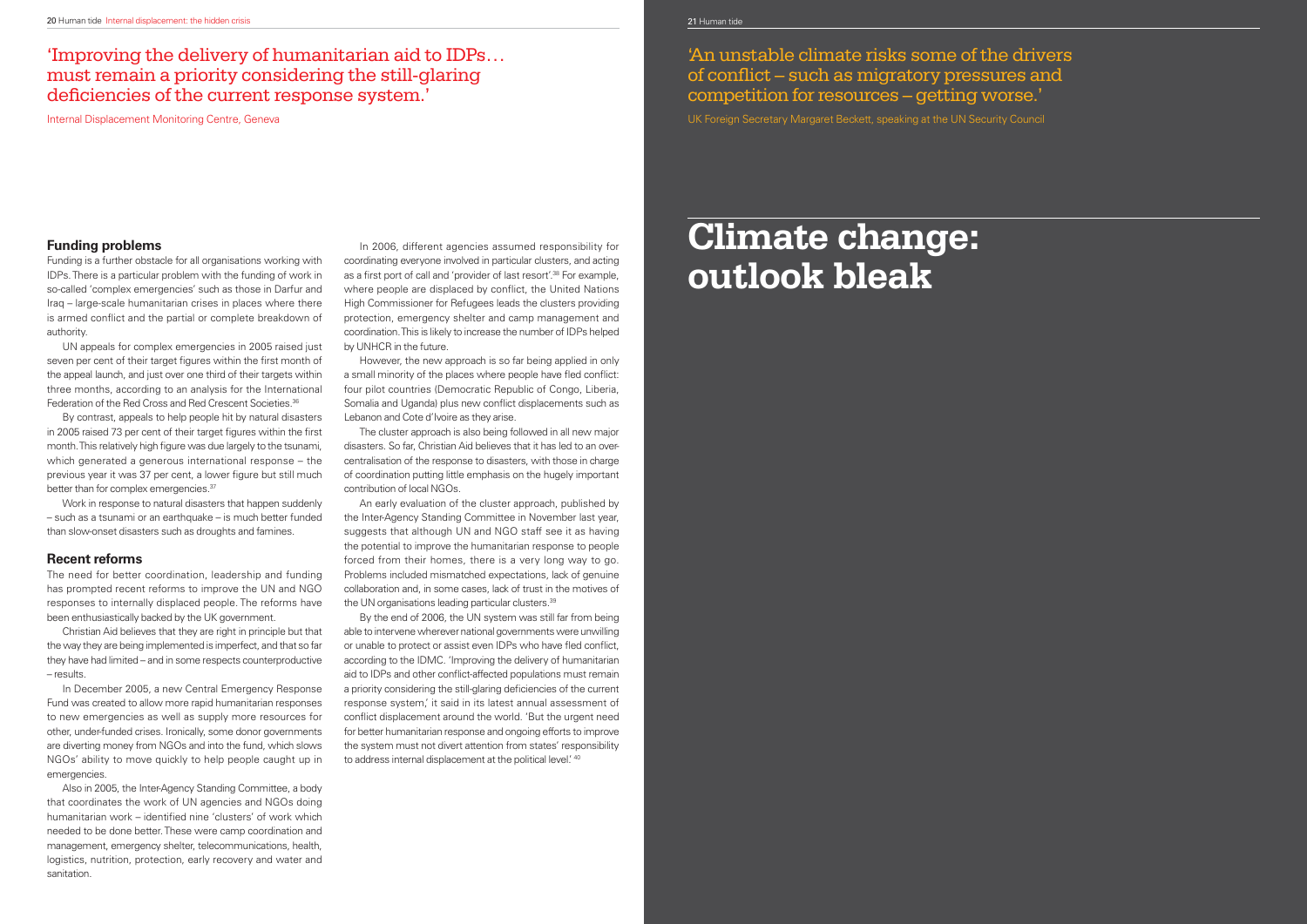The number of people who have fled their homes because of war, disasters and large-scale development projects is already staggeringly high, and in future, climate change will push it even higher. Experts warn that hunger, water shortages or flooding will threaten hundreds of millions more, pushing an unknown number of them to seek safer lives in new places.

'By 2080, it is likely that 1.1 to 3.2 billion people will be experiencing water scarcity; 200 to 600 million, hunger; 2 to 7 million more per year, coastal flooding, says the IPCC.<sup>2</sup>

The latest Intergovernmental Panel on Climate Change (IPCC) report highlights the huge numbers of people who are predicted to suffer a severe impact from climate change. Most of the references here are taken from unpublished drafts of the report because, as this report goes to press, the full text is not available.1

We estimate that, unless strong preventative action is taken, between now and 2050 climate change will push the number of displaced people globally to at least 1 billion.

There is, however, a great deal that can be done now to prevent such suffering. Work by the IPCC, for example, shows that reducing the number of people living in poverty will make a dramatic difference to the number at risk of flooding.

'Stresses such as increased drought, water shortages and riverine and coastal flooding will affect many local and regional populations. This will lead in some cases to relocation within or between countries, exacerbating conflicts and imposing migration pressures.'3

As this suggests, climate change will displace people from their homes, both directly and by intensifying conflicts that cause people to flee. Military planners have been worrying about such scenarios for years, and have reached alarming conclusions.

Christian Aid is concerned about how little the rich world is doing to help poor countries adapt to the damaging impacts of climate change, so as to reduce their people's vulnerability.

Others feel there is a gap to be filled. Among them is Professor Andrew Watkinson of the University of East Anglia School of Environmental Sciences. He said of figures on climate-induced migration: 'That data isn't there. There is silence on this.<sup>'5</sup>

He described how, at a meeting in February 2007, entitled 'Beyond Stern' (a reference to the Stern Review on the Economics of Climate Change, published by the UK government in October 2006), he was struck by the fact that the organisers had failed to cost the migration that could be triggered by climate change. 'Essentially no-one has an answer to that, as far as I am aware,' he said.

Since the rich world is largely responsible for the increasingly cruel climate, it is also our responsibility, as polluters, to help pay for the protection of those who will bear the worst consequences.

#### **Mind the gap**

Our understanding of climate change and its potential impact has improved dramatically over the past two decades. The IPCC report notes that even over the past six years, there has been a large increase in the number of relevant studies. This, it says, has allowed 'a broader and more confident assessment of the relationship between observed warming and impacts than was made in the IPCC Third Assessment'.4

Despite the progress in our understanding of likely changes to weather patterns, agriculture, diseases, and animal and plant distribution because of climate change, one remarkable gap remains. There are no recent, authoritative, global figures on the number of people who could be displaced from their homes by climate change.

Such estimates are of course very difficult to calculate, and depend on many other assumptions, not least about how much is done to protect people, about poverty levels and about population growth.

> The IPCC also highlights the vast numbers of people around the world who are at risk from flooding by the sea. 'In the absence of an improvement to protection, coastal flooding could grow tenfold or more by the 2080s to more than 100 million people a year, just due to sea-level rise alone.<sup>'10</sup> In Africa, it suggests that without mitigation of climate change and adaptation to its effects, between 350 million and 600 million people would suffer increased water scarcity if global temperature were to rise by 2°C over pre-industrial levels.<sup>11</sup> This, in turn, would affect their ability to grow food. 'In some countries, yield from rain-fed agriculture could be reduced by up to 50 per cent by 2020,' says the IPCC.<sup>12</sup>

Some experts regard requests for predictions about the number of people who could be displaced from their homes by climate change with distrust or distaste, believing that useful figures are impossible to calculate, or fearing that they will be used to stoke hysterical debates about immigration.

A report released by the Hadley Centre in 2006 warned that very large increases in both the spread and the severity of droughts will leave almost a third of the planet with extreme water shortages by the end of this century.<sup>14</sup>

Steadily and silently, people will be forced to leave their land and seek alternative means of survival elsewhere. The likelihood is that people displaced in this way will migrate to the nearest town or city, accelerating the pace of rural to urban migration or perhaps, in time, further afield.

Professor Watkinson is now considering how to improve our understanding of the issue. 'It is a massive topic… everyone recognises it is a potential problem,' he adds. 'The costs associated with it are potentially enormous.'

Christian Aid's perspective is that the lack of knowledge of the number of people who could be displaced by climate change must not lead to a neglect of what can be done now to prevent such displacement, and to help people who are affected.

#### **Floods and water shortages**

Studies of the effects of climate change on human beings suggest a future in which millions more people will suffer extreme events such as tidal waves, droughts, floods and hurricanes, and the poorest will be hardest hit. Indeed, there is strong evidence that it is already biting, as the latest IPCC report points out.

The number of disasters caused by weather-related phenomena such as hurricanes, floods and droughts has more than doubled over the past decade, from 175 in 1996 to 391 in 2005.<sup>6</sup> The proportion of the world that is affected by drought has risen substantially since 1980, according to the climate change experts at the UK Met Office's Hadley Centre for Climate Prediction and Research.7

There is high-level recognition that such changes will, in some cases, force people to leave their homes. The Stern Review warned: 'As temperatures rise and conditions deteriorate significantly, climate change will test the resilience of many societies around the world. Large numbers of people will be compelled to leave their homes when resources drop below a critical threshold. Bangladesh, for example, faces the permanent loss of large areas of coastal land, affecting 35 million people (about one-quarter of its population), while onequarter of China's population (300 million people) could suffer from the wholesale reduction in glacial meltwater.'8

In Asia and Latin America, water shortages will be a major problem, with a 2°C rise in temperature affecting between 200 million and 1 billion people in Asia, and 80 to 180 million people in Latin America.13

The latest IPCC impact report warns that it is the regions already struggling with other problems which force people from their homes that are most vulnerable to the effects of climate change: 'Vulnerable regions face multiple stresses that affect their exposure and sensitivity [to climate change] as well as their capacity to adapt. These stresses arise from, for example, current climate hazards, poverty and unequal access to resources, food insecurity, trends in economic globalisation, conflict and incidence of diseases such as HIV/AIDS.<sup>'9</sup> This slow-onset crisis can be prevented. But to achieve this it is essential that drastic action is taken to cut  $\mathsf{CO}_{2}$  emissions  $^{\mathsf{I}}$ globally in order to keep average temperature increases to below 2°C. Furthermore, additional funds must be released to help people adapt the way they live to cope with an increasingly harsh climate.

As well as the increased frequency of extreme events that climate change will bring, there will be other impacts that also push people from their homes. Gradual changes in regional and local climates – for example slowly decreasing rainfall – are likely to undermine people's ability to make a living – especially for the 1 billion people in the world who currently rely on smallholder agriculture for their survival and income.

This will put increasing strain on already overburdened urban infrastructure, but it may also fail to deliver people from the impact of climate change – many of the places to which they will naturally gravitate, such as large coastal cities, will also increasingly be at risk.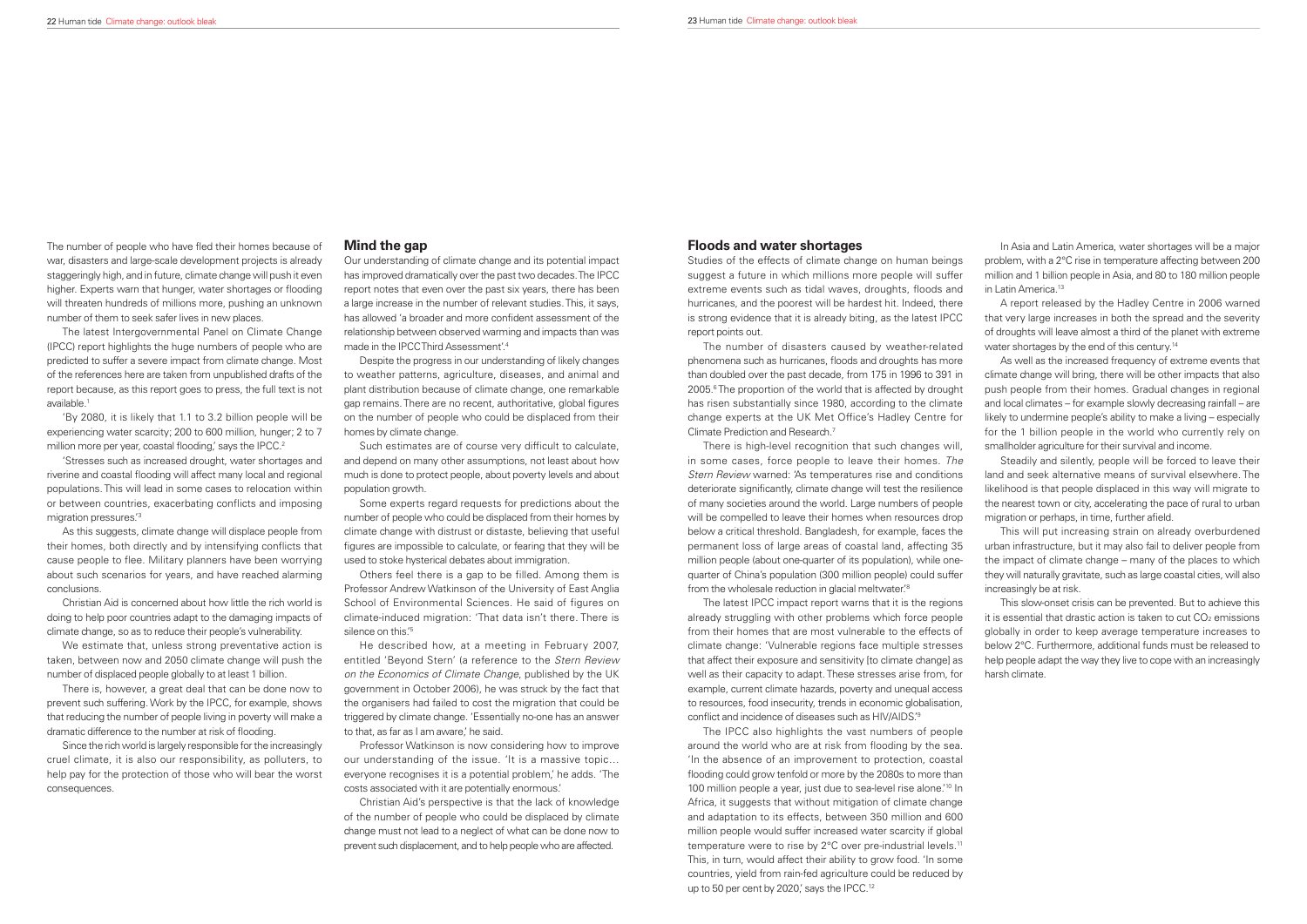#### **Climate change and security**

'Climate change and growing competition for scarce resources are together likely to increase the incidence of humanitarian crises. The spread of desert regions, a scarcity of water, coastal erosion, declining arable land, damage to infrastructure from extreme weather: all this could undermine security,' he said.

The Chief of the Defence Staff (CDS), the UK's most senior military officer, uses his annual Christmas lecture to the Royal United Services Institute to highlight issues he considers most important to national security. Last year, Air Chief Marshal Sir Jock Stirrup, the current CDS, included climate among his concerns.

A still more alarming picture is painted in a report that reveals British military strategists' latest thinking about the world over the next 30 years – a report which also has a lot to say about climate change. The document was produced by the Ministry of Defence's Defence Concepts and Doctrine Centre (DCDC) where for many years strategists have studied the potential effects of climate change on global conflict and security.

'The areas most at risk – the Middle East, South Asia and the Sahara belt – are already prone to instability; and they are strategically important to the UK. So we will need to act where we can to prevent such crises developing. But we will also have to consider our response, should prevention fail.'

decade. The earth's population has grown exponentially in the past century and any future event of this type would have more dramatic human consequences, resulting in societal collapse, mega-migration, intensifying competition for much-diminished resources and widespread conflict.

'Regions where climate change holds the greatest risk of creating population displacement include countries that are already wracked by conflict and are hosts to groups that pose security concerns internally and internationally, he points out.

The DCDC's Global Strategic Trends Programme 2007- 2036 notes: 'By the end of the period, nearly two-thirds of the world's population will live in areas of water stress, while environmental degradation, the intensification of agriculture, and pace of urbanization may reduce the fertility of, and access to, arable land. There will be a constant heavy pressure on fish stocks, which are likely to require careful husbanding if major species are not to become depleted or extinct. Food and water insecurity will drive mass migration from some worst-affected areas and the effects may be felt in more affluent regions through distribution problems, specialized agriculture and aggressive food-pricing.'

'The time has come for policy-makers to cease treating migration, international development, environment and security as independent silos of policy and planning, and seek new ways to develop policy-making linkages across these interconnected fields.'<sup>15</sup>

In a later section about more unexpected and extreme future possibilities – described as 'strategic shocks' – the report describes an even worse scenario: 'Abrupt climate change from a warm and wet environment to colder and drier conditions, occurring within a decade or less, has occurred several times in the past 100,000 years and even within historic memory, such as in the early 14th century in Europe,' it says. 'Evidence from ice-cores indicates that the end of the last Ice Age, 12,000 years ago, which warmed the planet by 5 degrees, occurred over one

One of the academics who has studied the security implications of migration is Professor Robert McLeman of the University of Ottawa in Canada. His conclusions about the possible effects of climate change on global security are disturbing, although like other experts he believes there is much that governments can do to secure better outcomes for the world.

> Brazil also has a strong domestic market, with eight out of ten new cars in Brazil running on ethanol. Some 30,000sq km of Brazilian land are currently dedicated to producing the fuel  $-$  an area the size of Belgium.<sup>17</sup>

> Sugar-cane cutters endure terrible conditions. Most of the 200,000 workers are migrant men from Brazil's impoverished north-east. They work 12-hour shifts in temperatures of more than 30°C for £100 a month. Between 2004 and 2006, 17 died from overwork or exhaustion.<sup>18</sup>

'Polarisation is already developing between groups adversely affected by climate change and the governments of western nations that are largely responsible for causing the changes due to their high per capita emissions of greenhouse gases… The extent to which such polarisation may contribute to international security tensions remains to be seen, and will be dependent in large part on the commitment western nations make toward addressing their emissions…

'Regions where climate change holds the greatest risk of creating population displacement include countries that are already wracked by conflict and are hosts to groups that pose security concerns internally and internationally.'

Professor Robert McLeman of the University of Ottawa, Canada

#### **Biofuels: solution or problem?**

At first glance, 'carbon neutral' biofuels appear to offer a way of reducing our contribution to climate change.

There are two main biofuels – liquid fuels made from organic matter. Ethanol, made from sugar cane, soya or grains, is blended with petrol. Biodiesel is made from fats and oils, such as palm oil, sova and *jatropha*, and added to diesel.

The market is growing at lightning speed, despite concerns that the carbon sums don't add up. The US grain and food multinational Cargill, which is making major investments in ethanol and soya production, compares it to a 'gold rush'.

In February, the European Union set a legally binding target that ten per cent of fuels must be biofuels by 2020. Much of this will be imported because it would take around 25 per cent of EU agricultural land to meet the target.

Sawit [palm oil] Watch, an organisation which represents the millions of Indonesians affected by palm oil plantations, wrote to the European Parliament expressing its 'deep concern' over the EU's promotion of biofuels.

There have been 350 conflicts related to the takeover of land by palm oil developers in Indonesia. Dozens of people have been killed and around 500 tortured. When people are driven off their land, they often have no choice but to work on the plantations. Children and other relatives are often co-opted to work for nothing in order to meet tough production targets.<sup>16</sup>

While the European Union says that it will only import biofuels that have been produced in an environmentally sustainable way, it has yet to produce any convincing method of verifying this.

The biofuel revolution began in Brazil in the 1970s. The most popular biofuel cultivated in Brazil now is ethanol, made from sugar cane. The US buys 58 per cent of Brazil's ethanol exports, and has ambitious targets to increase its use of biofuels. By 2017, biofuels should be supplying 24 per cent of the US's transport fuel.

Another biofuel that Brazil intends to invest in is soya. Currently, it is primarily being used to feed animals. Soya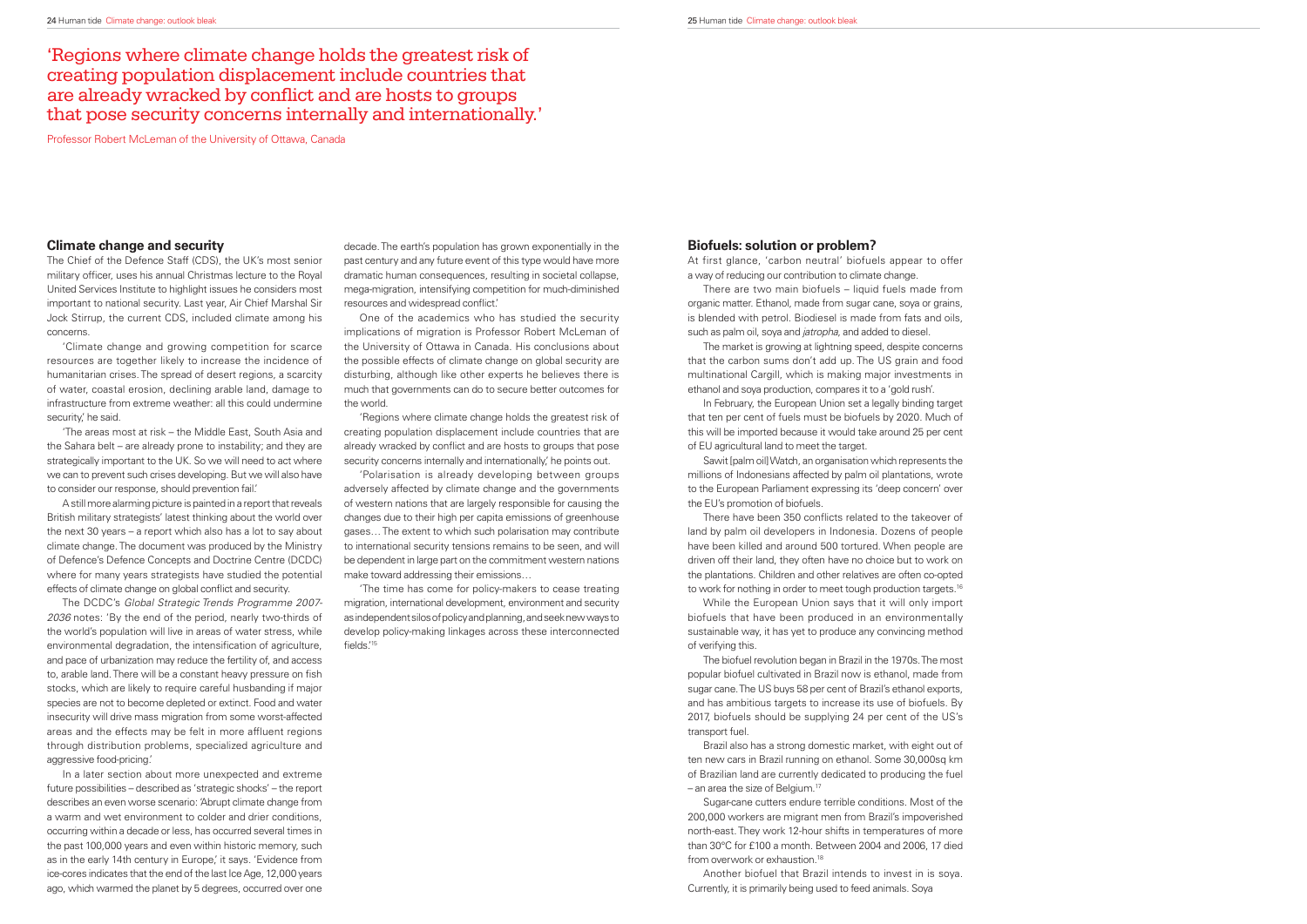plantations are the largest single cause of deforestation of the Amazon, the world's largest remaining tropical forest. In Brazil, an area the size of six football pitches is razed every minute.19

The Brazilian Amazon is home to more than 20 million people. This includes some 220,000 people from indigenous Indian communities who depend upon the plants and animals of the forest for subsistence. Survival International describes them as having already experienced 'genocide on a huge scale'.<sup>20</sup> They are considered minors in law and their land rights are not recognised.

Much of the current deforestation in Brazil takes place in Mato Grosso state, where hydro-electric dams are now planned in the forest to provide power for the soya industry. Survival International reports that the 420 surviving Enawene Indians who live in the state say their entire way of life is being destroyed by soya.<sup>22</sup>

Many have been forcibly evicted from their land, often at gunpoint. Every year, rural people in Brazil are shot dead as they try to resist the annexation of their lands. In Paraná state alone, 2.5 million people have been displaced by soya production, according to the Worldwide Fund for Nature (WWF).21

Rather, the human impacts of climate change will be strongly influenced by other factors, such as poverty. To explore this idea, the IPCC examined how different levels of income, population and technological change affect the number of people at risk of coastal flooding. It found that the number at risk varies as much as 26-fold – in the worst case, some 26 million people each year would be at risk from coastal flooding in the 2050s and in the best case, only around 1 million.<sup>24</sup>

In 2006, evidence of large-scale illegal destruction of the rainforest for soya farming, financed by Cargill among others, led McDonalds, Asda, Waitrose and Marks and Spencer to announce a boycott of meat raised on Amazonian soya.<sup>23</sup> But this will not stop deforestation, because demand for soya is rising, partly because of soaring demand for biofuels. WWF predicts that the soya business will increase by 60 per cent in the next 20 years, imperilling up to 49,000sq km of rainforest. This is more than twice the area of Wales.

'These studies show that the impacts of climate change can vary greatly due to the development pathway assumed,' it says. 'The difference between impacts is largely explained not by differences in emissions but by differences in the size of low-income population, which is generally more vulnerable to flooding.<sup>'25</sup>

Christian Aid's partner in Brazil, Landless Rural Workers Movement (MST), is vehemently opposed to the expansion of the biofuel industry. MST does not want Brazil to become a factory to supply rich countries with cheap energy. It argues that the most important use of Brazil's land is to produce food for its people. MST wants agrarian reform to promote small-scale mixed farming – not giant monocultures owned by multinationals – government support for farmers' co-operatives.

'In general we can say that the world has not taken on the responsibility to take care of people affected by climate change,' she says. 'What we observe now is a kind of 'our own adaptation first' policy... That is OK, but it is leading to further inequality between north and south, because we take care of our own adaptation first.

Christian Aid believes that rich countries need to rethink their rush towards biofuels, and recognise how it will push millions of people from their land.

Rich countries have acknowledged their responsibility to help poor countries adapt to climate change, but have yet to back their rhetoric with significant action. As the world's major polluters, they owe poor countries a carbon debt that, were it realistically 'priced', would far exceed any debt cancellation or aid flows.

#### **We can make a difference**

The latest IPCC report stresses that there is no simple link between the global temperature rises and the number of people damaged by climate change.

> In the short term, they should increase financial support for poor countries' adaptation with more rapid debt cancellation and increases in overseas development assistance.

The World Bank estimates that climate-proofing in the developing world will cost between US\$10 to US\$40 billion (£5.09 to £20.36 billion) a year – considerably less than the defence budget of the UK alone.<sup>27</sup>

in the context of what is needed. They are far lower even than those that rich countries have already promised. At a major summit on climate change in 2001, rich countries pledged US\$450 million (£229 million) a year for adaptation.<sup>30</sup>

This highlights the fact that the impacts of climate change are not fixed – they depend significantly on what we do about them. However, it seems that so far, governments and international organisations are not acting on this knowledge.

The Red Cross/Red Crescent Climate Centre was set up in The Hague five years ago, because the Red Cross and Red Crescent Movement recognised that climate change would affect millions of extremely vulnerable people all over the world. The centre is helping national Red Cross/Red Crescent Societies to understand and address the risks that climate change poses in their countries, and raising awareness of what climate change means for the world's poorest people.

flows through the village and protect nearby houses from rising waters. Safe exit routes have been mapped out in the event of a flood and regular puppet shows are staged to educate people about evacuation procedures.

Head of the centre, Madeleen Helmer, says that so far, rich countries have concentrated on reducing their own vulnerability to climate change and treated it as an environmental issue, rather than one which requires them – as the major greenhouse gas polluters – to help the countries whose people will be worst affected.

Africa already struggles to feed itself and unpredictable rainfall is further jeopardising a precarious food supply. In Kenya, Christian Aid is working with the Benevolent Institute of Development (BIDII) in Machakos, helping poor farmers conserve water and grow new vegetables and grains to reduce the risk of crop failure. People are digging channels alongside their crops in order to collect rainwater, terracing hillsides to using jatropha oil and solar prevent topsoil being washed

away and planting grasses to bind the soil together.<sup>26</sup>

#### **Paying for adaptation**

There are now three funds dedicated to helping poor countries adapt to climate change: the Adaptation Fund, the Special Climate Change Fund (SCCF) and the Least Developed Countries Fund (LDCF).28 So far, a total of £91.5 million has been pledged to two of the funds (the third is in flux due to political wrangling) but only half of it has been delivered by rich countries. The UK has pledged £10 million to each of the two operational funds. But so far it has only delivered £3.5 million to the LDCF and £6.6 million to the SCCF.<sup>29</sup> These sums are pitiful Christian Aid is also campaigning for rich countries that have emitted the most pollution to establish a US\$100 million a year global fighting fund to support adaptation in the most vulnerable countries. The principle of compensatory payments has already been accepted in the 1992 United Nations Framework Convention on Climate Change, but hardly any money has been made available. Rich countries must redouble their efforts in helping poor countries to overcome these effects and must pledge funds in tens of billions, rather than tens of millions.

Developed countries are legally, as well as morally, obliged to help poorer countries adapt. Article 4.4 of the Framework Convention on Climate Change states: 'The developed country Parties and other developed Parties included in Annex II [those not currently required to make commitments to reduce emissions] shall also assist the developing country Parties that are particularly vulnerable to the adverse effects of climate change in meeting costs of adaptation to those adverse effects.'

#### **Christian Aid's adaptation work**

Christian Aid is working with communities across the world to help them adapt to the erratic weather patterns, warmer temperatures and rising seas brought about by climate change.

Tropical storms and hurricanes regularly wreak havoc in Central America, and are worsened by deforestation. Disaster preparedness is an integral part of the work of Christian Aid's Nicaraguan partner MCM (the Community Movement of Matagalpa). In El Molino Sur, local people have used sand bags to shore up the banks of the river that

The state worst-hit by disasters in India is Orissa. It is prone to cyclones, heatwaves, floods and droughts. Here, Christian Aid's partner Gram Vikas has built disasterresistant buildings, which give villagers a place to shelter from extreme weather. Farmers are using water conservation and forestry management techniques to combat drought. Communitybased energy programmes,

using biodiesel, biogas, smokeless ovens and microhydro and solar power encourage development without using damaging fossil fuels.

Mali lies on the southern edge of the Sahara desert, where diminishing harvests are forcing many young people to migrate in order to survive. In the Dogon Plateau, Christian Aid's partner, Action for Human Promotion (APH), builds dams to catch water to irrigate the parched earth. Another partner, the Mali Folke Centre, installs renewable energy centres in remote villages that have little chance of becoming connected to the national grid. Fridges, water pumps, lights and batteries are powered panels.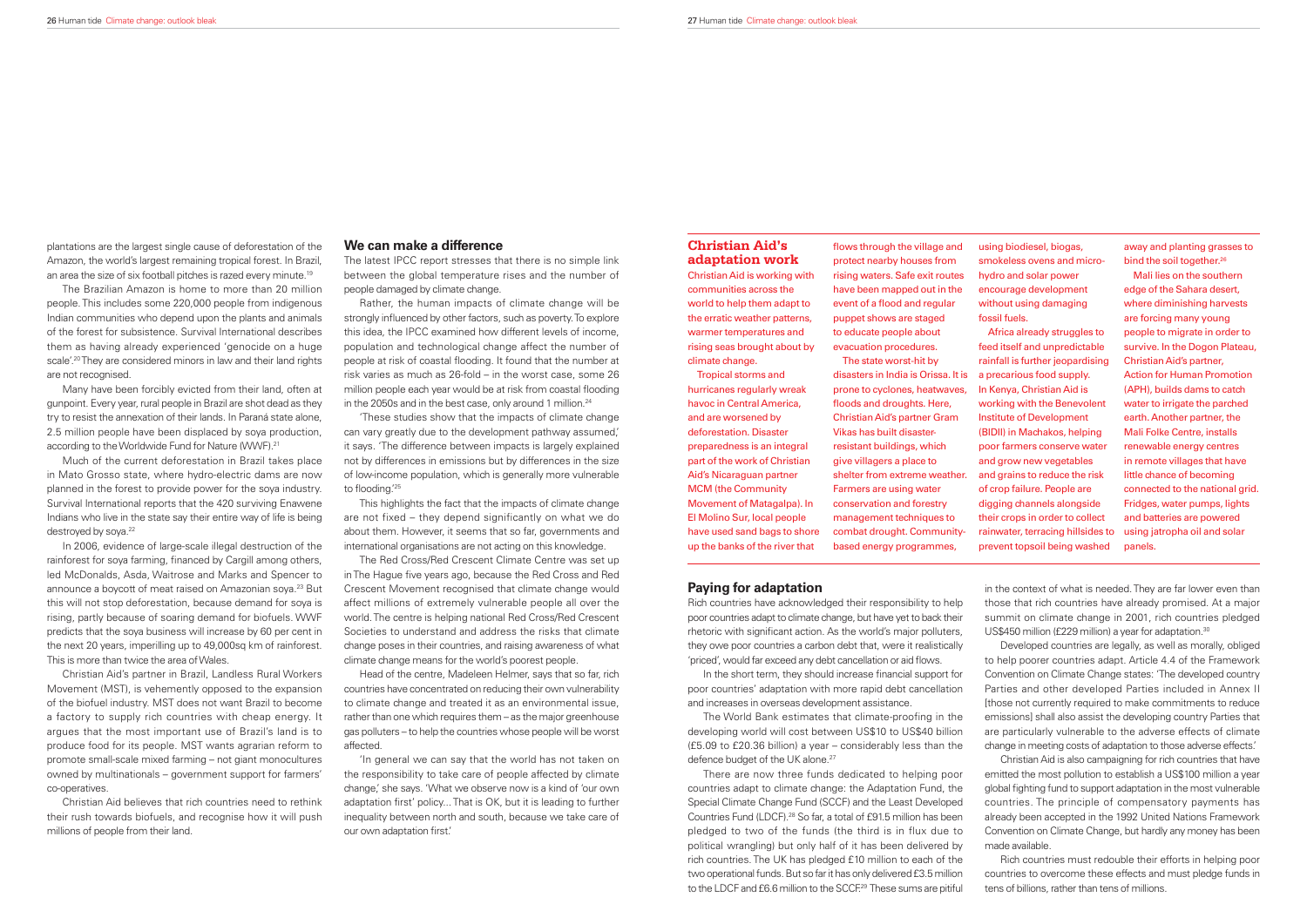## **Colombia: conflict and commerce**

'I went to talk to the paramilitaries and they said I had to go because I was collaborating with the guerrillas. This was just a pretext. They told me they were watching me and that they would kill me and cut my head off.'

Don Enrique Petro

On the occasions when Colombia makes the news, the headlines rarely go beyond tales of drugs barons and kidnappings. But there is another story that has hardly been covered. It is the story of the millions of Colombians who have been forced from their homes by an internal conflict, and now by massive land grab.

It is a startling fact that more people in Colombia have been uprooted from their land and are living as internal refugees than in any other country in the world, apart from Sudan.

As many as 3.7 million<sup>1</sup> – or around 8.5 per cent of the population of 44 million – have been forced to flee their homes in the past 20 years. If the same proportion of the population of the UK were displaced it would equate to around 5 million people. That would mean the emptying out of the combined populations of Birmingham, Leeds, Glasgow, Sheffield and Liverpool.<sup>2</sup>

Massacres and killings have been commonplace in many regions of Colombia for decades, and are the primary cause of forced displacement. The hardest hit have been those living in remote rural areas. They are the victims of what started out as a conflict between opposing ideologies, with left-wing guerrilla groups on one side taking on government forces supported by right-wing paramilitaries on the other.

Of those millions who have been forced to run for their lives, the majority are washed up like human flotsam and jetsam in and around towns and cities across the country. Bogotá, the capital, for example, hosts around 500,000 displaced people. They live in massive slums on the edge of cities or with relatives, in squalid and overcrowded housing.

Both paramilitary groups and their rivals, the guerrillas, have for years been financed by the illegal cocaine trade. But paramilitaries are now moving increasingly into 'legitimate' agricultural businesses, most recently into palm oil production.

The paramilitaries, who set themselves up as the armed protectors of big business, have now become businessmen themselves. Supported by parts of the Colombian state apparatus, they are forcing families to leave the land and then taking it over for their own use. The conflict has become an excuse for a violent land grab on a huge scale. came and riddled his house with bullets, painted death threats on his wall and stole his animals.'Afterwards I went to talk to the paramilitaries and they said I had to go because I was collaborating with the guerrillas. They told me they were watching me and that they would kill me and cut my head off.'

Palm oil appears an innocuous enough commodity for one that causes so much misery. It is used in biscuits, cereals, ice creams, soaps and detergents, and is found in around one in ten products on our supermarket shelves. It can also be used to make biofuel for cars and power stations, and thus, as the world begins to 'go green', world demand for palm oil is on a steep upward curve.<sup>4</sup> Biofuel is the new 'big thing' and this is why Colombian paramilitaries want to cash in.

In January 2000, Francis Deng, the then Representative of the UN Secretary General on Internally Displaced People, described displacement in Colombia as a 'tool for acquiring land for the benefit of large landowners, narco-traffickers, as well as private enterprises planning large-scale projects for the exploitation of natural resources'.<sup>3</sup> Don Petro says the accusations of collaboration were just a pretext. 'They were lying. It was so they could get hold of my land to grow African palm on it and make money.' Today most of Don Petro's land is covered in African palm trees owned by a company called Urapalma.

The Colombian government is encouraging this 'push for palm'. It too recognises the increasing demand and appears to be more concerned with increasing national production than punishing those responsible for land seizures. The government wants to see land used for palm cultivation rise from 300,000 hectares to 700,000 hectares in four years. What is not yet clear is how much of this land will be stolen – and how much has already been stolen – from honest farmers.

In 1991, one such farmer, Don Enrique Petro, lost two sons in the same week – one murdered by guerrillas and the other by paramilitaries. Then in 1997 he was forced to abandon his land by paramilitaries who said they would kill him. Later they tried to make him sell his land at a knock-down price, telling him he should sell or they would 'negotiate with his widow'.

One day, while he was away at the local market, gunmen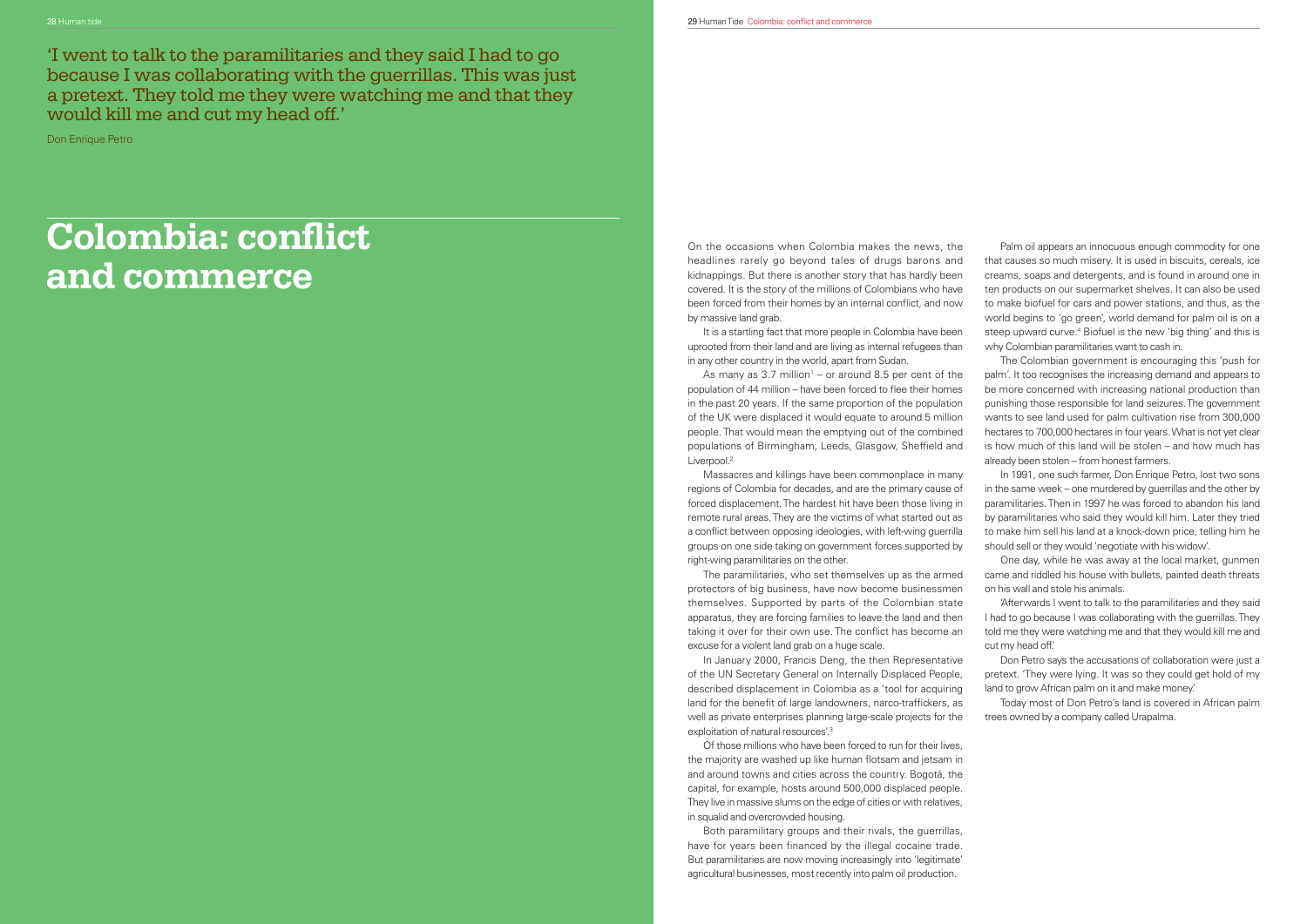The latest conflict in Colombia's troubled history began in the 1950s and 1960s as Marxist and other left-wing guerrilla groups sprang up in response to economic inequality and political repression. At about the same time the Colombian government began to use civilian 'paramilitary' groups of armed men to take on the guerrillas. Many people were forced to leave their homes when their towns and farms became a battleground.

The AUC's strategy was to attempt to deny support for the guerrilla forces from civilians. It was a strategy that has been characterised by the systematic and widespread violation of human rights, including 'disappearances', extrajudicial executions, torture and forced displacement. Terror tactics are used as a means of wresting any potential support for guerrilla groups by civilians, and as a means of forcing civilian communities in conflict zones to abandon their homes *en masse*.

Today's most powerful guerrilla group, the Colombian Revolutionary Armed Forces, (Fuerzas Armadas Revolucionarias de Colombia–Ejército del Pueblo, or FARC), emerged at this time. FARC claims to represent the interests of the rural poor against Colombia's wealthy classes and opposes the United States' influence in Colombia, privatisation of natural resources, multinational corporations, and paramilitary violence.

In response to the guerrilla movement, the Colombian armed forces set up and worked closely with paramilitary auxiliary organisations, which grouped together under the umbrella of the United Self-Defence Groups of Colombia (Autodefensas Unidas de Colombia, or AUC).

During the 1980s and 1990s, drug production and trafficking became vital sources of financing for all armed groups involved in the conflict. The initial causes of the civil war have become blurred. Terror has been adopted as a tactic to move people from productive land so that paramilitaries and those with whom they collude can make money. Many now see profit rather than politics as their prime motivation.

In the past five years 200,000 people have fled their homes annually.<sup>5</sup> As ever it is the voiceless and the weak who are the main victims of forced displacement in Colombia.

He gets up at 5am each day and goes straight to the street market, without breakfast. He works until 12.30pm and then attends a school in a converted garage run by a local charity. The classroom is cold and gloomy and the age range of the pupils is wide. But the young teachers are dedicated and caring, and their passion and even love for both their work and the children make up for many of the obvious deficiencies.

For some chased from their villages, the fear of violence and death continues even after they have fled to the city.

#### **A life of hardship**

The majority of the displaced have lived their lives in the countryside, so the city is an alien environment. Most lack the skills to survive. In the city, they lack decent housing and access to basic services. There is a high risk that they will fall into chronic poverty, passed on from one generation to another.6

Approximately half a million displaced people now live in the capital, Bogotá.7 Walk around for just a few minutes and you will see children on street corners sorting rubbish to be recycled for cash. Some displaced women sell their bodies to make a few pesos to feed themselves and their children.

> This is primarily a paramilitary activity. While the guerrillas are also involved in intimidation, violence and displacement, it is the paramilitaries and their allies who perpetuate the land grab. It is estimated that around 6 million hectares of land, equivalent to three times the size of Wales, have been abandoned by people fleeing the conflict. Much of this land is now being stolen.<sup>9</sup>

The children suffer terribly. When they are forced, with their families, to leave their homes, their parents are often unable to afford to send them to school. Instead, many families send them out to work. In a country of at least 12 per cent unemployment and 33 per cent under-employment,<sup>8</sup> not having an education can consign people to a life of poverty.

Joaquín Mejía is 14 but looks younger – a product of his poor diet and long working hours. He has lived in Bogotá for seven years, since his family fled from paramilitary violence. His father owns a fruit stall which provides a small income, and Joaquín works on it seven days a week.

Joaquín gets home in the late evening. He is hungry and eats a sandwich alone and then goes to bed at 9pm. It is a harsh existence, but Joaquín claims he is lucky. Many of his friends who work in the local market are beaten by their employers.

Carlos was accused of giving information about the FARC to the authorities. He was told he had 24 hours to leave so he fled to Bogotá with his father. But when they arrived in the capital, they noticed a man watching them. He has appeared several times since then and they believe he is a member of the FARC, and that they are still targets. 'I didn't take sides in the conflict. I was neutral. This means that I am mistrusted by both sides and protected by none. My father is a diabetic. He has no drugs and no doctor. I can't leave this building in case I am found. I need to leave Colombia. It is the only way I will survive.'

## 'I need to leave Colombia. It is the only way I will survive.'

Carlos\*

### **The conflict**

#### **The great palm oil swindle**

Paramilitaries are not subtle when it comes to taking land. Armed units simply visit a community and tell them they need to leave because enemy forces are operating in the area, and it needs to be cleared. If the community insists on staying, it is accused of collaboration with the enemy. Deaths are likely to follow.

A typical phrase used by paramilitaries who have asked the male landowner to sell up is: 'If you don't sell to us, we will negotiate with your widow.' It is not an idle threat.

Once the land has been vacated, it may be taken over by other farmers or companies. It is common for local legal authorities to work with paramilitaries to falsify property titles. The job is made easier by the fact that many poor Colombians do not hold title deeds to their land.

Señora Milvia Días, 30, lives in the western Chocó region of Colombia and is from the tiny hamlet of Llano Rico. In 1997 she was forced to leave her community by paramilitaries who

wanted her family's land. At that time paramilitaries, claiming the area was pro-guerrilla, killed more than 100 people in the villages surrounding Llano Rico.

'One day my father went out to fix a hole in one of our farm's fences. It was mid-afternoon. By 6pm he hadn't returned and it was dark and my mother was getting worried,' she says.

'We stayed up all night waiting for him. At 6am the next day the family got together. There were paramilitaries everywhere, all over the village – maybe 80 of them. Some turned up at our house and asked us for water.'

The family sent out a search party which found him straight away. 'He was in the field where he had been mending the fence. He had seven stab wounds and they cut his throat from ear to ear. And they ripped his throat out.' Milvia's family's land is now covered in Urapalma palm trees.

There is an increasing body of evidence that state institutions are involved in this land grab. For example, the InterAmerican Commission for Human Rights has recognised the links between Urapalma, the paramilitaries and the army.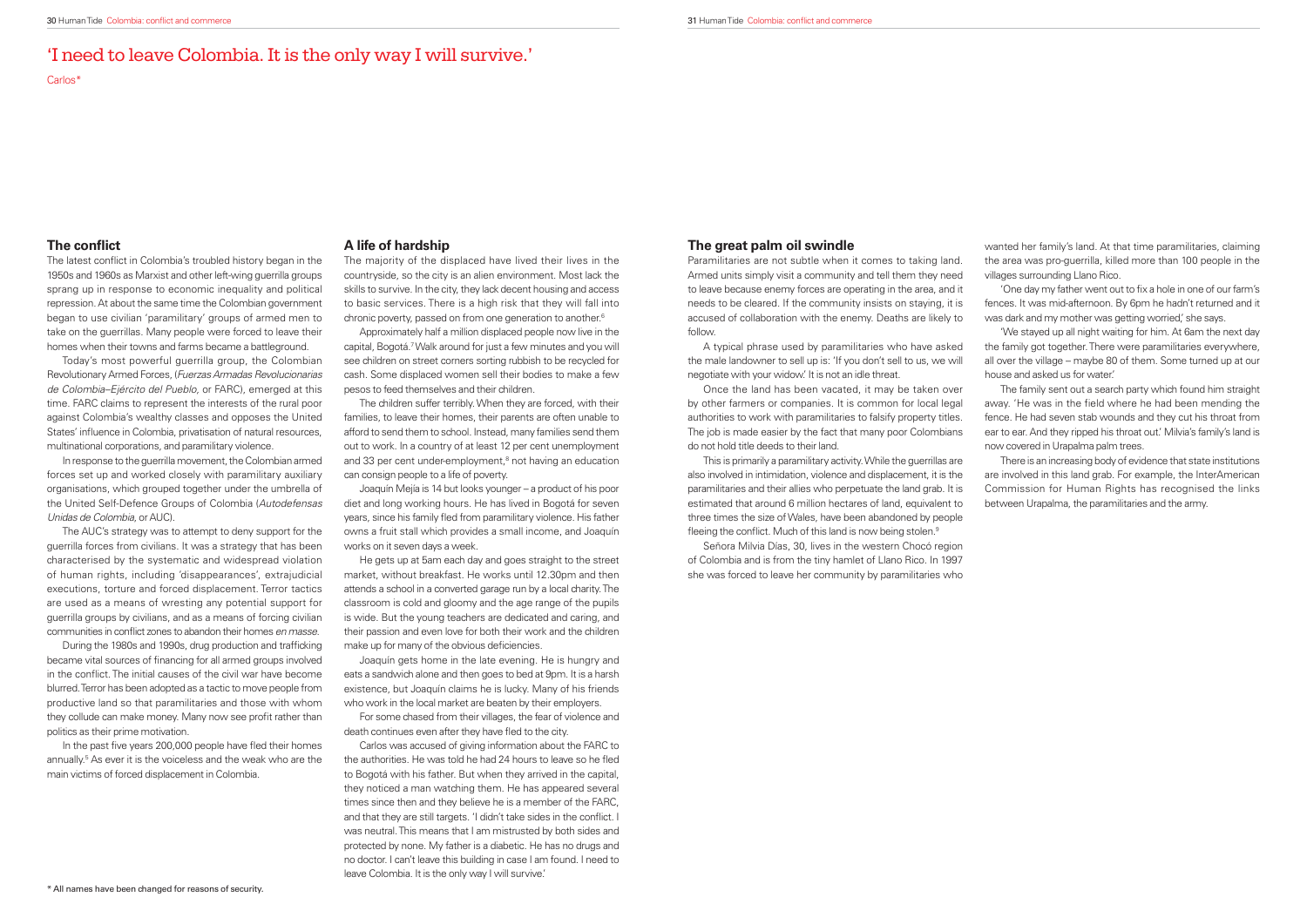'Since 2001, the Urapalma company has promoted the sowing of approximately 1,500 hectares of oil palms in [these] territories, with the help of the… armed protection of the 17th Brigade of the army, and of armed civilians. The objective of the armed operations and incursions into these territories has been to intimidate community members into either supporting the production of palm oil or vacating the area.'10

Even one of the main paramilitary chiefs, Vicente Castaño, declared in 2005 that, 'in Uraba [where Don Petro and Milvia Días come from], we have palm plantations. I personally persuaded businessmen to invest in these projects.'11

#### **The push for palm**

In a country where almost 4 million people have fled their land at gunpoint, it is hard to envisage how such a law, if passed, could do anything other than encourage paramilitary land theft.

The Colombian government is making a show of doing the right thing. It is, for example, attempting to demobilise paramilitary fighters. It is doing it badly, however, forgiving crimes committed by killers and allowing them to keep land they have stolen.

It is spending an estimated 35 times more money on every demobilised fighter, mostly paramilitaries, than it is on every displaced person.<sup>12</sup>

He says that there are officially around 300,000 hectares of palm cultivation in Colombia today, but that in reality this figure is more likely to be around 400,000, with much of this extra crop being grown by companies not registered to Fedepalma and on land that has been stolen by paramilitaries.

Furthermore, the government has attempted to pass a law stating that any abandoned land left for more than five years reverts to the state or to whoever is occupying it at that time. So far legislators have thrown this legislation out, though commentators expect the government to try again.

Andrés Castro is the general secretary of Fedepalma, a Colombian confederation of legitimate palm oil producing companies. He strongly opposes the palm companies associated with paramilitary displacements.

One of the bigger paramilitary palm oil companies, Urapalma, has told Fedepalma it has just 200 hectares of palm. But, said Andrés, 'I know this is a lie but I can't prove it. This year [2007] we will do a survey of palm by satellite and also manually. I am certain we will find there are [an extra] 40,000 hectares of palm in Uraba alone.'

He argues that the government is unlikely to force the paramilitaries to return the land they have stolen. 'The

The InterAmerican Commission for Human Rights agrees that considerable benefits have been conceded to the paramilitaries. and has expressed concerns regarding the lack of, 'reparation to the victims of the conflict, including the return of lands'.<sup>16</sup>

government has expressed a commitment to [extend palm cultivation by an additional] 400,000 hectares in the next four years. [The president] must be keen to solve the land problem without a fuss. So I don't believe the president is going to invest time in investigating this [land ownership issue]. He doesn't care about ownership. He wants palm production. He won't support the peasants.'

For every hundred cases of forced displacement presented to the appropriate authorities, on average only one ever reaches the courts, let alone a quilty verdict.<sup>17</sup>

The state has the duty to provide protection and humanitarian assistance to internally displaced people, to provide an adequate standard of living, as set out in the UN Guiding Principles on Internal Displacement. The Colombian government has actually written these principles into domestic law.

The response of the Colombian government, however, has so far failed to deal with the catastrophe facing millions of its poorest citizens.

> Christian Aid's partners are fighting back. Don Petro, the man who has lost two of his sons to the conflict and most of his land to the paramilitaries, has made a stand. Unlike the vast majority of displaced people in Colombia, Don Petro, with the help of Christian Aid partners Justice and Peace, has been able to return to his land – though most of it is still occupied by Urapalma. He still receives death threats from the paramilitaries, but he refuses to leave.

In 2006 the national Constitutional Court repeated a previous declaration that present levels of assistance to, and protection of, displaced people was 'unconstitutional'. There were insufficient funds, a lack of institutional capacity, bureaucratic barriers to vital services and subsidies and, in general, a low priority assigned by ministries to the problem.13

In 2007 the UN High Commissioner for Refugees (UNHCR) reported that the government has made moves to overcome this, including mobilising state institutions. But the reality on the ground for most is that if you are forced to leave your home and if your land is stolen, you can expect a life of increasing impoverishment, with little or no help from the state.

The right to return to their homes and land is supposed to be a fundamental right of all internally displaced people. The problem for many displaced Colombians is that they were forced from their land so that others could steal it. The victims are inconveniences that must be moved or killed. The new, criminal, owners are powerful, and they are not keen on giving the land back.

In January 2007, Walter Kälin, the current United Nations Representative of the Secretary-General on the Human Rights of Internally Displaced Persons, noted that there is '...a significant gap between the law and its actual implementation…'14

In 2005, the Colombian government adopted what is known as the Justice and Peace Law. It is the most high-profile law in a complex package of reforms of land, mining and forestry legislation, which many fear will facilitate the laundering of land illegally acquired by paramilitaries.

According to Christian Aid partner CAJAR, a lawyer's collective, the Justice and Peace law will 'legitimise, amnesty and pardon' and will not dismantle, 'the existing economic, political and social structure of the paramilitaries'.15 In other

words, there are grave doubts over whether displaced people will ever see their land again.

In conflict situations, difficult decisions must be made in pursuit of peace. In many countries in the world people who have committed grave crimes have walked free as part of a peace process. But in Colombia the fear is that powerful criminals, with good connections, are literally getting away with murder – and the lands they have stolen – without bringing the hope of peace any nearer.

#### **Our partners' response**

He, Justice and Peace and others from the community who have lost their land have set up a 'humanitarian zone' – a rudimentary settlement comprising a communal kitchen, a latrine and a river to wash in – where they live as civilians and where the presence of armed groups is prohibited. They do this in the teeth of paramilitaries who surround them, who have stolen the land around them and who have, in many cases, murdered their kith and kin. On some days, they actually see their families' killers.

The community has also created 'biodiversity zones' within which they are determined to protect their forest homeland from the threat of the monoculture African palm, and to recover what has already been lost to the oil palm industry.

Don Petro lives in his house, which he has reclaimed from the paramilitaries, and the rest of the community lives nearby on land he has donated to them. 'I believe this will be a victory against the palm industry,' said Don Petro. 'We believe we will have a chance because of the support from the international community. This is our biggest weapon.'

He still gets death threats, however. Last year Justice and Peace helped him escape the country. But at the end of November 2006 he returned to his farm and the humanitarian zone, along with a full-time, international accompanier from Christian Aid partner Peace Brigades International. It is hoped that the presence of a foreigner with him at all times will deter those who want him dead.

The problem of displacement is huge, and to confer on the displaced the rights to which they are entitled will be expensive. But there can be no argument other than that the Colombian government must both provide services – education, housing and social security  $-$  to those who have fled from terror, and stop allowing paramilitaries to operate with impunity.

There can be no doubt that policies pursued by the current Colombian government have allowed, and even encouraged, displacement and land theft to continue. Until the state disentangles itself from the paramilitaries and gives back the land stolen by them, displacement in Colombia will carry on and the lives of people like Don Petro will continue to be at risk.

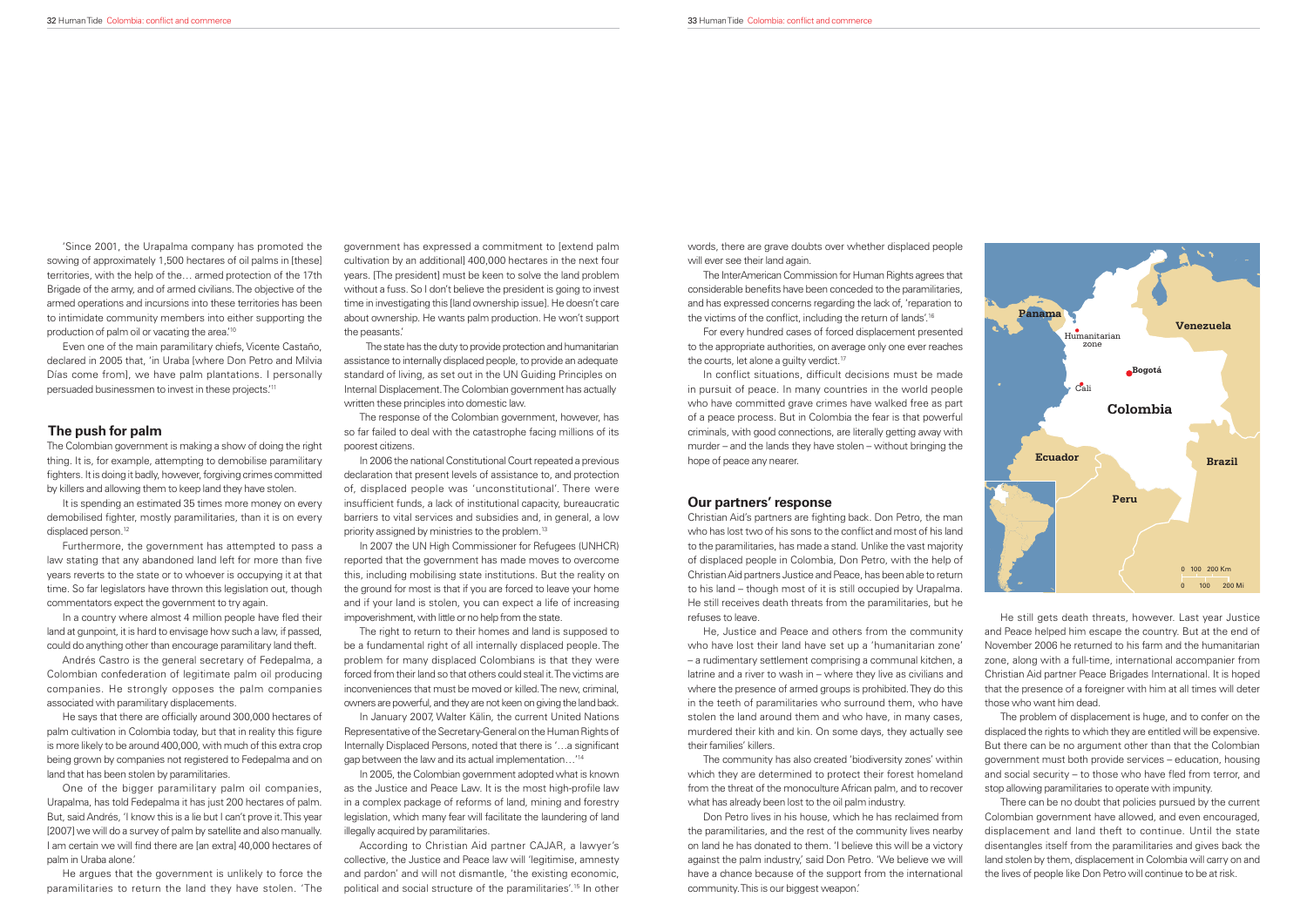'The planned dams have resulted in massive displacement with countless numbers tortured or killed. Villagers are being forced to give up their land and move elsewhere with no prospect of compensation.'

> As the Salween River winds its way from the mountains of Tibet to the Andaman Sea it creates a natural border between Burma and Thailand. But now its future as the longest freeflowing waterway in South-East Asia is in doubt.

Saw Karen, Karen Rivers Watch

## **Burma: war, dams and power**

On the Burmese side of the border, civilians have been caught up for almost 60 years in the world's longest running civil war – a war between the government and several ethnic groups.

The conflict has forced hundreds of thousands of people to flee to Thailand to escape human rights abuses by the military junta, while huge numbers – currently estimated at more than half a million – are displaced within Burma, surviving in appalling conditions. It is a horrifying story of long-term mass displacement because of political conflict.

The latest offensive has led to an influx of new arrivals at the Mae Ra Ma Luang camp, one of nine camps on the Thai-Burma border housing refugees who started arriving more than 20 years ago.

Many of them, like Saw No Reh,\* are from the Papun district of Karen state, which lies in the flood zone of the first dam to be built.

As he squats outside a bamboo hut waiting patiently to be registered by the camp authorities, he reveals livid scars on his stomach and back, caused by a bullet fired by a Burmese

However, in recent months, a new offensive has started in eastern Burma, motivated by the desire to make millions of dollars from logging, dams, plantations and mining. Since the end of 2005 the government has renewed its efforts to systematically destroy some villages and enslave others, as it seeks to exploit abundant natural resources to prop up its repressive rule.

The largest project is a series of up to five dams on the Salween, which will provide cheap electricity, mostly for export to Thailand, and will generate huge cash flows for the Burmese government, known as the State Peace and Development Council (SPDC). At least one is being funded by Thai and Chinese companies.

### **New arrivals**

At least 3,500 people have arrived since the end of 2005, bumping the camp's population up to 16,000. They come with nothing except the clothes on their backs and harrowing stories of executions, torture, landmine injuries, robbery, forced labour and the destruction of their villages by the army.

soldier. He was unarmed and defenceless when he was shot in November last year as he desperately tried to find food for his family who had been hiding in the jungle for six months.

He escaped but his cousin was shot dead in front of him. 'I had to leave his body behind as I was running for my life,' Saw No Reh said.

'My family and our neighbours were hiding in the jungle because the army had burned down our village. We had no houses, no blankets, and we slept on the ground. Many people got sick from malaria. We had little to eat except bamboo shoots, so one night I went back to the village with my cousin to find supplies of rice that we had buried in secret places. That was when the army saw us and tried to kill us both.'

Soon afterwards Saw No Reh, 31, decided to take his wife and four young children across the border to safety in Thailand. They arrived in February.

'I wanted to stay near my home, so that one day we could go back and start our lives again. But my children were always hungry and we had nothing. We could not live like that in the jungle any longer. I feel safe here in Thailand. If we go back to Burma it would be like committing suicide.'

#### **Shoot on sight**

The Thailand Burma Border Consortium (TBBC), a Christian Aid partner organisation that works in the refugee camps, says that 200 villages in eastern Burma have been destroyed in the past year.

TBBC and other relief and rights groups working along the border agree that the new offensive is largely motivated by the need to clear land to be flooded by the dams. It is also to secure areas to build roads for transporting building materials and to ensure that the sites are safe from rebel attacks. The overall effect is to further militarise areas previously controlled by minority ethnic groups.

Saw Pler, from the Committee for Internally Displaced Karen People (CIDKP), explained the tactics of the military. 'The army has two strategies. In villages that are useful to them, for example if they are near roads, they use the people there to help them with forced labour. Remote villages are not useful, so they are destroyed. The army has a 'shoot on sight' policy because the villagers are useless to them.'

In December 2005 the army apparently decided that Saw Mui Heh's village in Papun district was useless. 'One day they set fire to the houses and burned the whole village down,' said Saw Mui Heh, who is now living in a refugee camp in Thailand.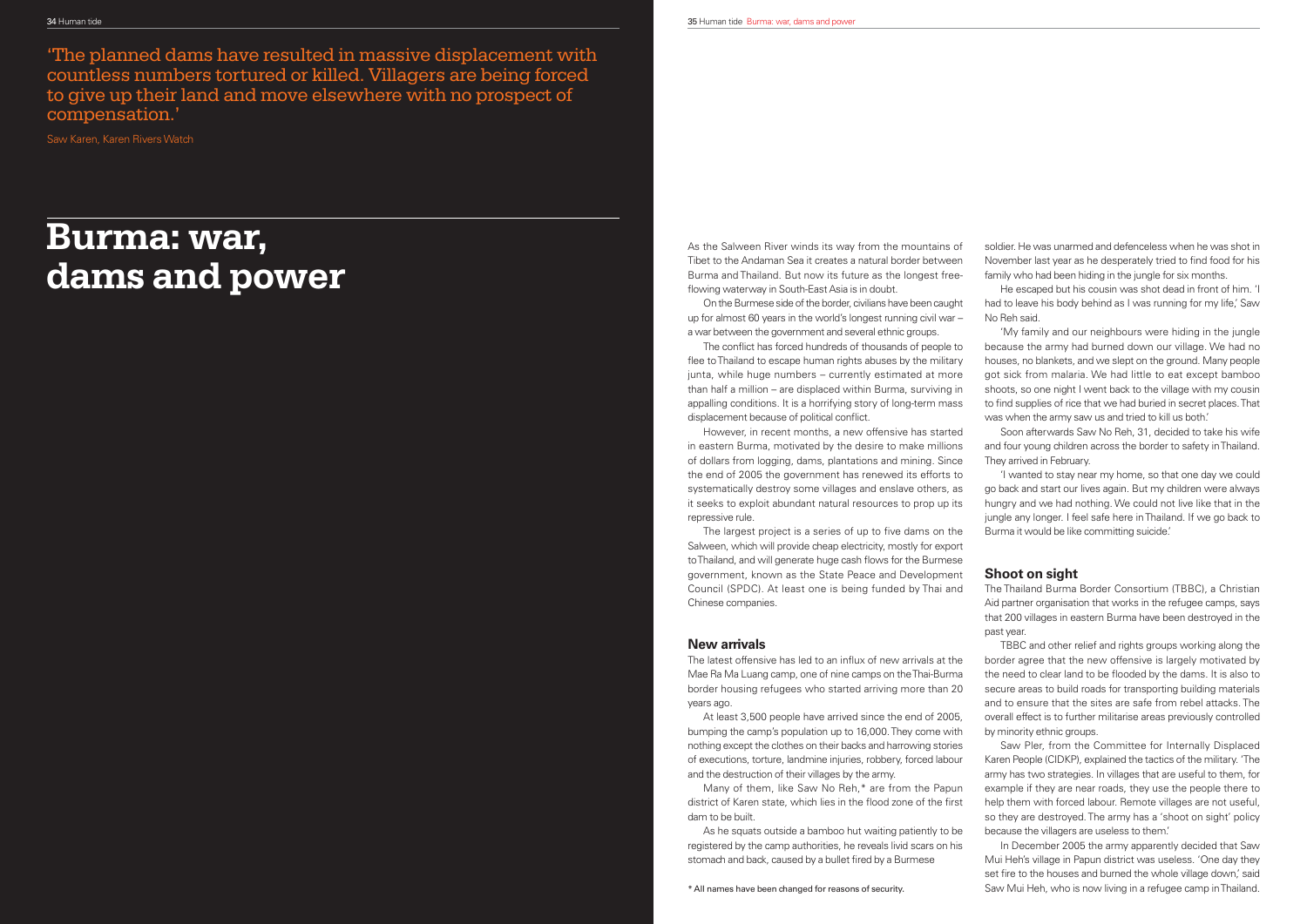'We had nothing left, so we came here. It took us three days of walking and all the time we were terrified that the army would hunt us down and kill us. We ate leaves in the jungle and anything we could find. I want desperately to go back to my home, but I will not return until the army is gone.'

Meanwhile, those still inside Burma are terrified of what will happen if the project goes ahead. Naw Mya Thaung, 19, lives in Hko Kay village in Burma, which will be flooded if the dams are built.

'We do not know what will happen to us or where we will go. If these dams are built we do not have a future, she said.

#### **Inside Burma**

to the Yintalai tribe, of whom there are only around 1,000 surviving, would be completely destroyed.<sup>1</sup>

Naw Mya Thaung said the villagers had been told nothing officially about the dams, which human rights groups estimate will flood hundreds of square kilometres of forest and farmland and displace tens of thousands more people. Land belonging

KRW believes the first dam to be built is at Hat Gyi, which will be funded by the state-owned Energy Generating Authority of Thailand (EGAT) and the Chinese state-owned enterprise Sinohydro Corporation.

The site has been under increased security since May 2006 when a Thai employee of EGAT died after stepping on a landmine. 'Building the Hat Gyi dam is going to mean even more soldiers, more guns and more landmines. Does Thailand really want to be part of this?' said KRW's Saw Karen. Numerous ethnic rebel groups have fought Burmese governments for greater autonomy since independence from Britain in 1948.In recent years many have signed ceasefire agreements

At least 12 other ethnic groups live along the banks of the Salween and they will see little or no benefit from the dams. according to Karen Rivers Watch (KRW), an umbrella group of Karen rights groups including Christian Aid partner organisations.

The 600-megawatt project will cost around US\$1 billion, while the Tasang dam further upstream in Shan state will provide 7,100 megawatts of power and cost an estimated US\$6 billion.2 In 2005-06 Burma approved a record US\$6 billion dollars in foreign direct investment, compared to just US\$158 million dollars in 2004-05.3 The huge difference was down to just one project: the Tasang dam.

'The planned dams have resulted in massive displacement with countless numbers tortured or killed. Villagers are being forced to give up their land and move elsewhere with no prospect of compensation,' said Saw Karen from KRW.

'In addition, it is well known that the Burmese government forces villagers to help them build roads and other infrastructure, so they will be made to work on the very projects that will flood their land and leave them with nothing.'

> Commercial agriculture has intensified during the past year with the promotion of a national development initiative to cultivate castor oil plantations to produce biodiesel as an alternative fuel. Thousands of acres across eastern Burma have been confiscated by local authorities without compensation to the owners of the land and handed over to privately financed joint ventures with the government, according to TBBC.

As Human Rights Watch says, state-sponsored development initiatives in Burma have often undermined livelihoods and 'primarily served to consolidate military control over the rural population'.<sup>5</sup>

## 'We do not know what will happen to us or where we will go. If these dams are built we do not have a future.'

Naw Mya Thaung

In the 1970s the government began its 'four cuts' policy to cut off access to information, supplies, recruits and food for insurgent groups. Karen leaders claim the government has been killing and displacing their people – who make up 13 per cent of Burma's 52 million population $6 -$  ever since.

Burma is in great need of investment from abroad. It is one of the poorest countries in the world but nearly half of the government's budget is spent on the military, while one in ten children dies before its fifth birthday.<sup>4</sup> It has one of the largest armies in Asia – with 500,000 soldiers – despite having no neighbours that pose a threat.

Indeed its neighbours have been supportive in the past. In January 2007, China, along with Russia, vetoed a resolution in the UN Security Council condemning human rights violations in Burma, to the dismay of rights groups.

The dams on the Salween are not the only development projects that are having a disastrous impact on the lives of people in Burma.

#### **World's longest running civil war**

with the government, although this has made little difference to human rights abuses on the ground. The Karen National Liberation Army (KNLA) is the most significant ethnic rebel group still engaged in armed struggle, fighting what is the world's longest civil war.

Many people from the Karen and other ethnic groups have crossed into Thailand to escape. Some 153,000 are refugees living in camps along the border, but Thailand is not a signatory to the 1951 UN Convention on Refugees. So, while it allows the international community to feed and house the refugees, they do not have any official legal status and cannot gain citizenship, cannot legally work and are not even allowed to leave the camps.

As many as 2 million others have left Burma and crossed into Thailand, either fleeing the regime or to find work. They live outside the camps and try to make a living any way they can.

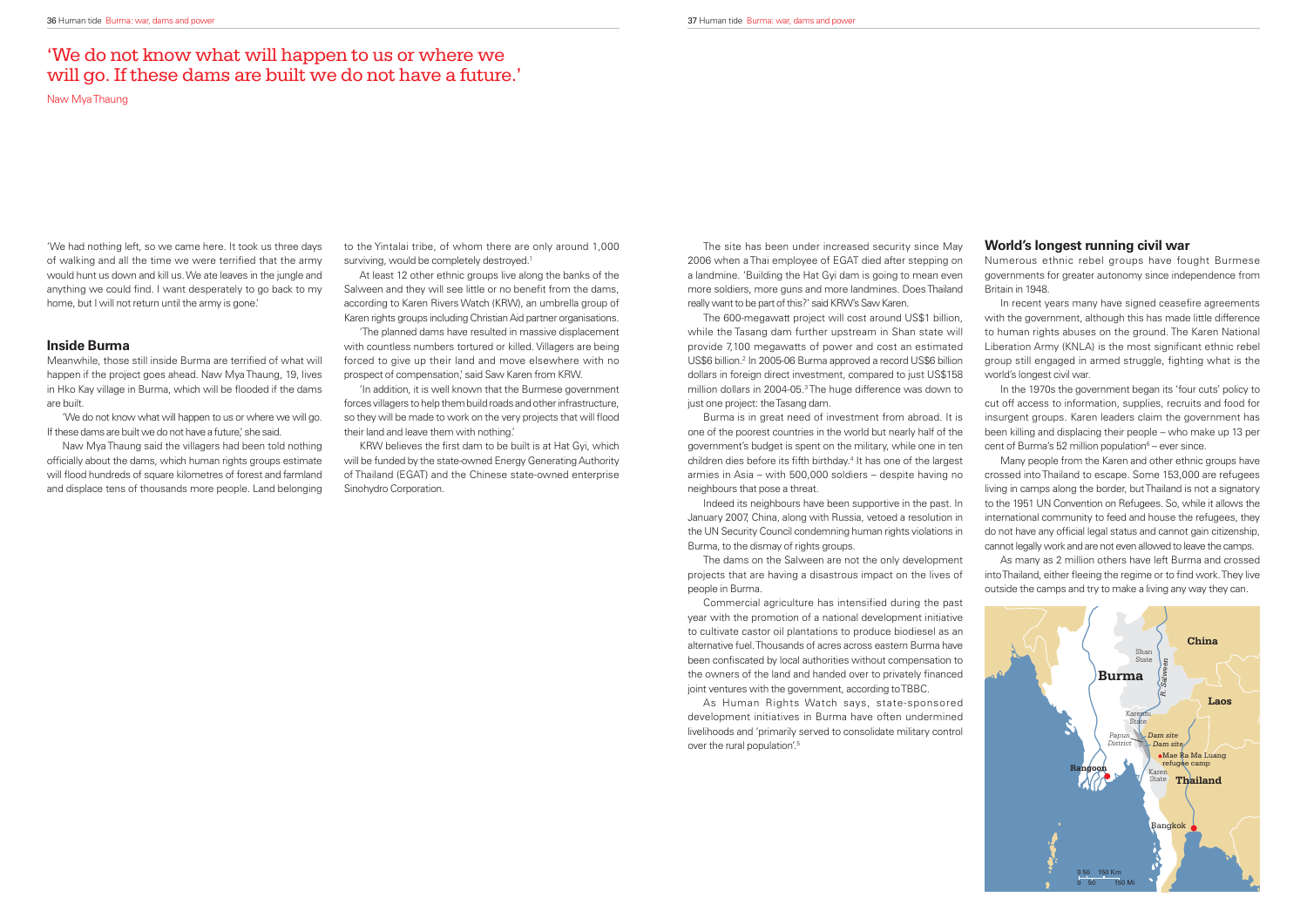Despite the hardships, those left behind are worse off. Most of those displaced by the army are still inside the country, hiding in the jungle or herded into 'relocation sites' – areas under the control of the Burmese army, with little or no access to outsiders.

TBBC estimates there are currently at least half a million people internally displaced in eastern Burma,7 including around 27,000 displaced in 2006 due to the new offensive.<sup>8</sup>

In the past year some of the displaced in Karen state have gathered in camps within Burma, in areas controlled by the KNLA. Ee Thu Hta camp on the banks of the Salween River was set up in April 2006 by Karen leaders. It already has nearly 3,000 inhabitants who are being housed and fed by humanitarian organisations, and more are arriving every day.

He, his wife and six children fled their home in August last year when soldiers came to burn down their village, and were taken to Ee Thu Hta by KNLA troops.

The site is protected from the Burmese army by KNLA troops, but there are three government military posts within two hours walk and camp leaders say they are worried they could be attacked.

Some of the residents say they want to cross the river to the refugee camps in Thailand where they will feel safer, but are afraid they will get turned back by the Thai border police. The Thai government has been reluctant to absorb refugees in recent months because there have been so many new arrivals.

Thai authorities periodically carry out round-ups of migrants and refugees, and send around 300 back to Burma each month, where they face possible arrest.

'We were too scared to go anywhere or move at all. We were afraid that the army would find us and kill us.

'We did not have enough to eat. We could not find vegetables or even bamboo shoots because it was the dry season. We tried eating grass and weeds and anything we could find. We had to sleep on the ground, with no mats or blankets. It was cold. We could not find much water either  $$ just a trickle between the rocks.

Saw Tay Tay managed to get from Ee Thu Hta into Thailand and is now living in Mae Ra Ma Luang camp.

Villagers in eastern Burma will continue to be killed, expelled from their homes and used as forced labour for the army as long as the military government is able to impose huge development projects, such as the Salween dams, on to populations living in a conflict area.

'We wanted to leave the camp because we did not feel safe. We sometimes heard the sound of the guns and there were rumours that the army would attack. We did not have any choice but to come to Thailand.

'I have seen what the army can do with my own eyes. Last year the soldiers came to my village. They arrested two of my friends because they thought they were members of the KNLA. They tortured them by cutting out their eyes and mouth before they killed them and left the bodies for the rest of the village to see.'

#### **Hiding in the jungle**

Mae Ra Ma Luang camp, built on two steep hills divided by a small river, is 4km (2.5 miles) from the border with Burma. Refugees continue to arrive, despite the concerns of the Thai authorities. Fifteen-year-old Mueh Paw spent two months in the jungle with ten school friends after their boarding school was burned to the ground by the army.

'We ran off into the jungle and hid there for maybe two months. I was with ten of my school friends. The oldest was 18 and the youngest was 13.

The children arrived in Thailand at the end of last year and now live and go to school in the camps. Some have been reunited with their parents, but others like Koe Paw, 16, are separated from their families. Her father was shot dead by the army when she was five and her mother and three younger sisters remain inside Burma.

'I miss them very much but at least here I can get a good education,' she said. 'I cannot go to school back home.'

'Thousands more civilians are likely to be displaced and many will try to enter Thailand as refugees or illegal migrants,' says a representative of TBBC.

'As the economic and humanitarian situation continues to worsen, the Burmese government appears to be in denial that there is any problem, choosing instead to believe their own rhetoric that the country is enjoying a development boom and unprecedented economic prosperity.

'It is a desperate scenario which brings little hope that the situation in the border areas will improve in the foreseeable future.'

'Africa will be the continent that is most affected by climate change, because it is the poorest continent in the world.'

Ibrahim Togola

# **Mali: heat, dust and climate change**

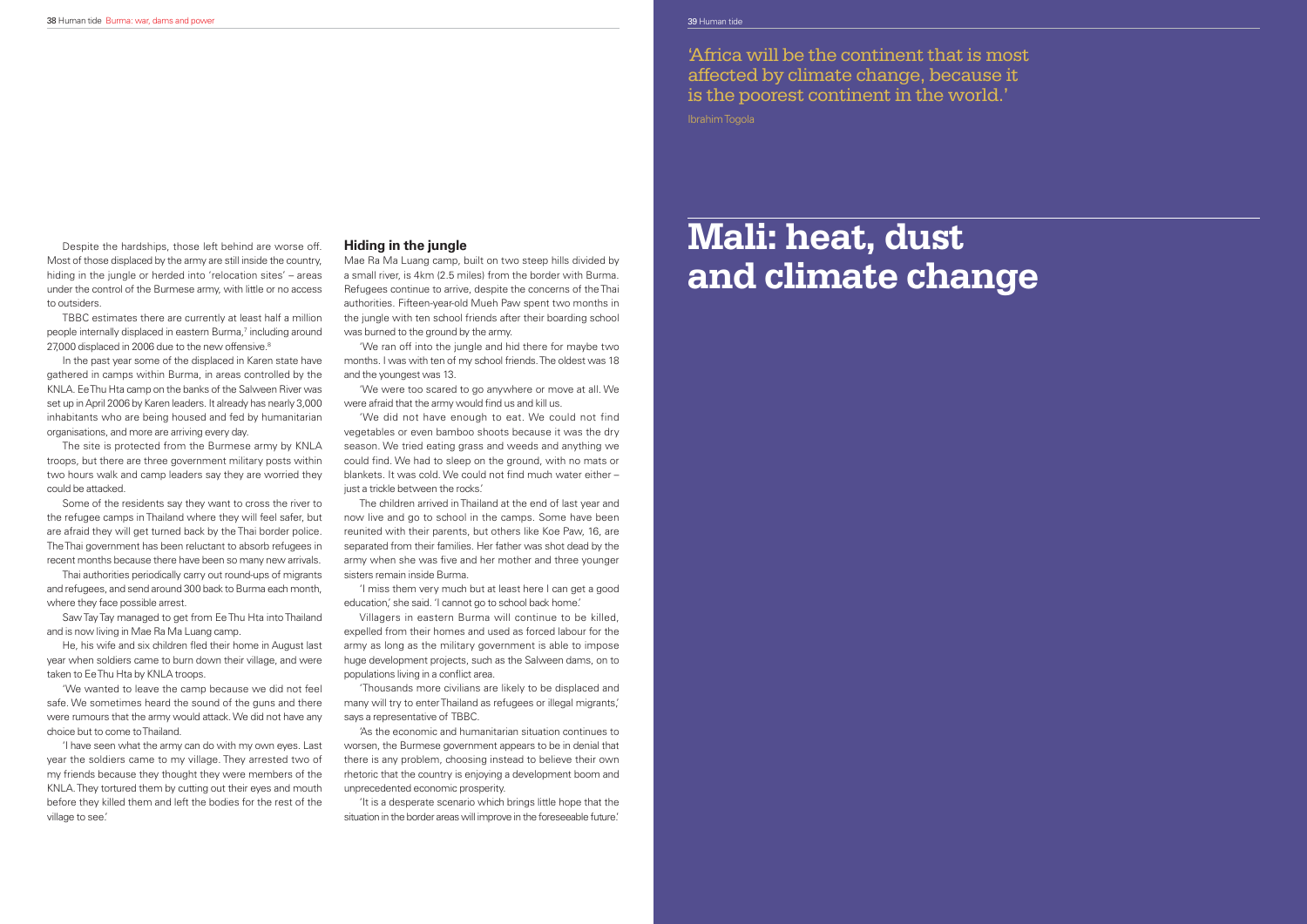Oumou Karembé has four sons and four daughters. More than enough to look after her in her old age, she thought. But that was in the days when enough rain fell – most of the time – to sustain the farmers living in Africa's Sahel region. After the massive droughts in the early 1980s, Oumou's village never fully recovered. Indeed, since then, the rain has become less and less predictable. Two years ago, the last of Oumou's sons was forced to leave the remote village in northern Mali because he could no longer feed his family with what he was able to grow.

'One by one my children asked permission to leave,' said Oumou's husband, Ibrahim. 'Every time they didn't come back, it was a shock. But with the changing climate it would be difficult for them all to stay here.

Now aged 76, she sits on a straw mat in her stone hut, sheltering from the 35°C heat with her 79-year-old husband. At a time when she could expect a rest from the back-breaking work she has endured her whole life, Oumou instead has seven young grandchildren to look after, aged between 18 months and 15 years.

is known as a semi-arid area, between highly fertile land and the desert, where agriculture is very vulnerable to changes in rainfall patterns. Mounting evidence suggests that the effects of global warming are already being felt throughout the Sahel – changing the delicate balance between humans and their environment that has endured for thousands of years. A study published by the UK Met Office's Hadley Centre for Climate Prediction and Research last year found that extreme drought is liable to affect a third of the planet by 2100. Places which are already suffering periodic droughts and unpredictable rains will get progressively drier and the Sahel will eventually become uninhabitable.<sup>1</sup>

One son has agreed to come back and help during the growing season, and his parents say they will do everything possible to convince him to stay for good – even crying openly in front of him if that's what it takes.

The Sahel region is a swathe of land stretching across Africa from Senegal on the Atlantic coast to Somalia on the Indian Ocean. This region, which cuts across the north of Mali, is what

Village life in Mali has always been tough. After dark, the only light comes from kerosene lamps and all the water for drinking and washing has to be carried by hand. There is no power for machinery to help with tilling the soil, sowing seeds, harvesting crops or grinding millet into flour.

Instead, Mariam has seen all five of her children leave the village over the past ten years. They didn't want to go. Like the Karembés' children, they simply could not earn enough to feed their own families with what they could grow in the surrounding fields. At first they didn't migrate every year, only when the harvest was bad. But over the past three years none of the harvests has been good enough to sustain them through the dry season. In this time of scarcity, the price of food increases, too, just when people have less money to buy it.

Many Malian farmers are already noticing changes consistent with these predictions, and the country's rainfall data further supports this view. Over the past 30 years, the rainfall on which the farmers depend has lessened dramatically and has become much more erratic (see graph below). Once, farmers could predict the rains and plant accordingly. During the past five years, farmers report rain disappearing in the middle of the growing season, which drastically reduces, if not totally destroys, their crops.

This change in rainfall patterns is creating a new wave of migrants who are being driven from their homes in search of water, leaving the very old and the very young in the villages to cope as best they can. Already the third poorest country in the world, the fragile Malian economy is facing yet another shock.

> Now the trees have all but disappeared. As well as the constant demand for firewood, farmers increasingly chop down

#### Rainfall patterns in Mali, 1921-2001 (source Mali Met Office)



#### **An absent generation**

But like many rural communities in the developing world, close family ties and a strong sense of community have helped sustain the millions of people who eke out a living through hard physical work.

It is the farming villages in the north that are feeling the effects first. Mariam Tapily is 77 years old. She too thought she would be able to pass on many of the more strenuous chores she had performed throughout her life. In an informal pension arrangement, younger family members traditionally gather firewood and water for their elderly relatives.

Small children who can be strapped to their mothers' backs go with their parents in search of income in the cities or areas where there is more irrigation – often causing conflict with communities already settled there. But two of Mariam's grandchildren, a 15-year-old girl and a five-year-old boy, have stayed behind, giving her the added burden of childcare. Nor are they old enough to take on the chores such as gathering firewood and carrying water. Mariam is slightly better off than the Karembés in that two of her sons are still coming back in the rainy season. It is unclear for how long they will be able to continue, though. Every year, more people leave for good.

Both the Karembés and Mariam live in Solo-Joy, a village of 400 people on the Dogon plateau, about 700km north of Bamako, Mali's capital. Travel just 100km further north and you reach Timbuktu, known the world over for its remoteness and inaccessibility. It is a stunning region, filled with striking rock formations and rolling hills. But Mariam remembers a time when the hills were covered in forests and populated by panthers and hyenas.

trees to make charcoal to supplement their dwindling incomes. Those left standing lose their leaves and bark, eaten by hungry animals in times of scarcity. Or the trees simply die for want of water. In the dry season, what earth remains is parched and cracked. Much of the topsoil has been washed away, leaving just sand.

'Even during the rainy season when things seem to be going okay, at a crucial point the rain just stops and you get stalks with no millet or sorghum to harvest off them,' says Mariam. This year, for example, a neighbouring village had no harvest at all.

Just outside Solo-Joy, there is a small-scale dam that the community built in 1992 with the help of tools and materials from Action for Human Promotion (APH), a local charity supported by Christian Aid. Originally, this dam caught enough water to allow the community to grow onions, lettuce and other salad greens in the dry season. The income from these crops helped them survive until the rains returned.

For the past three years the system has failed. The dam has not trapped enough water and hardly any onions can be grown in the unirrigated soil.

Since 1992, APH has been improving its techniques for identifying the best sites to chose. Unfortunately, they cannot always put this knowledge to use. Last year they received donations to build two more dams in nearby villages, Youré-Tengueda and Toulabé. Work was supposed to begin in December in Toulabé but the community was so depleted of able-bodied men – many of whom had gone to harvest rice in the dry season – that they could not begin building until mid-February. They finished in May, but heavy rains came in June and washed away 60 per cent of the dam. It was a similar story in Youré-Tengueda.

'Each year they say we should have more people coming back and staying through the dry season next year,' says Armand Kassogue, the director of APH, 'Then the following year comes and families are forced to leave again during the dry season.' It is a vicious circle. If a dam could be built to capture the water, there would be more arable land to sustain a larger community throughout the year.

Migration in Mali is nothing new. As in the rest of Africa, there are many factors driving people out of their villages towards the cities and beyond. Worsening trade terms have been making agriculture less and less viable. The country's cotton farming industry, on which a third of the population depends, has been battered by the steep fall in the world price following a hike in subsidies to cotton farmers in the US.

## 'Even during the rainy season when things seem to be going okay… at a crucial point the rain just stops and you get stalks with no millet or sorghum to harvest off them.'

Mariam Tapily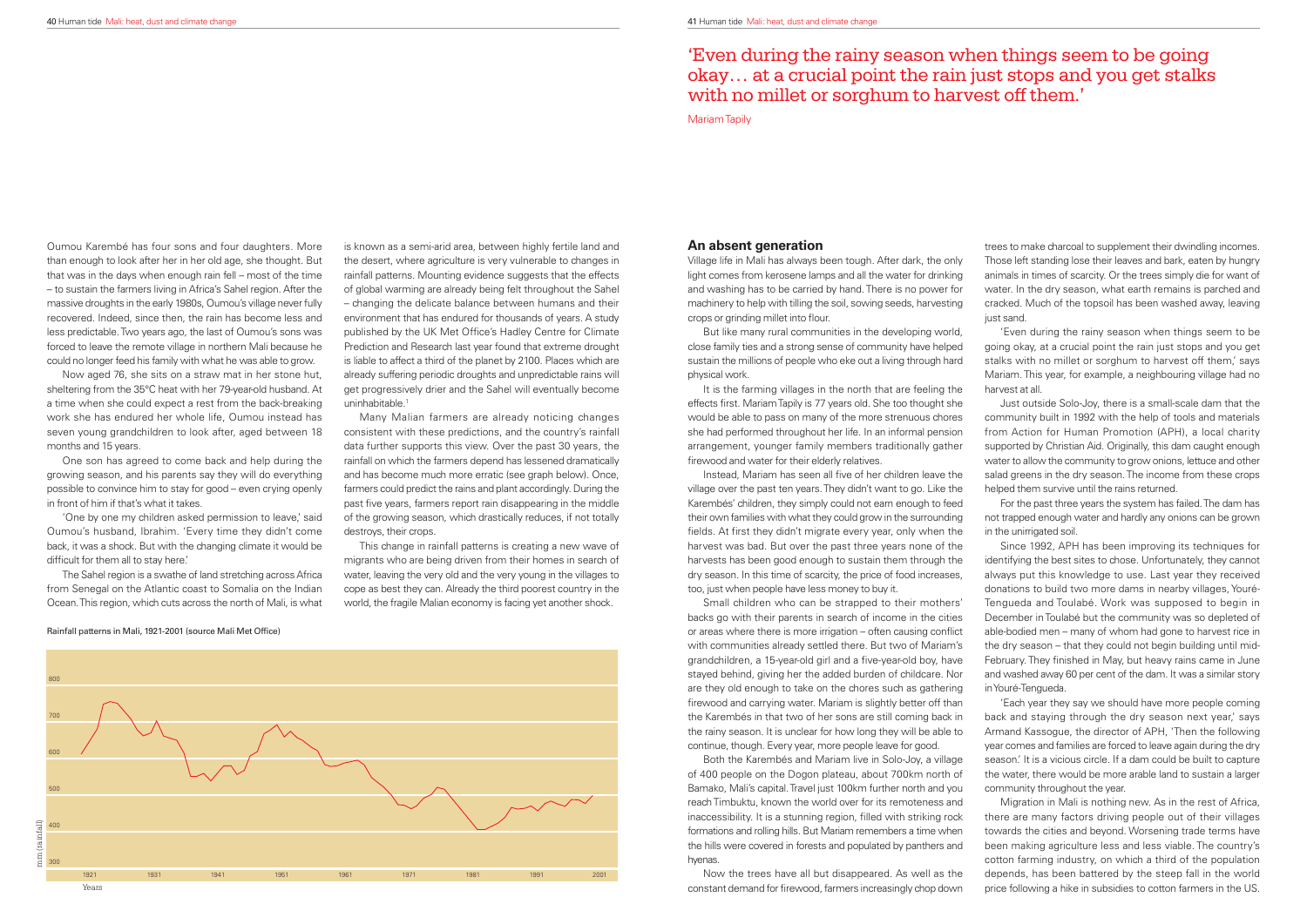For generations, cattle-herding nomads have driven their animals south during the dry season in search of watering holes. But as water tables drop and scarcity increases, too many people are trying to occupy the same space. Everyone from nomadic cattle herders to fishermen and settled farmers attempt to earn a living on the same patches of irrigated land. So many people converging at the same time increasingly causes conflict.

But now the effects of climate change are pushing already vulnerable populations to breaking point.

#### **Coping with climate change**

Much work is being done within Mali to adapt as the climate changes and to develop alternative growing methods and nonagricultural activities. The government is encouraging farmers to use different crop strains which are more resistant to drought. They are also training villagers to gather their own rainfall data so they can make the best use of what rain does fall.

Ibrahim Togola, set up the Mali Folke Centre (MFC) in 2000 to help Malians find ways to adapt to the changing climate, and Christian Aid helps fund their work.

In Mali, he explains, 70 per cent of people live in rural areas, and are directly dependent on the management of natural resources.

'Africa will be the continent that is most affected by climate change, because it is the poorest continent in the world,' says Ibrahim. 'It has a lot of resources, but they are sold as raw materials, without any added value. So we are living directly from natural resources and will be very hurt by climate change.'

'All this makes life much more difficult,' adds Ibrahim, 'There were 600,000 people living in Bamako 20 years ago, now there are about 2 million people. This causes insecurity, the spread of HIV and eventually, emigration to Europe.'

To combat this problem, MFC is sponsoring projects to grow the jatropha plant for use as a biofuel. Pressing the seeds produces oil which can be used as an alternative to diesel for fuelling vehicles and machines for milling, and charging batteries. As well as producing sustainable energy, while jatropha is growing it helps prevent soil erosion. In addition, a by-product of the seed-pressing operation can be used as a high-grade organic fertiliser.

MFC believes jatropha could become an important resource for Mali. The local production means local employment, and local generation of income. The potential benefit of jatropha technology to Mali, a country dependent on imported fossil fuels, is huge.

As an alternative to farming, the MFC also helped to expand a small-scale beef-drying operation in Bamako, enabling it to employ more people. It is a simple process. High-quality beef

'We just didn't have enough production,' said Konimba, '[Leaving] was the only solution. There wasn't enough food for us to survive the dry season.'

is cut up and dried on the roof using a mixture of sun and hot air. It can then be sold at a premium in shops. The company has recently added dried mangoes to its product list. Adding value to raw materials is crucial to overcoming poverty in Africa, believes Ibrahim Togola.

> 'If we had the same opportunities in the village, we would stay there,' she said. 'I am separated from my husband for six months of the year. It is easier for him to find work in another city.'

Farmers in Mali, Ibrahim points out, who have contributed almost nothing to the build-up of  $CO<sub>2</sub>$  in the atmosphere, are nonetheless on the frontline and living in a region highly vulnerable to the impact of climate change.

> Some villagers try to leave Mali altogether in the hope that they can earn a more secure living elsewhere. Getting out is far from easy, though. Many are sent back by immigration authorities and others perish on the journey. Few succeed in finding work abroad.

Ibrahim Togola is far from a lone voice. Peter H Gleick, the founder of the Pacific Institute for Studies in Development, Environment and Security in Berkeley, California, agrees that outside help is needed to overcome the effects of diminishing rainfall.2

'Two hundred years ago, Africans were brought over to Europe in chains. They didn't need a visa to get in then,' she said.

'We have an obligation to help countries prepare for the climate changes that we are largely responsible for,' he said recently. His institute has been tracking trends such as the upsurge of new desalination plants in wealthy places running short of water.

'If you drive your car into your neighbour's living room, don't you owe your neighbour something?' Dr Gleick said. 'On this planet, we're driving the climate car into our neighbours' living room, and they don't have insurance and we do.'



#### **The polluter to pay**

If Mali is to adapt successfully to the likely changes in its climate, a lot more needs to be done. The initiatives of the Mali government and organisations such as MFC are important, but the scale of forced migration is just too large to be tackled by Malians alone.

Konimba Coulibaly lives in Kouloubogou, about 200km north of Bamako, with her seven children. So far her children are too young to leave. But her husband has gone to Bamako for the dry season this year in search of work. It is the first year he has been forced to leave.

The previous year, there were 20 villagers who left during the dry season in search of an alternative income. This year there were 30.

Many of the young women who go to Bamako end up selling bananas and other fruit to motorists at the side of the road.

Saly Angoiba has been selling fruit in Bamako during the dry season for the past three years. She and her husband live in a village in the north near to Dogon country. He is not with her in Bamako, but instead has gone to another province to cut sugar cane.

The family used to get through the dry season by growing onions and lettuce in irrigated plots. But there has not been enough rain in the past three years to enable them to earn enough. Saly is only 23 years old, and misses her parents. Her seven-month-old daughter is strapped to her back.

Fatoumata Barry set up an organisation last year called the Association for Return, Work and Dignity, to offer moral support to those who come back to Mali after an unsuccessful attempt to leave. They also try to raise awareness of the dangers and push for more international aid so that people can successfully earn a living in Mali.

The most common route is overland through Mauritania, followed by a crossing by boat to Spain. It is a very precarious journey. It is virtually impossible to secure a visa, so the vast majority make the journey without papers.

'People are sent back with no money, sick… sometimes with broken legs. We want people to know the dangers before they leave, and transform the situation here so that they don't have to go,' said Fatoumata.

When the World Trade Center in New York was attacked by terrorists and nearly 3,000 people died, the media wrote about it for months. But thousands of people die trying to get to Europe every month, added Fatoumata, and nobody writes about that.

Ibrahim Togola goes further, placing the responsibility for solving the problem squarely on the developed world.

'A lot can be done, if there is willingness. People who are sources of the problem, the rich industrialised northern countries, have to pay for the damage here in Africa,' he says. 'They have a lot of resources and they are making a lot of pollution. We have one global atmosphere for everyone. The damage which is created in Europe, the US and China is felt by everyone.'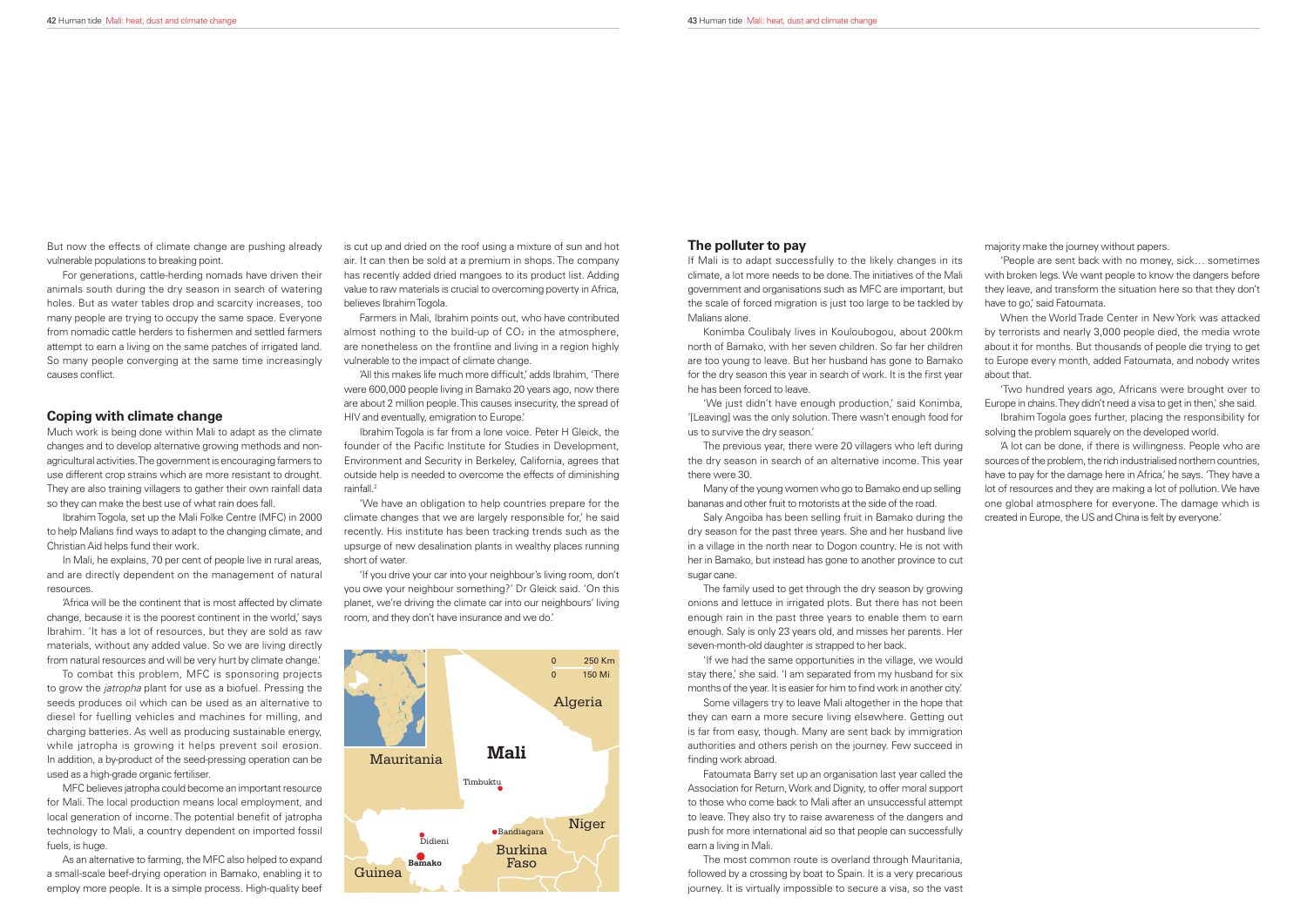'While we have made the technological and logistical advances necessary to send teams rapidly anywhere in the world, there has been no corresponding moral and ethical revolution by the global community to make it possible to assist and protect everyone everywhere in accordance with humanitarian principles and our agreed responsibility to protect.'

Jan Egeland, former United Nations Under-Secretary-General for Humanitarian Affairs and Emergency Relief Coordinator

## **Recommendations**

Existing attempts to help them are hobbled by a system that was designed more than half a century ago. It remains too feeble, unreliable, disorganised and under-funded to address the expanding need.

Millions more wait too long for disaster relief which, especially with slow-onset droughts and famines that fail to interest the media, is often too little, too late.

A further, vast number of people are being deliberately forced off their land to make way for roads, dams, mines, factories and other construction projects. Most, predictably, are impoverished as a result, and their fate is too often an afterthought for the lenders, governments and companies that fund these huge projects.

Christian Aid believes that the appalling plight of millions of people forced from their homes demands a stronger, braver response by the world community. Just as many countries acted together after the Second World War to relieve the suffering of those displaced by that conflict, so now they need to redouble their efforts to help today's displaced masses. Christian Aid recognises that, ultimately, governments are legally responsible for protecting their own citizens' safety and human rights. • All states should integrate the UN Guiding Principles on Internal Displacement into their national law and make real,

Climate change is already adding to the number of people who have to leave their homes to survive. Its forecast effects on poor people – on their ability to grow food, to find water and to have safe places to live – are terrifying. Unless the rich world takes urgent action to help poor countries adapt to climate change, then in future it will trigger yet higher levels of forced migration.

Crucially, that system frequently lacks the backing of armed force. This, when properly mandated by the international community, is sometimes essential to protect people from rape, torture and murder. In turn, this failure reflects the lack of political will in countries with the power to take effective action. As a result, millions of people who have fled conflict remain in danger of losing their lives and yet are often forgotten by the world. that manifestly flout them. The 30 principles – which are based on existing international law and human rights instruments – include the following: • governments should try to prevent people from being

In this 50th anniversary Christian Aid Week report we highlight these issues because we believe they will pose the greatest threat to the world's poorest people in the coming decades. Increasingly, our work and that of our partner organisations is to relieve the suffering caused by forced displacement. But we cannot do it alone.

Now is the time for the world to act, both helping people to stay in their homes as the climate inevitably changes, and putting in place a strong and reliable system to help and protect those who have already had to flee. The need could not be more urgent.

### **Conflict**

- practical efforts to uphold them, rather than merely paying lip service to them.
- Donor countries such as the UK and Ireland should use their influence to encourage greater adherence to these principles, and speak out publicly against the governments
- displaced and have a special obligation to prevent the displacement of indigenous people, minorities, smallscale farmers and others with a special dependency and attachment to their lands (Principles 7 and 9)
- internally displaced people (IDPs) have the right to request and receive protection and humanitarian assistance from their governments. They must be protected against harm, including murder, arbitrary execution, disappearances and violence (Principles 3 and 10)
- IDPs have a right to enough food and drinkable water, basic shelter and housing, appropriate clothing and essential medical services and sanitation (Principle 18)
- governments have a duty to help IDPs to return home voluntarily or resettle in another part of the country, in safety and dignity (Principle 28).

The international community has a moral responsibility to help the millions of displaced people currently failed by their own governments.

• Responsibility for organising protection and assistance for those who have fled from conflict should be held by the same organisation whose job it is to organise protection and assistance for refugees – currently UNHCR. This dual responsibility must be formally enshrined in the organisation's mandate. At present, all too often IDPs fall into the gaps between different UN organisations, so noone takes responsibility for them. As well as arranging practical responses to IDPs' needs, the chosen organisation should also be responsible for monitoring and promoting governments' adherence to the Guiding Principles.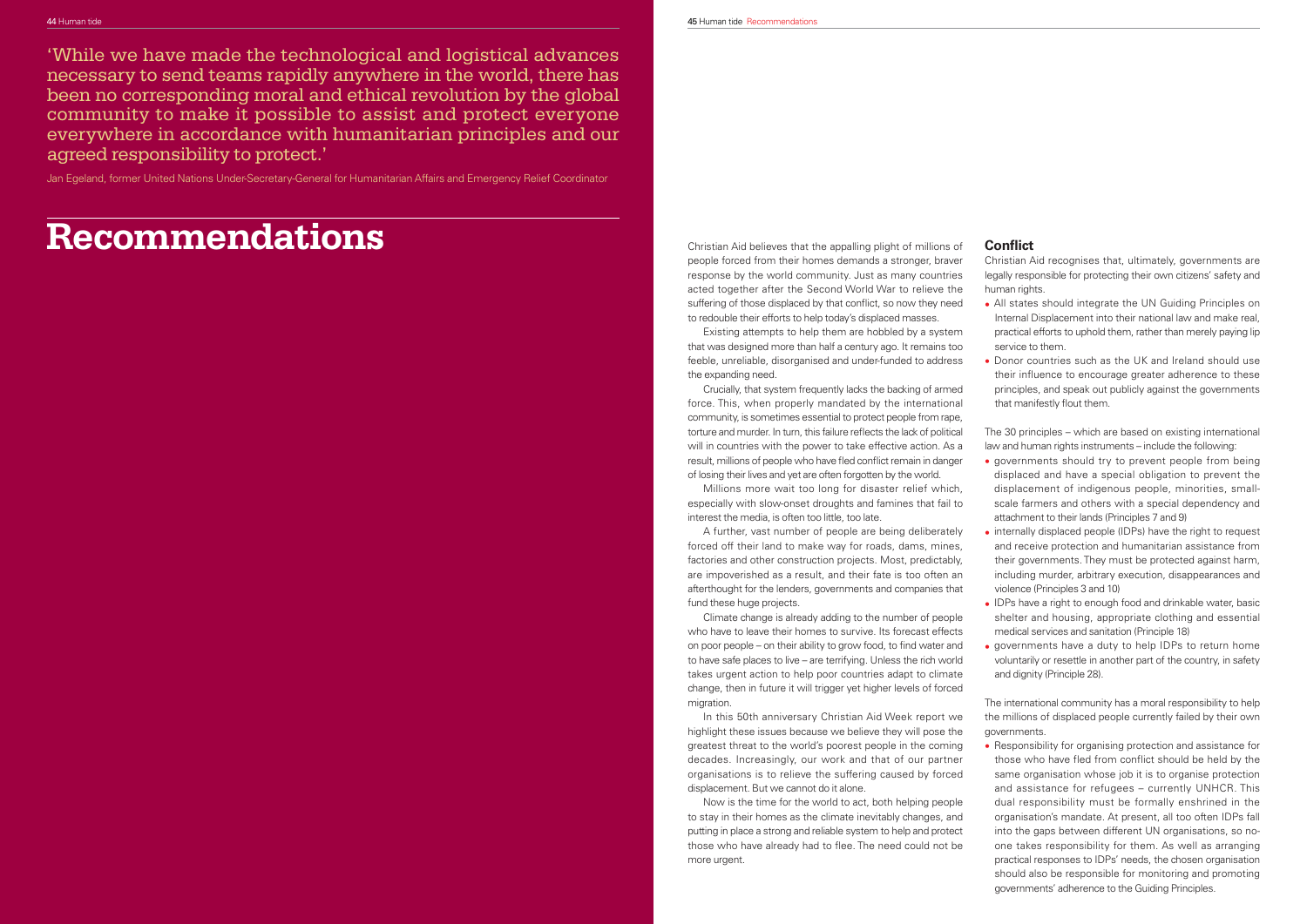- Where necessary, governments acting through the UN Security Council must be willing to give the organisation the military back-up necessary to protect IDPs and refugees from violence. This is in line with the 'responsibility to protect', which world leaders agreed in 2005, and which the UN Security Council reaffirmed just over a year ago in Security Council resolution 1674 (April 2006). The 'responsibility to protect' means that where governments manifestly fail to protect their own people against atrocities such as genocide, ethnic cleansing, war crimes and crimes against humanity, then other governments have a responsibility to take collective action through the UN Security Council, using force if necessary.
- Military interventions must involve adequate numbers of forces who are properly equipped and have an effective mandate. They must also follow rules of engagement that protect civilians.
- In addition, displaced people themselves must be involved in managing and solving the causes of their displacement. Those directly affected are often the best-placed to create lasting solutions. Local authorities should also be included in efforts to find solutions, which need their support to be sustainable.

#### **Disasters**

- Rather than sending all their disaster contributions through the CERF, donors should keep channelling substantial funds directly to NGOs.
- Furthermore, those coordinating the response to disasters must recognise that local NGOs have vitally important local knowledge and capacity. Local NGOs must be used and not, as is often the case, sidelined in favour of international organisations.

The best way to reduce the human suffering and displacement caused by disasters is to make people less vulnerable to them, and more able to cope when they do occur. These principles were outlined in the Hyogo Framework for Action 2005-2015.1

• Governments, international and local NGOs should prioritise action to reduce people's vulnerability. Examples of practical measures include creating better early warning systems, ensuring that coastline protection is not sacrificed to commercial development, preventing forests from being destroyed by housing developments, preventing poor people from being forced to live on flood plains and ensuring that schools and houses are earthquake resistant.

If displacement is to benefit those who are forced to move, then they must share in the benefits generated by the project that pushes them out, as well as being resettled and properly compensated for their losses. Some countries – including Brazil, China, Canada and Norway – are already following this approach in relation to people displaced by dams.

Local NGOs have a huge contribution to make because their knowledge of local conditions means that often they know how best to reduce people's vulnerability. Where people are forced from their homes, they need help quickly. Response times will be slowed if all funding for the response is channelled through the UN's Central Emergency Response Fund (CERF) – this delays NGOs' ability to start work.

- Christian Aid believes that the principle of sharing the financial returns from projects with those displaced by them is right. It should be applied by those running all major development projects that displace people.
- All commercial and public organisations that fund or run such projects must adopt credible policies on how they will minimise displacement, and properly compensate and resettle people who are forced out of their homes. Such policies should be publicly available.
- Policies achieve nothing by themselves. They must be implemented and their effectiveness must be independently audited at least every five years, with the findings made publicly available. This gives funding organisations an incentive to ensure that their policies are actually implemented.
- An independent audit of the effectiveness of the development displacement guidelines adopted by OECD countries 15 years ago is long overdue. The UK and Irish governments

#### **Development**

Scientific forecasts about the effects of climate change are frightening. They suggest a world in which people in already poor countries will have an even harder struggle to survive. Although there are no up-to-date statistics to show how many people are being displaced by climate change, it is clear that the numbers are potentially in the hundreds of millions. This, in turn, is likely to fuel conflicts that will push still more people to flee.

Unlike displacement by conflict and disasters, that caused by large-scale development projects is predictable and preventable. People who are forced out of their homes by development projects normally find their lives are damaged for years afterwards, or even permanently. But it does not have to be like this.

When displaced people are resettled, there is an opportunity to improve their lives, although this requires sufficient imagination, dedication and financial resources.<sup>2</sup> Very few projects currently achieve this.

> It is poor people who will suffer most as a result of climate change, but rich people who are most to blame for it. In sub-Saharan Africa, people emit less than one tonne of  $CO<sub>2</sub>$  per year while in the US it is 24 tonnes.

The governments, lenders and other companies that fund or profit from projects that displace people must ensure that people's livelihoods are restored to at least as good a level as before displacement.

should press for each OECD member country to organise its own independent audit and, in addition, for the OECD's Development Assistance Committee to organise a central audit. The results of all audits must be publicly available.

- Similarly, the World Bank has not had a thorough, independent audit of the impact of its policy on resettlement for ten years.<sup>3</sup> For a lender that makes so much of its commitment to proper treatment of people and the environment, this is shameful. The Bank should commission such audits every five years and make public the results.
- Within the private sector, the Equator Principles on forced displacement are good, but should be more widely adopted. Companies that have signed up to them should have their adherence independently monitored and audited, and should make the results publicly available.<sup>4</sup> While such voluntary codes are welcome, experience shows that legally binding rules are often needed to enforce proper regulation.

#### **Climate change**

- The latest scientific studies suggest that the climate is changing more quickly than was previously predicted. In addition, because of international prevarication over reducing CO2 emissions, the scale and speed of action needed now is greater than previously imagined. A massive, international effort is needed to reduce  $CO<sub>2</sub>$  emissions and keep global average temperature increases below 2°C. Even then, climate change will cause serious disruption, especially in poor communities. • The UK should lead the way towards a science-based, equitable international agreement and towards mechanisms to fund clean development and adaptation in countries that have limited resources to deal with them.
- A new international, science-based and equitable agreement is needed along the lines of a 'global carbon budget'. This must be consistent with the 2°C-limit and recognise the right of developing and less-developed countries to increase the size of their economies and reduce poverty in a way that does not lead to further growth in global CO<sub>2</sub> emissions.
- The agreement should have at its heart development-friendly

mechanisms with which rich countries will fund adaptation and clean-development activities in poor countries.

- As part of the agreement, rich countries that have emitted most pollution must establish a US\$100 (£50) billion a year global fund to help poor, vulnerable counties to adapt to sealevel rises, increasing drought and more extreme weather. Funding could be based on CO<sub>2</sub> taxation or trading, or both.
- This money should not be taken from existing aid budgets – it is partial compensation for the damage done by climate change. It should be paid in proportion to countries' CO2 emissions since 1990 (when negotiations on the UN Framework Convention on Climate Change began), and national wealth.
- In addition, it is in all countries' interests to share and develop low-carbon technology and pass on know-how. The costs of this should be borne by rich countries, and intellectual property rights should not stand in the way of stabilising the amount of  $CO<sub>2</sub>$  in the atmosphere. At the Conference of the Parties to the Framework Convention on Climate Change, the importance of discussions on technology transfer should be elevated, with rich countries taking seriously their obligations in Article 5 to take 'all practicable steps' to 'promote, facilitate and finance' technology transfer.
- In the short term, financial support for adaptation should be increased via more rapid debt cancellation and increases in overseas development assistance. In addition, rich countries must live up to the pledges they have made to help the poor cope with climate change.
- The UK should pay all the money it has pledged to the climate change funds without delay. Pledging £10 million but staging payments over three years harms the adaptation efforts of the poorest countries in the world.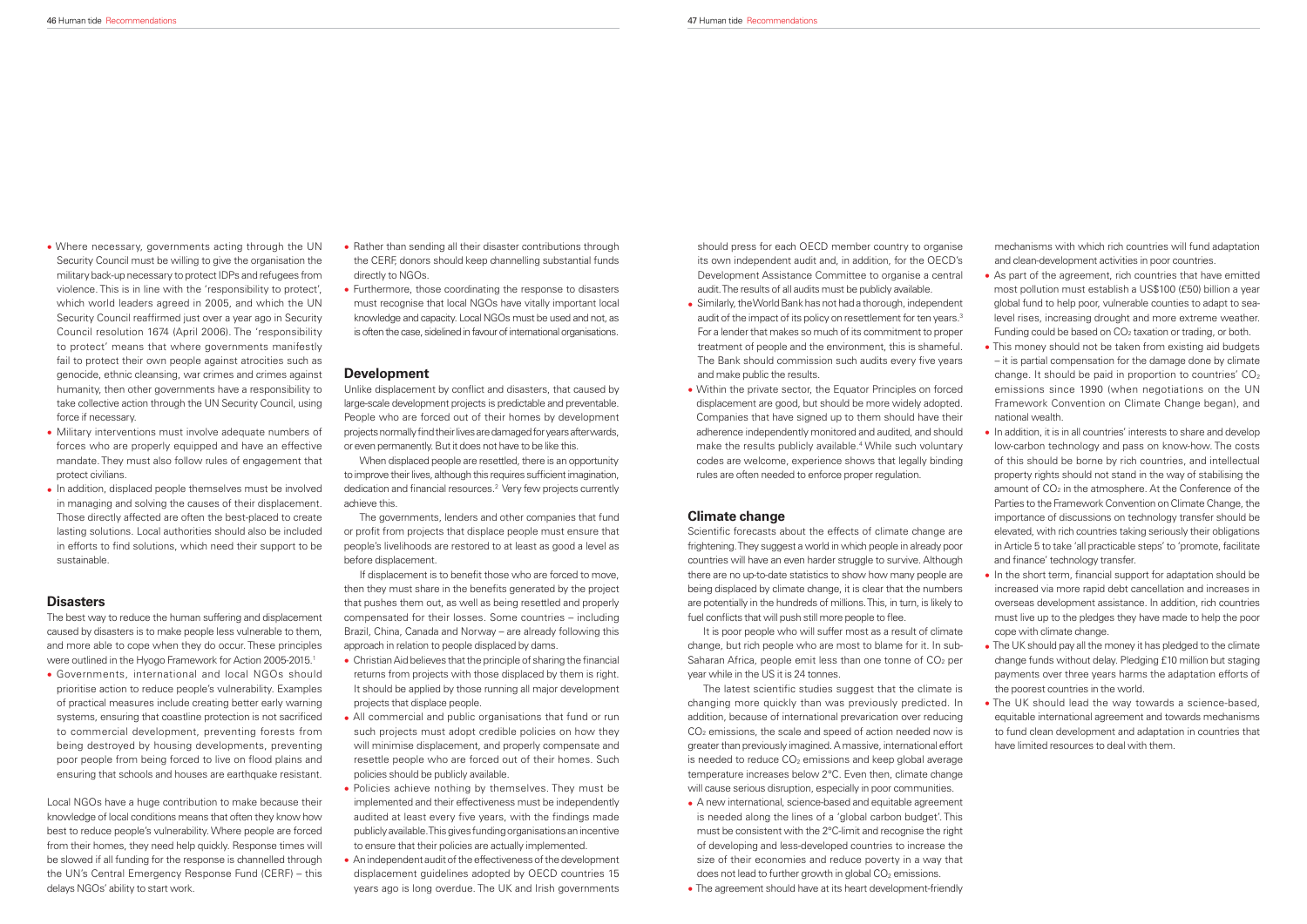#### **The forced migration crisis 1** UNHCR, State of the World's Refugees, 2006.

**3** Speech to the UN Security Council on 17 April 2007.

**2** UNHCR, State of the World's Refugees, 2000.

**5** UNHCR, Internally Displaced People – Questions and Answers. September 2006.

**4** UNHCR, State of the World's Refugees, 2006.

**6** Christian Aid interview with Professor Michael Cernea, 10 March 2007.

**7** UNHCR 2005 Global Refugee Trends, June 2006.

**8** According to the UNHCR's Refugees magazine, issue 1, 2007, more than a million people were displaced in in Lebanon alone during the 34-day war in summer 2006.

**10** Based on an updated figure calculated by Dr Norman Myers. In 1995, Dr Myers suggested that between 150 and 200 million people would have to permanently leave their homes because of climate change (Norman Myers and Jennifer Kent, Environmental Exodus, Climate Institute, 1995.) This was quoted last year in the UK Government's Stern Review on the Economics of Climate Change, which described the estimate as being based on 'conservative assumptions'. Dr Myers now believes that the true figure will be closer to 250 million. Christian Aid interview, 14 March, 2007.

**11** Christian Aid assumes that only around 5 million people will be forced to flee their homes and their countries and become refugees over the next 50 years. The number of refugees has fluctuated dramatically over the last

**9** Based on the assumption that the current rate of development displacement – 15 million people a year – will continue until 2050. (Christian Aid interview with Professor Michael Cernea, 10 March 2007).

> **10** Worst conflict displacements as chosen by the Internal Displacement Monitoring Centre in Geneva in its Global Overview 2006; chosen on the basis of criteria including the number of people displaced, the scope of

13 UNHCR, State of the World's Refugees, 2006.

50 years but has fallen by roughly half since 1992, to reach around 8.5 million now. UNHCR, 2005 Global Refugee Trends, June 2006.

> **14** William Clarance. Ethnic Warfare in Sri Lanka and the UN Crisis.Pluto Press, London, 2007.

**12** UNHCR, State of the World's Refugees, 2000.

**13** Ibid. **14** Ibid.

**15** UNHCR 2005 Global Refugee Trends, June 2006. **16** Ibid.

> **18** Interview with Helene Lackenbauer, Senior Officer, Migration and Displacement, International Federation of Red Cross and Red Crescent Societies, 13 March 2007.

#### **Internal displacement: the hidden crisis**

**1** Foreword to the United Nations Guiding Principles on Internal Displacement (second edition).

**2** David Turton, Refugees and Other Forced Migrants, Refugee Studies Centre working paper no. 13, 2003.

**3** IDMC Global Overview of Trends and Developments in 2006.

> **23** Quoted in D Turton. Refugees and Other Forced Migrants Refugee Studies Centre working paper 13, 2003.

**4** Internal Displacement Monitoring Centre website. www.internaldisplacement.org (see section on Guiding Principles).

> 25 M Cernea, 'The Question Not Asked: When Does Displacement End?', Forced Migration Review, 2003.

**5** IDMC Global Overview 2006. **6** Ibid.

**7** Dennis McNamara, Special Adviser to the UN's Emergency Relief Coordinator within the UN Office for the Coordination of Humanitarian Affairs, quoted in the World Disasters Report 2006, International Federation of the Red Cross.

29 For examples, 'Land takeover for Indian car factory sparks conflict', The Times, London, 12 February, 2007; and 'Deal to end Bangladesh mine row', at www.bbc.co.uk

**30** Christian Aid interview, 10 March 2007

**8** Internal Displacement Monitoring Centre in Geneva Global Overview 2006.

**9** Roberta Cohen, Statement to the seminar on the protection and reproductive health needs of refugee and internally displaced women and girls, New York, 2 March 2007.

**38** Being the 'provider of last resort' means that if an organisation within a cluster fails to do what is expected of them – for example, providing safe water, then the cluster leader will step in to fill that gap.

protection concerns about them, their governments' responses and humanitarian access to them.

**11** IDMC Global Overview 2006.

**12** See section on humanitarian issues at www.ochaonline.un.org

**15** Christian Aid interview with Mr Amin Awad, Country Representative, UNHCR Sri Lanka, Colombo, 12 July 2006.

**16** Internally Displaced People: Questions and Answers, UNHCR September 2006.

**17** IFRC World Disasters Report 2006.

**19** Protection of Internally Displaced Persons in Situations of Natural Disaster, published on the website of the Office of the United Nations High Commissioner for Human Rights, www.ohchr.org/ english/issues/idp/infocus.htm

**12** Climate Change 2007: Climate Change Impacts, Adaptation and Vulnerability, Published Summary for Policy-makers, Working Group II Contribution to the Intergovernmental Panel on Climate Change Fourth Assessment Report (p 10).

**20** Walter Kälin, op cit.

**21** Christian Aid interview, 10

March 2007.

**22** M Cernea, 'The Question Not Asked: When Does Displacement End?', published in Forced Migration Review, May 2003.

**24** M Cernea, Development-Induced and Conflict-Induced IDPs bridging the research divide, Forced Migration Review, December 2006.

**18** Tom Phillips, 'Brazil's ethanol slaves: 200,000 migrant sugar cutters who prop up renewable energy boom', The Guardian 9 March 2007.

**26** M Cernea, Impoverishment Risks and Reconstruction: A Model for Population Displacement and Resettlement, published in Risks and Reconstruction: Experiences of Resettlers and Refugees. The World Bank, Washington DC, 2000.

27 J Stanley, Forced Migration Online Research Guide on development-induced displacement, 2004.

23 John Sauven, 'The odd couple', The Guardian, 2 August 2006.

**27** See www.hm-treasury.gov. uk/media/4C6/32/PESA\_2006\_ Chapter 3 Tables.xls.

**28** Scorched earth: Oil War in Sudan, Christian Aid, 2001.

> **29** UK Department for International Development.

#### **Colombia: conflict and commerce**

**31** Email from Richard Manning to Christian Aid, 5 April 2007.

**32** Stern Review on the Economics of Climate Change, October 2006

**33** See 'Deal to end Bangladesh mine row', www.bbc.co.uk

**34** By humanitarian work we mean work to meet people's most basic needs – for food, safe water, shelter, sanitation, medicine etc.

**5** Introducción, conclusiones y recomendaciones del Balance de la política pública de atención integral a la población desplazada por la violencia 2004-2006. UNHCR.

**35** See section on humanitarian issues at www.ochaonline.un.org

**36** UNHCR World Disasters Report 2006.

#### **37** Ibid.

**39** IASC Interim Self-assessment of Implementation of Cluster Approach in the Field, p 3, November 2006.

**40** IDMC Global Overview 2006.

#### **Climate change: outlook bleak**

**1** The Working Group II Contribution to the Intergovernmental Panel on Climate Change Fourth Assessment Report, Climate Change 2007: Climate Change Impacts, Adaptation and Vulnerability, was due to be published in full in early April 2007 but in the event, only the 23-page Summary for Policy-makers had been released by the time this report went to press.

**2** Climate Change 2007: Climate Change Impacts, Adaptation and Vulnerability, Draft of the Technical Summary, Working Group II Contribution to the Intergovernmental Panel on Climate Change Fourth Assessment Report.

**3** Climate Change 2007: Climate Change Impacts, Adaptation and Vulnerability, Draft of chapter 19, Working Group II Contribution to the Intergovernmental Panel on Climate Change Fourth Assessment Report.

**4** Climate Change 2007: Climate Change Impacts, Adaptation and Vulnerability, Published Summary for Policy-makers, Working Group II Contribution to the Intergovernmental Panel on Climate Change Fourth Assessment Report.

**5** Christian Aid interview with Professor Andrew Watkinson, 22 February, 2007.

**6** International Federation of the Red Cross and Red Crescent Societies' World Disaster Report 2006, p 211.

**7** Effects of Climate Change in Developing Countries, Met Office Hadley Centre, November 2006.

**8** Stern Review, p 147, October 2006.

**9** Climate Change 2007: Climate Change Impacts, Adaptation and Vulnerability, Published Summary for Policy-makers, Working Group II Contribution to the Intergovernmental Panel on Climate Change Fourth

#### Assessment Report (p 19).

**10** Climate Change 2007: Climate Change Impacts, Adaptation and Vulnerability, Draft of chapter 20, Working Group II Contribution to the Intergovernmental Panel on Climate Change Fourth Assessment Report.

**11** Climate Change 2007: Climate Change Impacts, Adaptation and Vulnerability, Draft of the Technical Summary, Working Group II Contribution to the Intergovernmental Panel on Climate Change Fourth Assessment Report.

**13** Ibid.

**14** E J Burke et al, 'Modelling the Recent Evolution of Global Drought and Projections for the Twenty-First Century with the Hadley Centre Climate Model', Journal of Hydrometeorology, October 2006.

**15** R McLeman and B Smit, 2006, 'Changement climatique, migrations et securite', in Les Cahiers de la Securite 63(4):95-120.

**16** Friends of the Earth, 'HSBC – financing forest destruction and social conflict', media briefing, 28 May 2004.

**17** Luiz Inácio Lula da Silva, 'Our Biofuels Partnership', Washington Post, 30 March 2007.

**19** Greenpeace, Cargill – Eating up the Amazon, April 2006.

**20** See www.survival-international. org/tribes.php?tribe\_id=25

**21** WWF cite Philip Fearnside, 'Soybean cultivation as a threat to the environment in Brazil',

Environmental Conservation, Cambridge University Press, 2001.

**22** See http://www.survivalinternational.org/news. php?id=1415

**24** Climate Change 2007: Climate Change Impacts, Adaptation and Vulnerability, Draft of the Technical Summary, Working Group II Contribution to the Intergovernmental Panel on Climate Change Fourth Assessment Report.

#### **25** Ibid.

**26** 'Kenya – when the ice melts', Christian Aid News, Spring 2007.

**28** The Adaptation Fund is topped up through a two per cent levy on Clean Development Mechanism transactions and is in flux following wrangles at last year's climate change talks over how it would be governed. The SCCF and LDCF are topped up through voluntary contributions by rich (Annex 1) countries.

**30** 7th Conference of the Parties to the UN Framework Convention on Climate Change. Morocco (COP7).

**1** Internal Displacement Monitoring Centre: www. internaldisplacement. org/8025708F004CE90B/

)httpregionpages)/ 54F848FB94403 472802570A6005595DA? opendocument

**2** See http://www.citymayors.com/ gratis/uk\_topcities.html

**3** E/CN.4/2000/83/Add.1, para 23.

**4** Ironically, the environmental damage generated by vast palm tree plantations in Colombia, as in the rest of the world, such as the

deforestation of primary forest, is thought by many environmentalists to outweigh the possible advantage that could come from using biofuels instead of carbon.

**6** Hacia una política proactiva para la población desplazada, Bogotá, mimeo, 2006, en www. pastoralsocialcolombia.org (consultado el 5 de septiembre de 2006). Universidad de los Andes y Secretariado Nacional de Pastoral Social.

**7** http://www.internaldisplacement.org/idmc/website/ countries.nsf/(httpEnvelopes)/F0D8 0BFE1B07E0E4802570B8005A71F7?OpenDocument

**8** OHCHR Annual Report 2007.

**9** Procuraduría General de la Nación, Proyecto Control Preventivo y Seguimiento a las Políticas Públicas en Materia de Reinserción y Desmovilización, Capítulo 2, Seguimiento a la protección de las víctimas del conflicto en materia de bienes patrimoniales. Descripción, Análisis y Seguimiento, Bogotá, Procuraduría General de la Nación, 2006.

**10** Organización de Estados Americanos, Corte Interamericana de Derechos Humanos, Resolución de la Corte Interamericana de Derechos Humanos de 6 de marzo de 2003, caso de las Comunidades del Jiguamiandó y Curbaradó, Medidas Provisionales respecto de la República de Colombia.

**11** Revista Semana, 'Habla Vicente Castaño, el verdadero jefe de las autodefensas le da la cara al país por primera vez', edición 1205, 6 de mayo de 2005, en www.semana.com (consultado el 4 de junio de 2005).

**12** Calculation by author using figure of 3.7 million displaced people and information from Seguimiento y Control Preventivo a las Políticas Públicas en Materia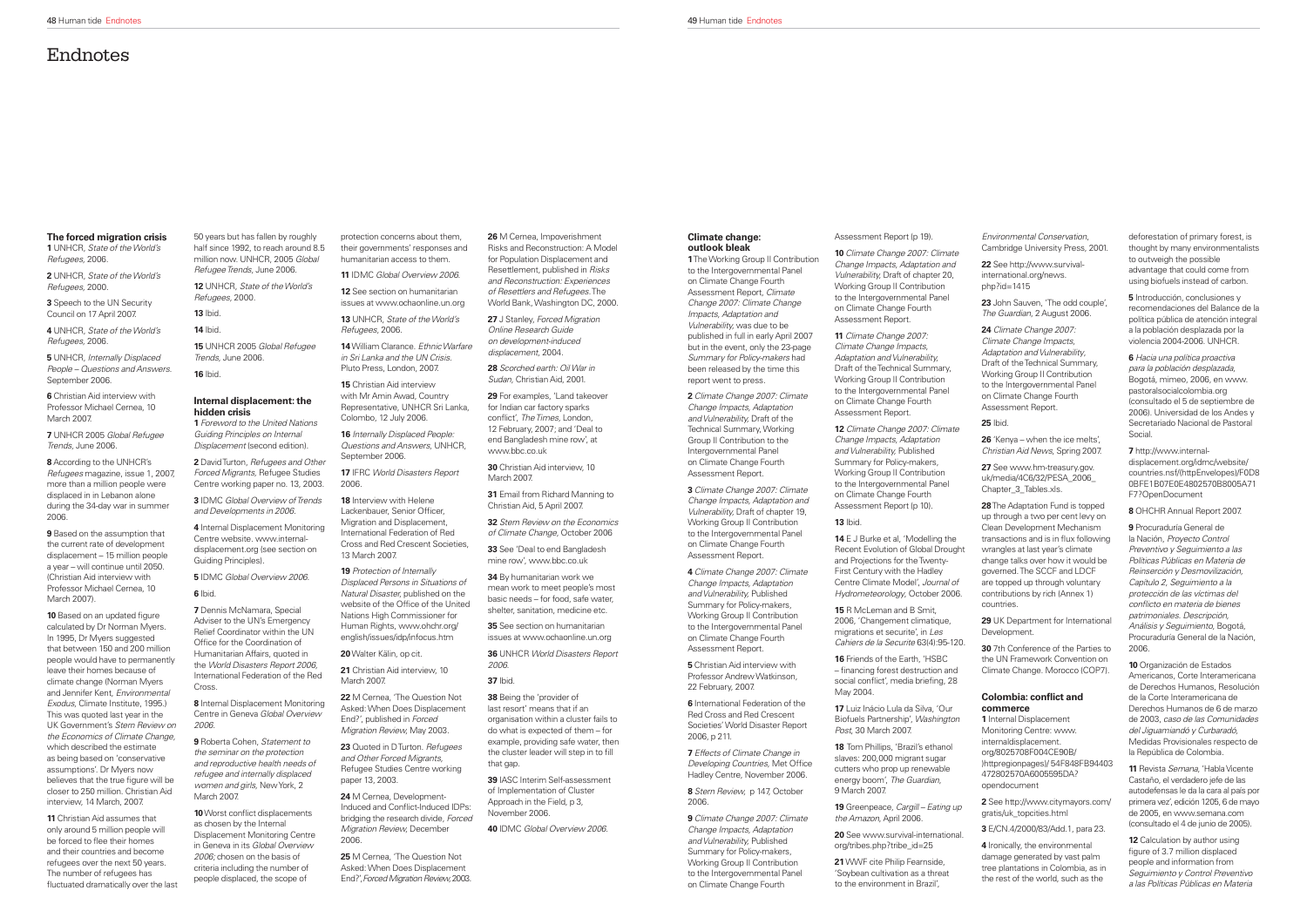de Desmovilización y Reinserción, Procuraduría General de la Nación, Delegada Preventiva para los Derechos Humanos y Asuntos Étnicos de la Procuraduría General de la Nación (Patricia Linares), martes, 14 de noviembre de 2006. Disponible en http://www. indepaz.org.co/xsys3/index. php?option=com\_content&task=vi ew&id=342&Itemid=58

**13** Constitutional Court, sentence T-025 of 2004 and Auto 128 of 2006.

**14** Human Rights Council, Fourth Session, Implementation of the General Assembly Resolution 60/251 of 15 March 2006, Walter Kälin, Report of the Representative of the Secretary-General on Human Rights of Internally Displaced People.

**15** International Commission of Jurists, Eminent jurists Panel, Terrorism, Counter-Terrorism and Human Rights, Bogotá, 8-9 February 2006.

**16** Organización de Estados Americanos, Comisión Interamericana de Derechos Humanos, La CIDH se pronuncia frente a la aprobación de la ley de Justicia y Paz en Colombia, comunicado de prensa 26/05; Alta Comisionada de las Naciones Unidas para los Derechos Humanos 2006, citado supra en nota 2, párr. 73 y 80 y anexo V.

**17** Walter Kälin, Report of the Representative of the Secretary-General on the Human Rights of Internally Displaced Persons, Addendum, Mission to Colombia, A/HRC/4/38/Add.3, par. 40, 24 January 2007.

#### **Burma: war, dams and power**

**1** Damned by Burma´s Generals: The Karenni Experience with Hydropower Development, From Lawpita to the Salween, Karenni Development Research Group, 2006.

**2** Myanmar Country Report, Economist Intelligence Unit Ltd, February 2007.

**4** The Burma Campaign.

**5** The Plight of Internally Displaced Persons in Karen State, Human Rights Watch, 2005.

> **The forced migration crisis** was written and researched by Rachel Baird, Katy Migiro and Judith Melby. With thanks to Professor Michael Cernea (George Washington University), Paul Ryder (Refugee Studies Centre, University of Oxford) and Sir Crispin Tickell (James Martin Institute, University of Oxford).

**6** Damming at Gunpoint, Karen Rivers Watch, November 2004.

**7** Internal Displacement in Eastern Burma, The Burma Border Consortium, 2006.

**8** Programme Report, The Burma Border Consortium, 2007.

#### **Mali: heat, dust and climate change**

**1** The Independent, 4 October 2006.

**2** The New York Times, 3 April 2007.

#### **Recommendations**

**1** The Framework came about from a desire to enable vulnerable communities to respond to disasters and provides a structure through which states and nongovernmental actors can act. It was created at the World Conference on Disaster Reduction held in Kobe, Hyogo, in Japan from 18-22 January 2005.

**2** M Cernea, 'Financing for Development: Benefit Sharing Mechanisms in Population Resettlement', published by Economic and Political Weekly, India, volume 42, No. 12, March 24-30, 2007.

**3** See www.worldbank.org section on Involuntary Resettlement.

**Colombia: conflict and commerce** was written and researched by Dominic Nutt. With thanks to Jonathan Glennie, Catherine Bouley, Rosemary McGee, Katherine Nightingale, Hannah Morley (Christian Aid), James Lupton (ABC Colombia), Danilo Rueda (Justice and Peace), Andrés Castro, Marlyn Ahumada (Fedepalma), Simon Pirani and to Don Enrique Petro and all those living in the Humanitarian Zone.

**Mali: heat, dust and climate change** was written and researched by Sarah Wilson. With thanks to Tom Burrell, Ibrahim Togola, Diakalia Traore and Sinaly Diallo (Mali Folke Centre), Armand Kassogue (Action for Human Promotion), Bourama Diarra (Mali Meteorology Directorate) and Yacouba Kone, Ousmane Dembele, Xavier Tissier (Christian Aid field office).

**4** The Equator Principles are a financial industry benchmark for assessing and managing social and environmental risk in asset-based project financing. See www.equator-principles.com

### Endnotes

Acknowledgements

This report was written by Rachel Baird, Katy Migiro, Dominic Nutt, Anjali Kwatra, Sarah Wilson, Judith Melby, Andrew Pendleton, Malcolm Rodgers and John Davison. Edited by Angela Burton. Sub-edited by Jane Lewis. Production by Stephen Murphy. Designed by Howdy.

#### **Internal displacement: the hidden crisis** was

written and researched by Rachel Baird, Katy Migiro and Malcolm Rodgers. With thanks to Simon Addison (Refugee Studies Centre, University of Oxford), Jens-Hagen Eschenbächer (Internal Displacement Monitoring Centre), Professor Stephen Castles (International Migration Institute, University of Oxford), Elizabeth Ferris (Brookings Institution), Joel Charmy (Refugees International), Tim Allen (London School of Economics) and Richard Manning (OECD).

**Climate change: outlook bleak** was written and researched by Rachel Baird, Katy Migiro, Andrew Pendleton and Amanda Farrant. With thanks to Professor Andrew Watkinson (University of East Anglia School of Environmental Sciences), Paul Brown, Dr Norman Myers (Green College, University of Oxford), Helene Lackenbauer (International Federation of Red Cross and Red Crescent Societies), Josh Arnold-Forster, Madeleen Helmer (Red Cross /Red Crescent Centre on Climate Change and Disaster Preparedness), Professor Robert McLeman (University of Ottawa), Professor Neil Adger

(University of East Anglia School of Environmental Sciences), Dr Robert J Nicholls (School of Civil Engineering and the Environment, University of Southampton) and Dr Peter Walker (Friedman School of Nutrition Science and Policy, Tufts University).

**Burma: war, dams and power** was written and researched by Anjali Kwatra. With thanks to the Thailand Burma Border Consortium, Karen Rivers Watch, Karen Women's Organisation and the Committee for Internally Displaced Karen People.

**Recommendations** were written and researched by Rachel Baird, Malcolm Rodgers, Nick Guttmann and Andrew Pendleton.

Copyright Christian Aid, May 2007.

For more information, contact Christian Aid's media office on 020 7523 2421 or 08750 242950 or press@christian-aid.org